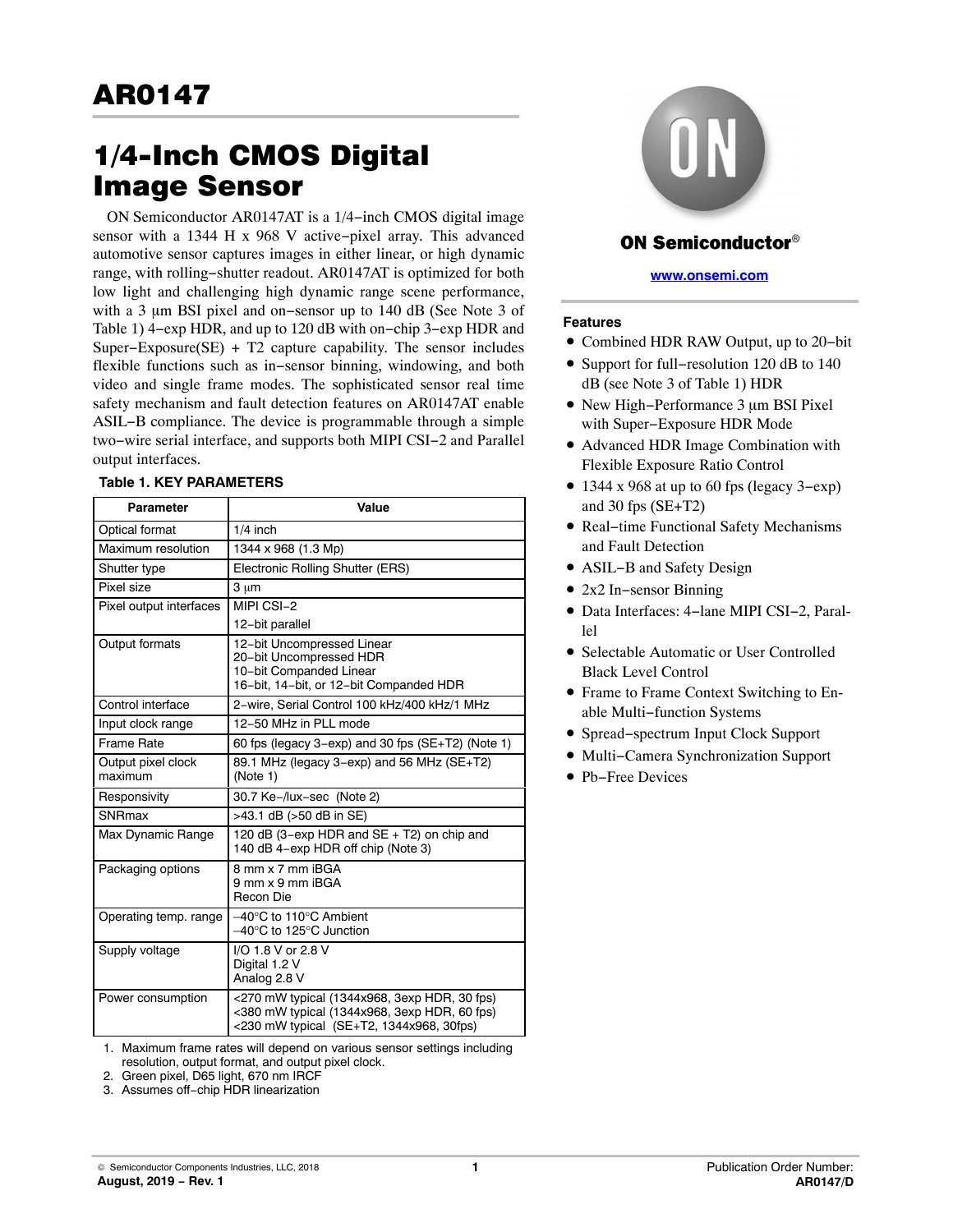# **Applications**

- Automotive ADAS
- Automotive Surround and Rear−View
- ADAS + Viewing Fusion
- Mirror Replacement (CMS)
- Digital Video Recorder (DVR)
- In−Cabin Monitoring

|                         | <b>Table 2. ORDERING INFORMATION</b> |                                                                                                       |                                     |  |  |  |  |  |  |
|-------------------------|--------------------------------------|-------------------------------------------------------------------------------------------------------|-------------------------------------|--|--|--|--|--|--|
| Part number             | <b>Description</b>                   | <b>Orderable Product Attribute Description</b>                                                        | Package                             |  |  |  |  |  |  |
| AR0147ATSC00XUEG0-DPBR  | RGB, 0°CRA,<br><b>iBGA</b>           | Dry Pack with Protective Film, Double Side BBAR<br>Glass                                              | $8$ mm $\times$ 7 mm<br>iBGA89 (Pb- |  |  |  |  |  |  |
| AR0147ATSC00XUEG0-DRBR  | RGB, 0°CRA,<br><b>iBGA</b>           | Dry Pack without Protective Film, Double Side BBAR<br>Glass                                           | Free)                               |  |  |  |  |  |  |
| AR0147ATSC00XUEG0-TPBR  | RGB, 0°CRA,<br><b>iBGA</b>           | Tape & Reel with Protective Film, Double Side BBAR<br>Glass                                           |                                     |  |  |  |  |  |  |
| AR0147ATSC00XUEG0-TRBR  | RGB, 0°CRA,<br><b>iBGA</b>           | Tape & Reel without Protective Film, Double Side<br><b>BBAR Glass</b>                                 |                                     |  |  |  |  |  |  |
| AR0147ATSC00XUEGH3-GEVB | RGB, 0°CRA,<br><b>iBGA</b>           | Demo3 Headboard                                                                                       |                                     |  |  |  |  |  |  |
| MARS1-AR0147ATS-GEVB    | RGB, 0°CRA,<br>iBGA                  | <b>MARS Sensor Board, Parallel</b>                                                                    |                                     |  |  |  |  |  |  |
| MARS1-AR0147ATSCS-GEVB  | RGB, 0°CRA,<br><b>iBGA</b>           | MARS Sensor Board, MIPI                                                                               |                                     |  |  |  |  |  |  |
| AR0147ATSC00XUEA0-DPBR  | RGB, 0°CRA,<br>iBGA                  | Dry Pack with Protective Film, Double Side BBAR<br>Glass, Engineering Sample                          | $9$ mm $\times$ 9 mm<br>iBGA80 (Pb- |  |  |  |  |  |  |
| AR0147ATSC00XUEA0-DRBR  | RGB, 0°CRA,<br><b>iBGA</b>           | Dry Pack without Protective Film, Double Side BBAR<br>Glass, Engineering Sample                       | Free)                               |  |  |  |  |  |  |
| AR0147ATSC00XUEA0-TPBR  | RGB, 0°CRA,<br><b>iBGA</b>           | Tape & Reel with Protective Film, Double Side BBAR<br>Glass, Engineering Sample                       |                                     |  |  |  |  |  |  |
| AR0147ATSC00XUEA0-TRBR  | RGB, 0°CRA,<br>iBGA                  | Tape & Reel without Protective Film, Double Side<br><b>BBAR Glass, Engineering Sample</b>             |                                     |  |  |  |  |  |  |
| NOTE:                   |                                      | Contact the ON Semiconductor sales or marketing representative to discuss your specific requirements. |                                     |  |  |  |  |  |  |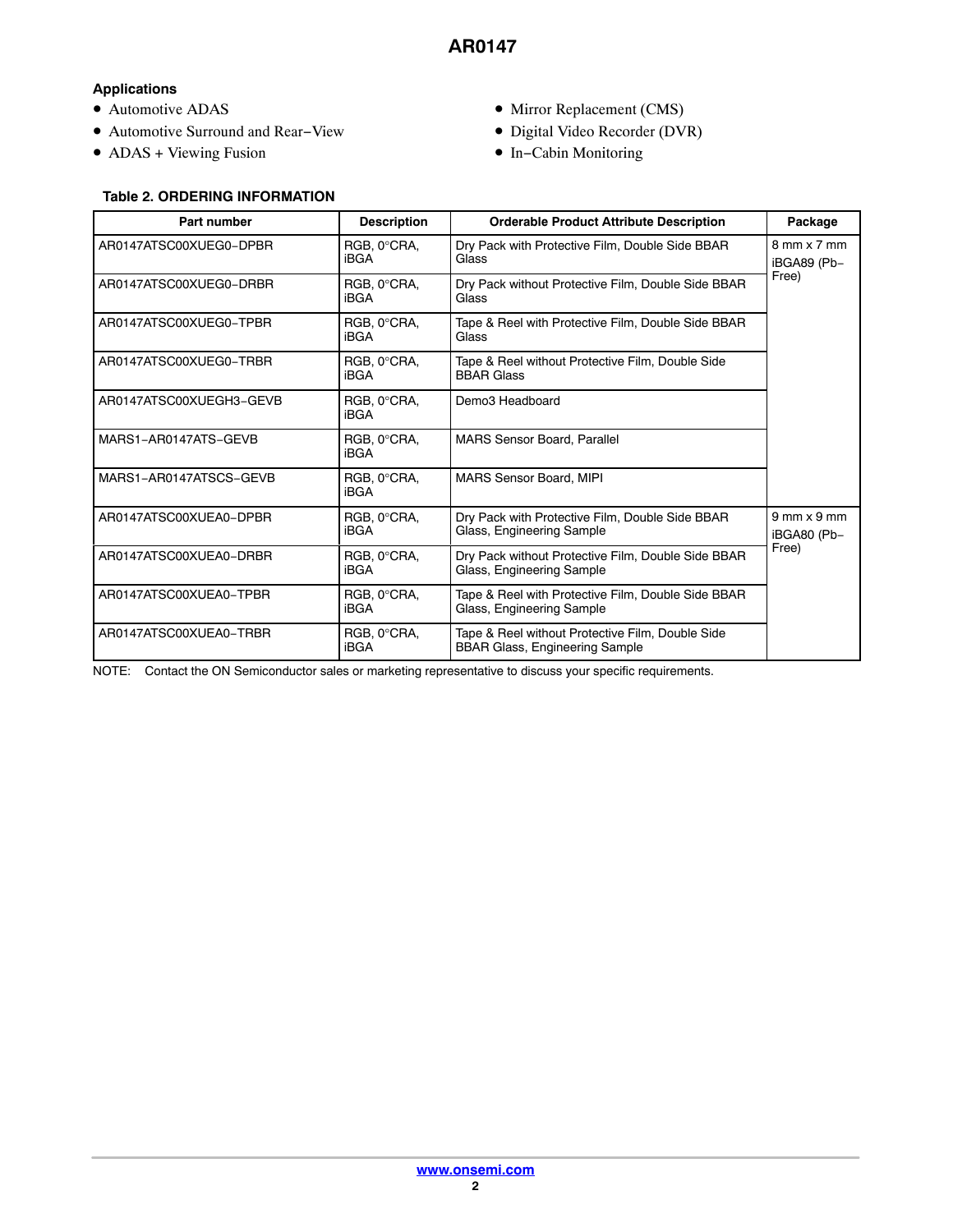#### **General Description**

The ON Semiconductor AR0147AT can be operated in its default mode or programmed for frame size, exposure, gain, and other parameters. The default mode output is a 1344 x 968 resolution image at up to 60 fps (legacy 3−exp) and 30 fps (SE+T2). In linear mode, it outputs 12−bit raw data, using serial MIPI and parallel output ports. In high dynamic range mode, it outputs 12−bit, 14−bit or 16−bit compressed or 20−bit linearized data using the MIPI port. The device may be operated in video (master) mode or in single frame trigger mode.

FRAME\_VALID, LINE\_VALID and pixel clock can be programmed to output by GPIO pins in serial mode.

The AR0147AT includes additional features to allow application−specific tuning: windowing and offset, auto black level correction, and on−board temperature sensor.

Optional register information and histogram statistic information can be embedded in first and last two or four lines of the image frame.

The sensor is designed to operate in a wide temperature range (−40°C to +125°C junction).

#### **Functional Overview**

The AR0147AT is a progressive−scan sensor that generates a stream of pixel data at a constant frame rate. It uses an on−chip, phase−locked loop (PLL) that can be optionally enabled to generate all internal clocks from a single master input clock running between 12 and 50 MHz. The maximum output pixel rate is 89.1 Mp/s (legacy 3−exp) and 56 Mp/s (SE+T2). Figure 1 shows a block diagram of the sensor.



**Figure 1. Block Diagram**

User interaction with the sensor is through the two−wire serial bus, which communicates with the array control, analog signal chain, and digital signal chain. The core of the sensor is a 1.3 Mp BSI Active−Pixel Sensor array. The timing and control circuitry sequences through the rows of the array, resetting and then reading each row in turn. In the time interval between resetting a row and reading that row, the pixels in the row integrate incident light. The exposure is controlled by varying the time interval between reset and readout. Once a row has been read, the data from the columns is sequenced through an analog signal chain (providing offset correction and gain), and then through an analog−to−digital converter (ADC). The output from the ADC is a 13−bit value for each pixel in the array. The ADC output passes through a digital processing signal chain (which provides further data path corrections and applies digital gain). The sensor also offers a high dynamic range mode of operation where multiple images are combined onchip to produce a single image at 20−bit per pixel value. A compressing mode is further offered to allow this 20−bit pixel value to be transmitted to the host system as a 12− or 14− or 16−bit value with close to zero loss in image quality. The pixel data are output at a rate of up to 89.1 Mp/s (legacy 3−exp) and 56 Mp/s (SE+T2).

#### **Features Overview**

The AR0147AT has a wide array of features to enhance functionality and to increase versatility. A summary of features follows. Please refer to the AR0147AT Developer Guide for detailed feature descriptions, register settings, and tuning guidelines and recommendations.

• Operating Modes

The AR0147AT works in master (video), trigger (single frame), or Auto Trigger modes. In master mode, the sensor generates the integration and readout timing. In trigger mode, it accepts an external trigger to start exposure, then generates the exposure and readout timing. The exposure time is programmed through the two−wire serial interface for both modes.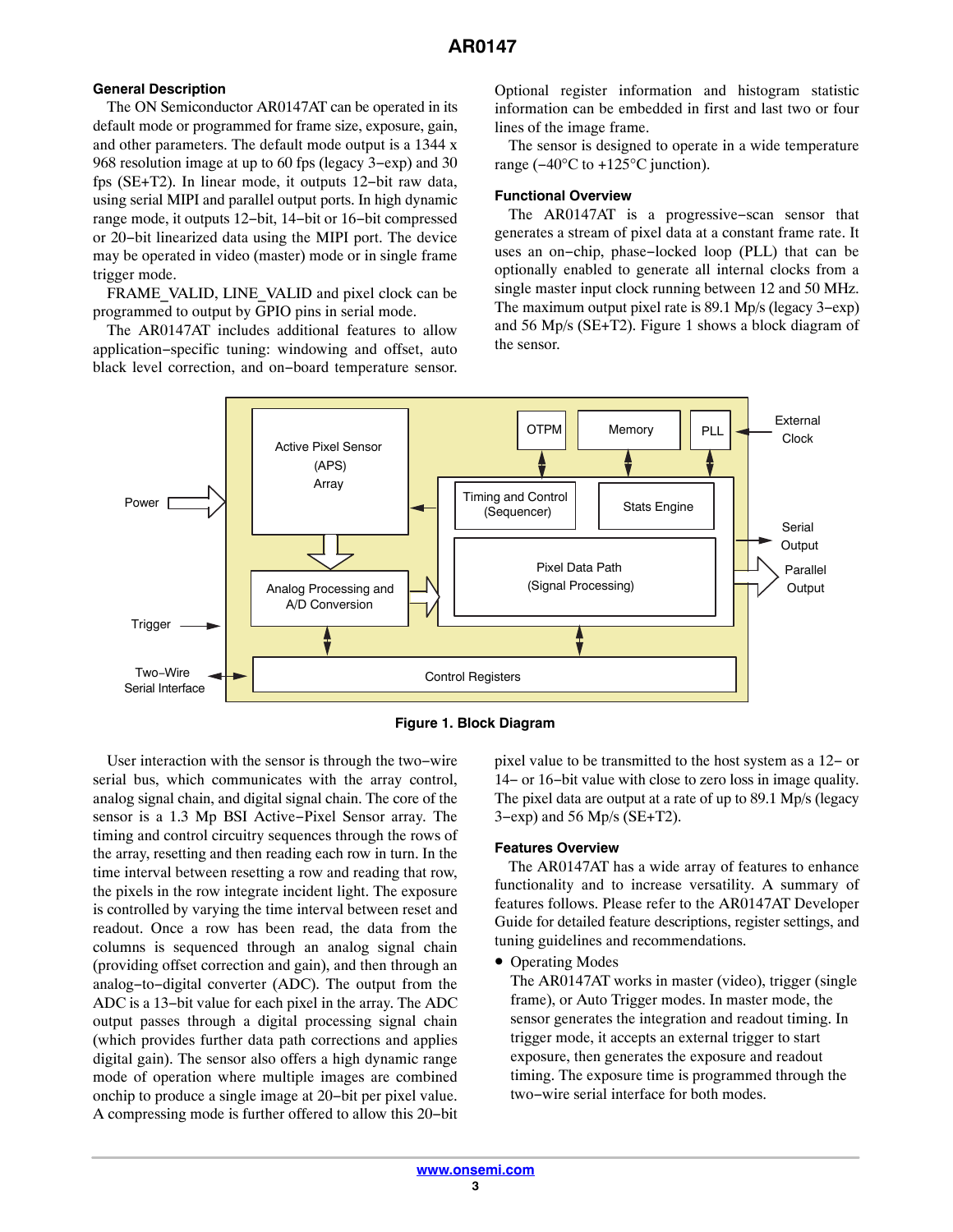# • Window Control

Configurable window size and blanking times allow a wide range of resolutions and frame rates. Digital binning and skipping modes are supported, as are vertical and horizontal mirror operations. Binning not supported.

• Context Switching

Context switching may be used to rapidly switch between two sets of register values. Refer to the AR0147AT Developer Guide for a complete set of context switchable registers. RAM based context switching supported, Up to 16 contexts can configured.

• Gain

The AR0147AT can be configured for analog gain of up to 8x, and digital gain of up to 16x.

• MIPI

The AR0147 image sensor supports 4−lane MIPI CSI−2 D−PHY

• PLL

An on chip PLL provides reference clock flexibility and supports spread spectrum sources for improved EMI performance.

• Reset

The AR0147AT may be reset by a register write, or by a dedicated input pin.

- Output Enable The AR0147AT output pins may be tri−stated using dedicated register bits.
- Temperature Sensor
- Black Level Correction
- Row Noise Correction
- Digital Correlated Double Sampling (CDS)
- Test Patterns

Several test patterns may be enabled for debug purposes. These include a solid color, color bar, fade to gray, and a walking 1s test pattern.

# **ASIL / ISO26262 Support Features**

The AR0147AT incorporates many features assisting the achievement of ASIL−B system compliance by a system that integrates it. Please refer to the AR0147AT Safety Manual for more information.

# **Operating Modes:**

The AR0147AT has versatile operating modes including multi−exposure HDR (regular modes), Super−Exposure HDR mode and and in a combined HDR and line interleave mode (LICM). It has the ability to output HDR frames combined on−chip, or as separate frames in Line Interleaved Mode (LIM). Below are a list of some of the operating modes supported and maximum possible frame rates in each mode.

| No.                  | <b>Modes</b>                | Number of<br><b>Exposures</b> | <b>Output Description</b> | <b>Resolution</b> | <b>Bit Width</b> | <b>Maximum</b><br>Achievable<br><b>Frame Rate</b><br>(fps) |
|----------------------|-----------------------------|-------------------------------|---------------------------|-------------------|------------------|------------------------------------------------------------|
| <b>REGULAR MODES</b> |                             |                               |                           |                   |                  |                                                            |
|                      | Linear                      |                               | Linear                    | 1344x968          | 12 bit           | 60                                                         |
| $\overline{c}$       | $T1 + T2 + T3 + T4$         | 4                             | <b>HDR</b>                | 1344x968          | 20 bit           | 45                                                         |
| 3                    | T1, T2, T3, T4              | 4                             | <b>LICM</b>               | 1344x968          | 12 bit           | 40                                                         |
| 4                    | $T1 + T2 + T3$              | 3                             | <b>HDR</b>                | 1344x968          | 20 bit           | 60                                                         |
| 5                    | T1, T2, T3                  | 3                             | <b>LICM</b>               | 1344x968          | 12 bit           | 40                                                         |
|                      | <b>SUPER-EXPOSURE MODES</b> |                               |                           |                   |                  |                                                            |
| 6                    | Super-Exposure T1           |                               | Flicker Free 95dB HDR     | 1344x968          | 16 bit           | 40                                                         |
| $\overline{7}$       | Super-Exposure T1 + T2      | 2                             | 120dB HDR                 | 1344x968          | 20 bit           | 30                                                         |

# **Table 3. OPERATING MODES**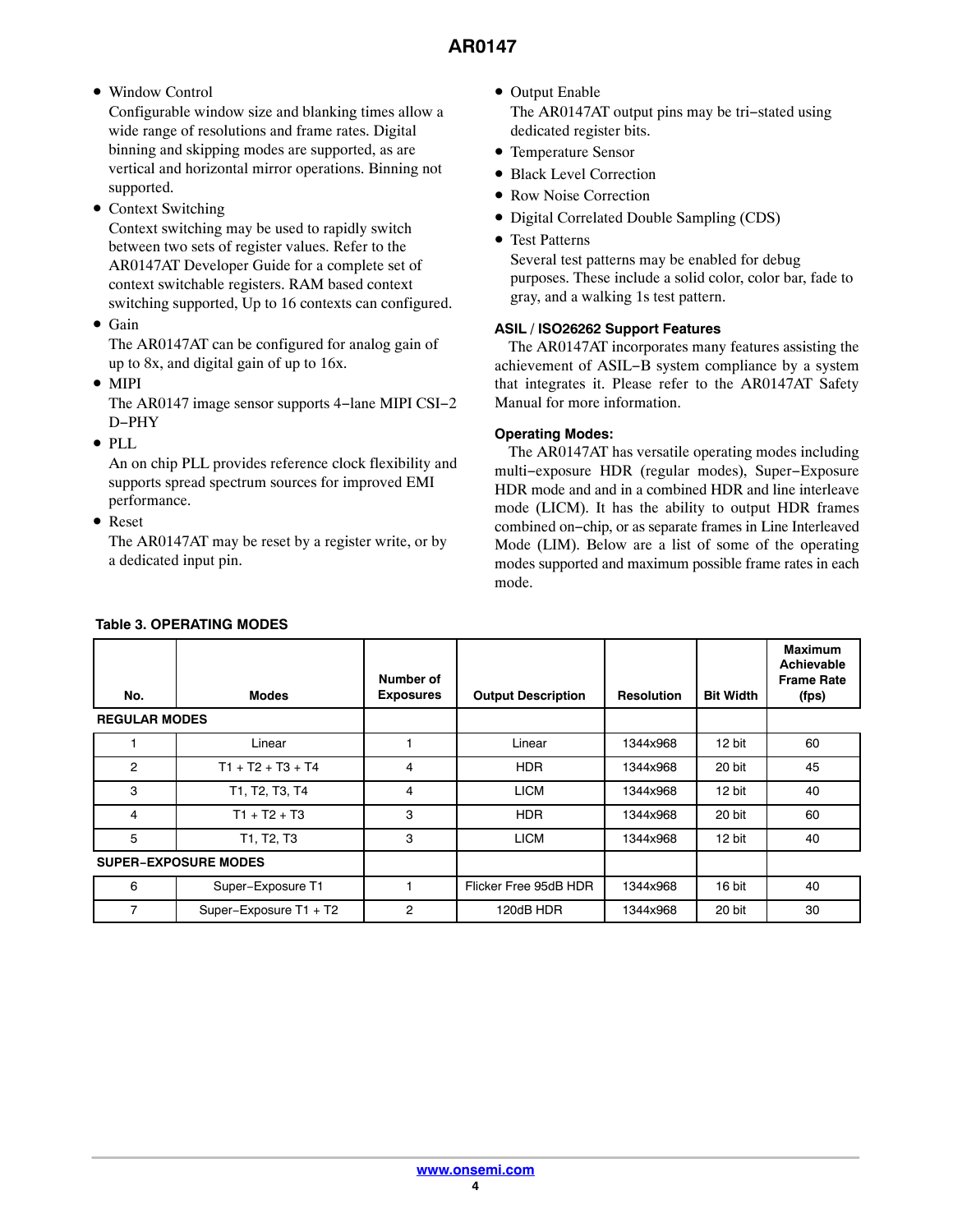## **Frame Readout:**

The following section provides figures that describe the **data types** that can be output in each frame. Each frame may contain different fields of embedded or statistics data. Please refer to details just below the image to see information on different data fields and their description including active image data.

- Each row readout happens from left to right (R0:  $T1 \rightarrow T2 \rightarrow T3 \rightarrow T4$ ; R1: T1 $\rightarrow T2 \rightarrow T3 \rightarrow T4$ ; ... so on)
- Embedded data will be available only on the T1 Data frame.
- Stats data will be available only on the T4 data frame.
- RNC is available only for T4 and on the T4 data frame.
- ATR is available only on the T4 data frame.

# **TYPICAL FRAME READOUT FORMAT**



**Figure 2. Typical Frame Readout Format**

EMBD: Embedded Data Rows (Registers information) DTR: Digital Test Rows (Digital ASIL check) RNC: Row Noise Correction Columns ODC: Optically Dark Columns RRC: Row ROM Columns DBLC: Digital Black Level Correction Rows OS: OverScan Rows ATR: Analog Test Rows STATD: Statistics Data Rows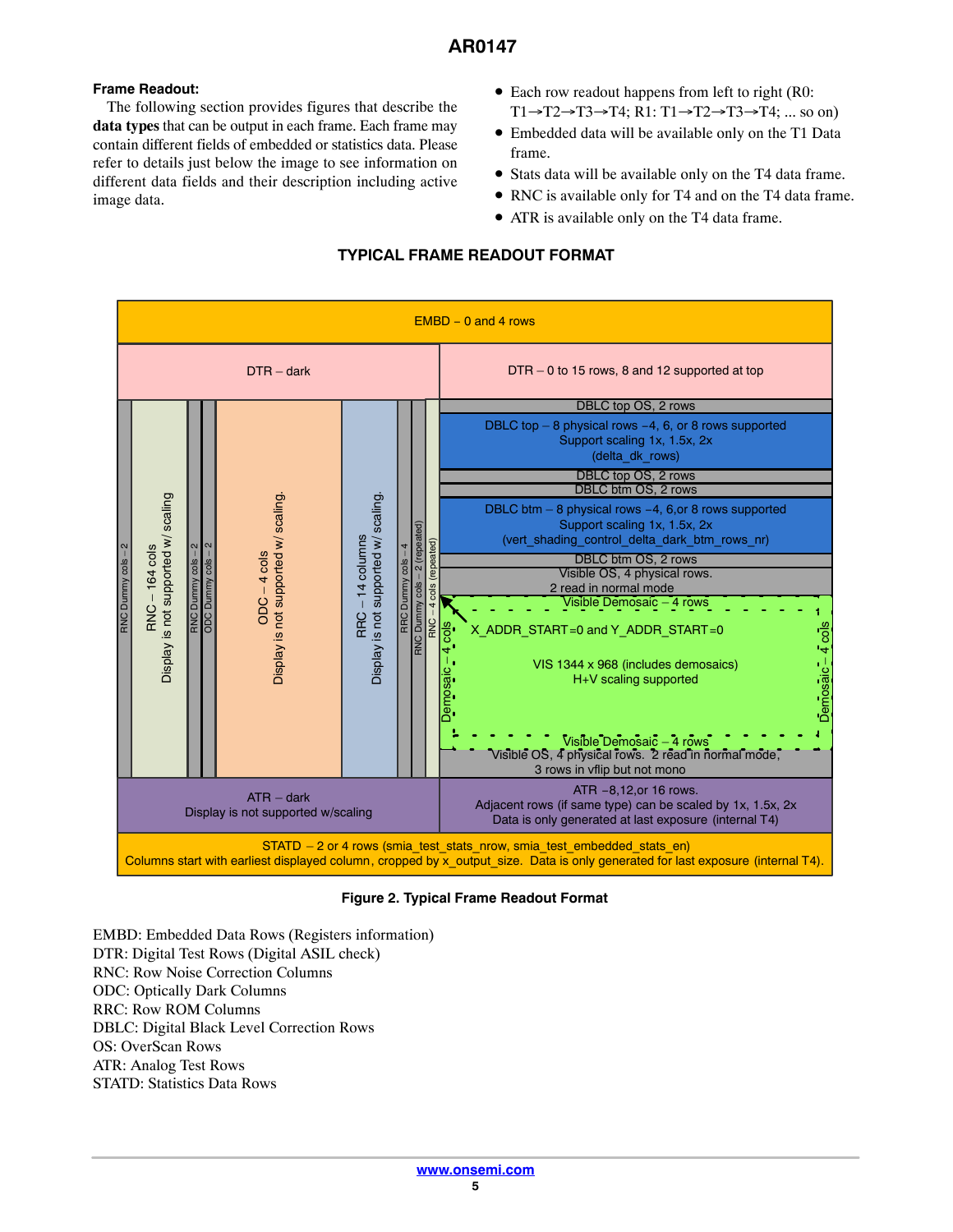# **PIXEL DATA FORMAT**

#### **Pixel Array Structure**

The AR0147AT pixel array is configured as 1550 columns by 1052 rows (see Figure 3). The dark pixels are optically black and are used internally to monitor black level. There are 1344 columns by 968 rows of optically active pixels. While the sensor's format is 1344 x 968, the additional active columns and active rows are included for use when horizontal or vertical mirrored readout is enabled, to allow readout to start on the same pixel. The pixel adjustment is always performed. The active area is surrounded with optically transparent dummy pixels to improve image uniformity within the active area. Not all dummy pixels or barrier pixels can be read out. The optical center of the readable active pixels can be found between Change to: X\_ADDR 671 and 672, and between Y\_ADDR 483 and 484.

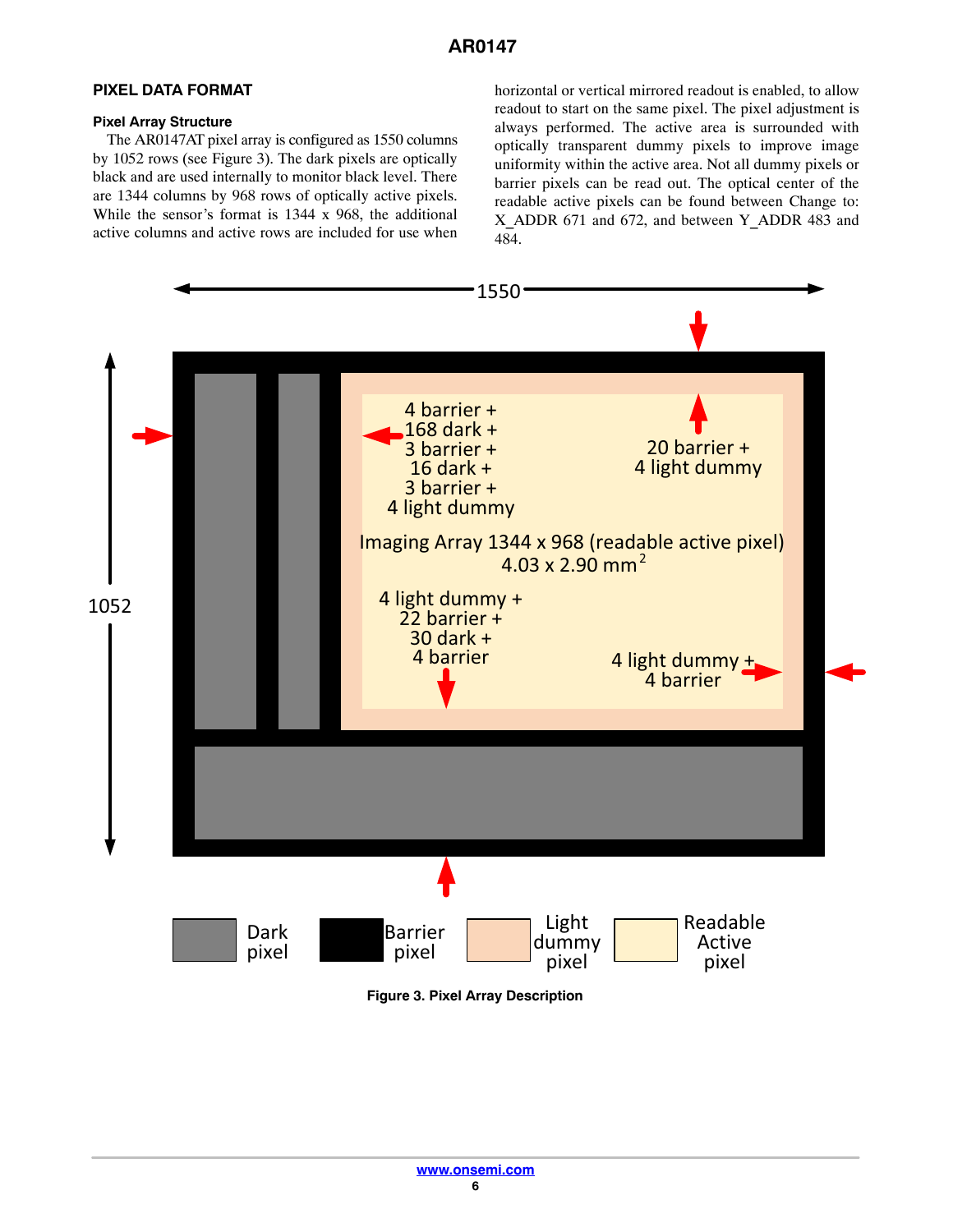

**Figure 4. Pixel Color Pattern Detail (Top Right Corner) Bayer**

## **Default Readout Order**

By convention, the sensor core pixel array is shown with pixel (0,0) in the top right corner. This reflects the actual layout of the array on the die.

When the sensor is imaging, the active surface of the sensor faces the scene as shown in Figure 5. When the image is read out of the sensor, it is read one row at a time, with the rows and columns sequenced as shown in Figure 5.



**Figure 5. Imaging a Scene**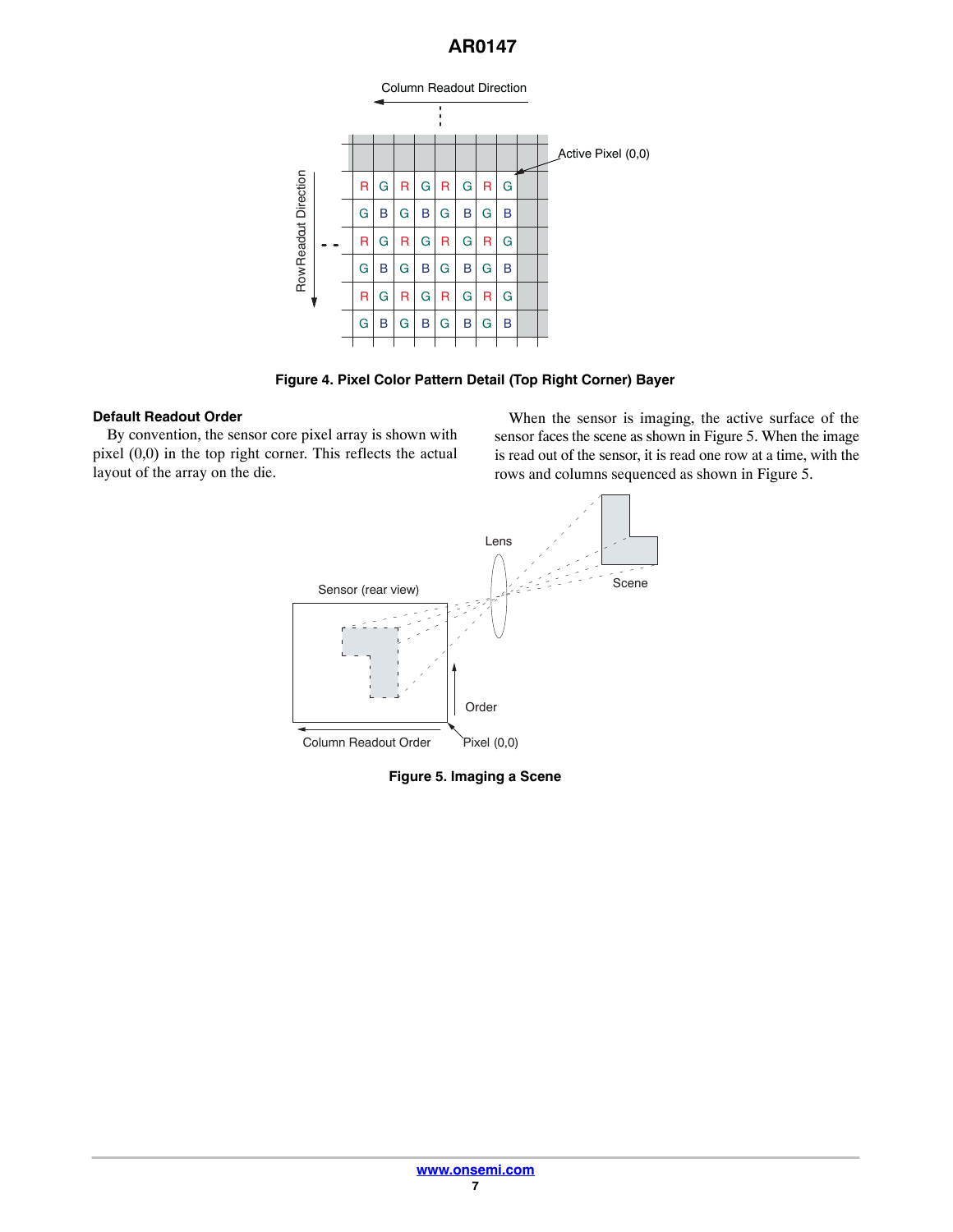

**Figure 6. Typical Configuration, Parallel**

- 1. All power supplies must be adequately decoupled.
- 2. ON Semiconductor recommends a resistor value of 1.5 kΩ, but a greater value may be used for slower two−wire speed.
- 3. GPIO[2:0] can be left unconnected if not used. GPIO3 should be tied to DGND if not used.
- 4. The serial output data interface pads can be left unconnected when the parallel output interface is used. The serial output data supply pads should remain connected and powered appropriately.
- 5. ON Semiconductor recommends that 0.1  $\upmu$ F and 10  $\upmu$ F decoupling capacitors for each power supply are mounted as close as possible to the pad. Actual values and results may vary depending on layout and design considerations. Refer to the AR0147AT demo headboard schematics for circuit recommendations.
- 6. ON Semiconductor recommends that analog power planes are placed in a manner such that coupling with the digital power planes is minimized.
- 7. I/O signals voltage must be configured to match VDD\_IO voltage to minimize any leakage currents.
- 8. Leave unconnected if not used.
- 9. Open drain. Leave unconnected if not used.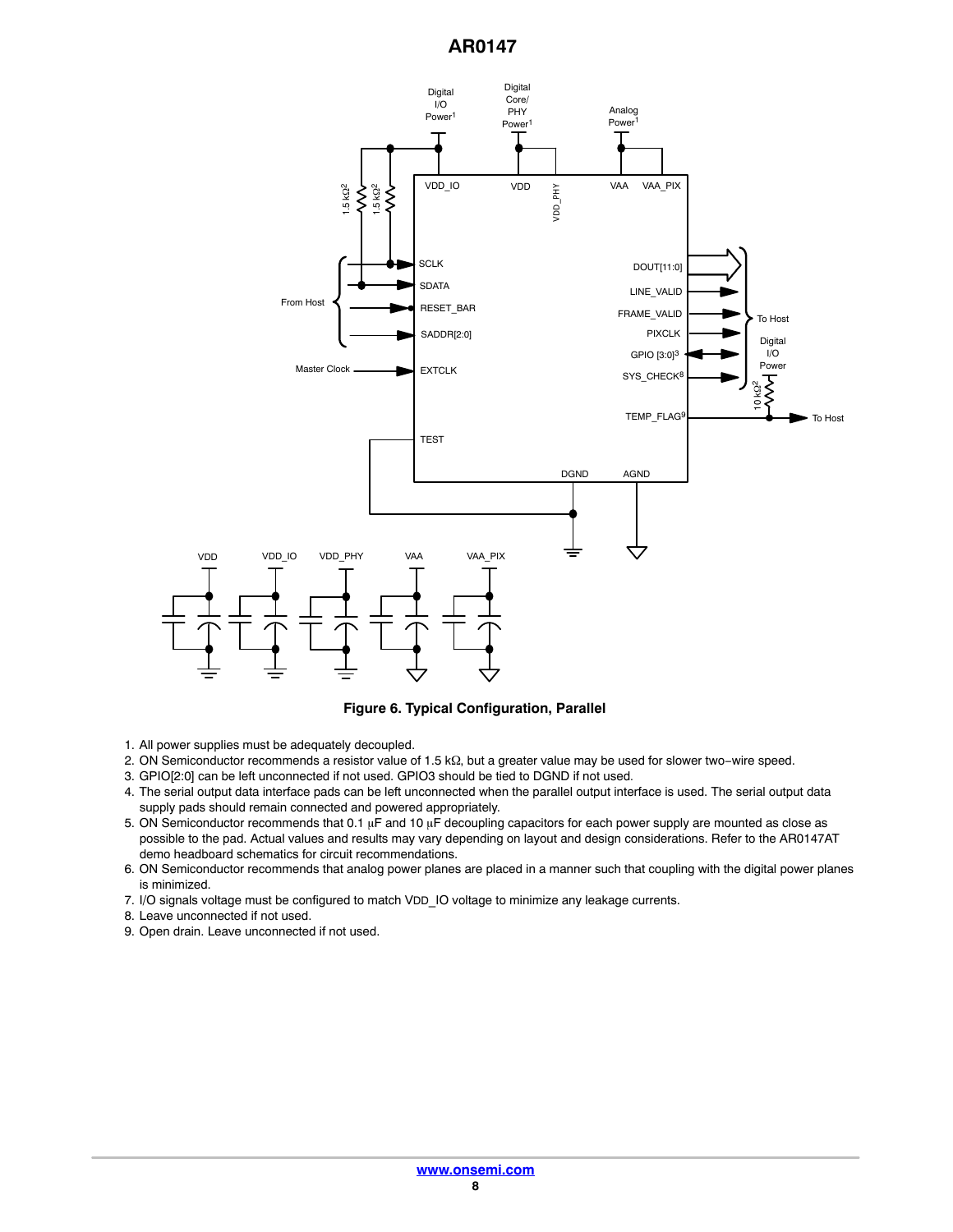#### **CONFIGURATION AND PINOUT**

The figures and tables below show a typical configuration for the AR0147 image sensor and show the package pinout.





- 1. All power supplies must be adequately decoupled.
- 2. ON Semiconductor recommends a resistor value of 1.5 kΩ, but a greater value may be used for slower two−wire speed.
- 3. GPIO[2:0] can be left unconnected if not used. GPIO3 should be tied to DGND if not used.
- 4. The parallel interface output pads can be left unconnected if the serial output interface is used.
- 5. ON Semiconductor recommends that 0.1  $\upmu$ F and 10  $\upmu$ F decoupling capacitors for each power supply are mounted as close as possible to the pad. Actual values and results may vary depending on layout and design considerations. Refer to the AR0147AT demo headboard schematics for circuit recommendations.
- 6. ON Semiconductor recommends that analog power planes are placed in a manner such that coupling with the digital power planes is minimized.
- 7. I/O signals voltage must be configured to match VDD\_10 voltage to minimize any leakage currents.
- 8. Leave unconnected if not used.
- 9. Open drain. Leave unconnected if not used.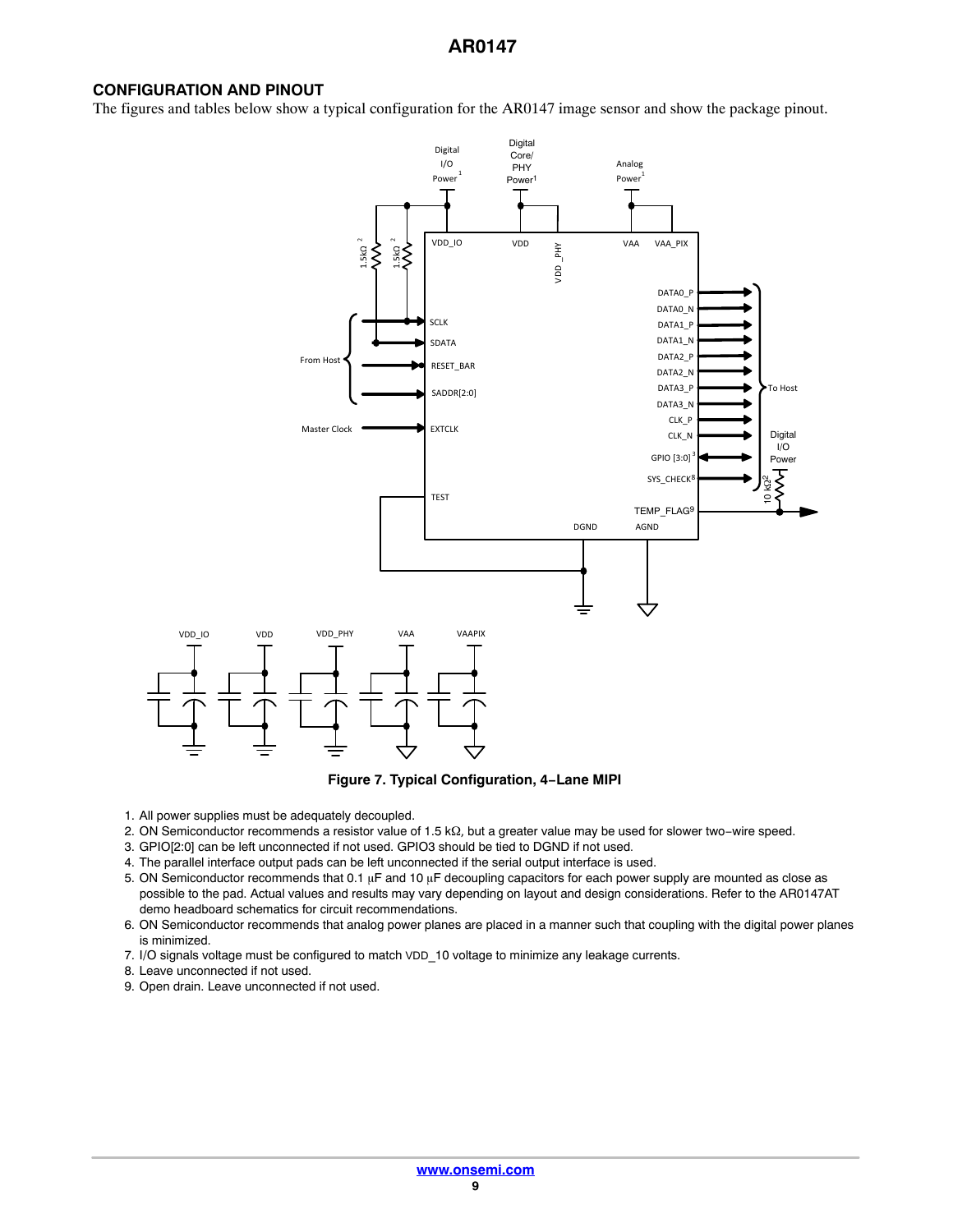<span id="page-9-0"></span>

|  |  | Table 4. PIN DESCRIPTIONS, 8 X 7 MM, 89-BALL IBGA |  |  |  |  |  |
|--|--|---------------------------------------------------|--|--|--|--|--|
|--|--|---------------------------------------------------|--|--|--|--|--|

| <b>Pin Name</b>    | <b>iBGA Pin</b> | <b>Type</b>      | <b>Description</b>                                                                                                   | <b>Comments</b>                                                                                    |
|--------------------|-----------------|------------------|----------------------------------------------------------------------------------------------------------------------|----------------------------------------------------------------------------------------------------|
| <b>EXTCLK</b>      | E <sub>4</sub>  | Input            | Master input clock. PLL input clock.                                                                                 | Connect to clock source. Min and<br>Max frequency depends upon<br>output port and clocking method. |
| RESET_BAR          | E8              | Input            | Asynchronous active-low reset.                                                                                       | Connect to host.                                                                                   |
| <b>SCLK</b>        | B <sub>6</sub>  | Input            | CCI clock for access to control and<br>status registers                                                              | Connect to host.                                                                                   |
| <b>SDATA</b>       | C8              | Input/Ou<br>tput | CCI data for reads from and writes<br>to control and status registers                                                | Connect to host.                                                                                   |
| SADDR0             | B8              | Input            | CCI interface device address select<br>bit 0.                                                                        | Selects CCI address. 000b sets                                                                     |
| SADDR1             | B7              | Input            | CCI interface device address select<br>bit 1.                                                                        | the address to 0x20/0x21, 001b<br>sets the address to 0x30/0x31.<br>Connect to VDD_IO or DGND      |
| SADDR2             | D <sub>9</sub>  | Input            | CCI interface device address select<br>bit 2.                                                                        | accordingly.                                                                                       |
| <b>PIXCLK</b>      | C <sub>4</sub>  | Output           | Parallel data output pixel clock.<br>Used to qualify the LINE_VALID,<br>FRAME_VALID, and DOUT11 to<br>DOUT0 outputs. | Connect to host/receiver or can be<br>left floating if not used. Use                               |
| FRAME_VALID        | G <sub>8</sub>  | Output           | Parallel data output FRAME VALID<br>output. Qualified by PIXCLK.                                                     | DOUT[11:0] for 12-bit parallel<br>configuration.                                                   |
| LINE_VALID         | F <sub>8</sub>  | Output           | Parallel data output LINE_VALID<br>output. Qualified by PIXCLK.                                                      |                                                                                                    |
| DOUT <sub>11</sub> | D7              | Output           | Parallel data output pixel data bit<br>11. Qualified by PIXCLK.                                                      |                                                                                                    |
| DOUT <sub>10</sub> | C6              | Output           | Parallel data output pixel data bit<br>10. Qualified by PIXCLK.                                                      |                                                                                                    |
| DOUT <sub>9</sub>  | E <sub>6</sub>  | Output           | Parallel data output pixel data bit 9.<br>Qualified by PIXCLK.                                                       |                                                                                                    |
| DOUT8              | F7              | Output           | Parallel data output pixel data bit 8.<br>Qualified by PIXCLK.                                                       |                                                                                                    |
| DOUT7              | D <sub>5</sub>  | Output           | Parallel data output pixel data bit 7.<br>Qualified by PIXCLK.                                                       |                                                                                                    |
| DOUT6              | H <sub>5</sub>  | Output           | Parallel data output pixel data bit 6.<br>Qualified by PIXCLK.                                                       | Connect to host/receiver or can be<br>left floating if not used. Use                               |
| DOUT5              | F5              | Output           | Parallel data output pixel data bit 5.<br>Qualified by PIXCLK.                                                       | DOUT[11:0] for 12-bit parallel<br>configuration.                                                   |
| DOUT4              | <b>B4</b>       | Output           | Parallel data output pixel data bit 4.<br>Qualified by PIXCLK.                                                       |                                                                                                    |
| DOUT3              | G <sub>4</sub>  | Output           | Parallel data output pixel data bit 3.<br>Qualified by PIXCLK.                                                       |                                                                                                    |
| DOUT2              | H <sub>4</sub>  | Output           | Parallel data output pixel data bit 2.<br>Qualified by PIXCLK.                                                       |                                                                                                    |
| DOUT1              | D <sub>3</sub>  | Output           | Parallel data output pixel data bit 1.<br>Qualified by PIXCLK.                                                       |                                                                                                    |
| <b>DOUT0</b>       | J2              | Output           | Parallel data output pixel data bit 0.<br>Qualified by PIXCLK.                                                       |                                                                                                    |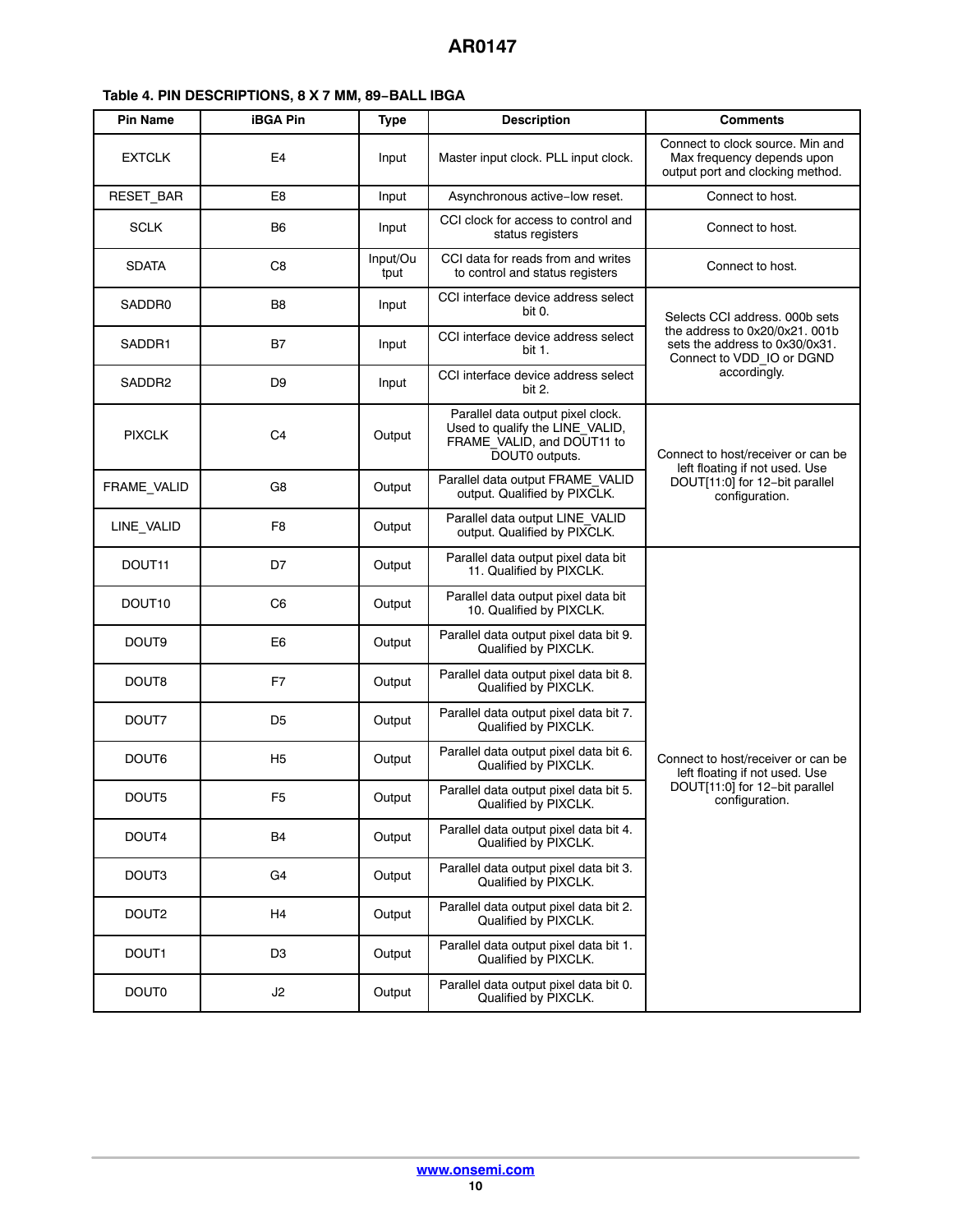| <b>Pin Name</b>     | <b>iBGA Pin</b>                                                             | <b>Type</b>      | <b>Description</b>                           | <b>Comments</b>                                           |
|---------------------|-----------------------------------------------------------------------------|------------------|----------------------------------------------|-----------------------------------------------------------|
| <b>CLKP</b>         | F <sub>2</sub>                                                              | Output           | Differential Mipi serial clock               |                                                           |
| <b>CLKN</b>         | E <sub>2</sub>                                                              | Output           | Differential Mipi serial clock               |                                                           |
| DATA3P              | D <sub>2</sub>                                                              | Output           | Differential Mipi serial data lane 3.        |                                                           |
| DATA3N              | C <sub>2</sub>                                                              | Output           | Differential Mipi serial data lane 3.        | Connect to host/receiver or can be                        |
| DATA2P              | F1                                                                          | Output           | Differential Mipi serial data lane 2.        | left floating if not used. Use DATA0                      |
| DATA2N              | E1                                                                          | Output           | Differential Mipi serial data lane 2.        | for 1 lane configuration or DATA0<br>and DATA1 for 2 lane |
| DATA <sub>1</sub> P | H <sub>2</sub>                                                              | Output           | Differential Mipi serial data lane 1.        | configuration.                                            |
| DATA1N              | G <sub>2</sub>                                                              | Output           | Differential Mipi serial data lane 1.        |                                                           |
| <b>DATA0P</b>       | H1                                                                          | Output           | Differential Mipi serial data lane 0.        |                                                           |
| <b>DATAON</b>       | G <sub>1</sub>                                                              | Output           | Differential Mipi serial data lane 0.        |                                                           |
| <b>TEST</b>         | E9                                                                          | Input            | Enable manufacturing test modes.             | Tie to DGND.                                              |
| ATEST1              | A7                                                                          | Input/Ou<br>tput | Analog manufacturing test access             |                                                           |
| ATEST2              | A6                                                                          | Input/Ou<br>tput | Analog manufacturing test access             |                                                           |
| ATEST3              | A <sub>5</sub>                                                              | Input/Ou<br>tput | Analog manufacturing test access             | Leave unconnected.                                        |
| ATEST4              | B <sub>5</sub>                                                              | Input/Ou<br>tput | Analog manufacturing test access             |                                                           |
| GPIO <sub>0</sub>   | G9                                                                          | Input/Ou<br>tput | GPIO Pin 0                                   |                                                           |
| GPIO_1              | F <sub>9</sub>                                                              | Input/Ou<br>tput | GPIO Pin 1                                   | GPIO[2:0] can be left unconnected                         |
| GPIO_2              | H <sub>9</sub>                                                              | Input/Ou<br>tput | GPIO Pin 2                                   | if not used. GPIO3 should be tied<br>to DGND if not used. |
| GPIO_3              | H <sub>10</sub>                                                             | Input/Ou<br>tput | GPIO Pin 3                                   |                                                           |
| SYS_CHECK           | D <sub>8</sub>                                                              | Output           | Combined OR of error flags.                  | Leave unconnected if not used.                            |
| TEMP_FLAG           | J8                                                                          | Output           | Temperature monitoring flag.                 | Open-drain. Leave unconnected if<br>not used.             |
| <b>DGND</b>         | A4, A10, C5, C7, D4,<br>D6, E10, E3, E5, E7, F4,<br>F6, G5, G7, H7, J1, J10 | Power            | Digital ground.                              |                                                           |
| <b>VDD</b>          | A2, A9, C3, G6, G10,<br>H3, H8, J4, J6                                      | Power            | Core digital power.                          |                                                           |
| VDD_PHY             | F <sub>3</sub>                                                              | Power            | PHY digital power.                           | Connect to VDD.                                           |
| VDD IO              | A3, A8, C1, F10, G3,<br>H6, J3, J5, J7, J9                                  | Power            | Digital I/O power.                           |                                                           |
| <b>AGND</b>         | B3, B9, C9                                                                  | Power            | Analog ground.                               |                                                           |
| <b>VAA</b>          | B1, B10, C10                                                                | Power            | Analog power.                                |                                                           |
| VAA_PIX             | <b>B2</b>                                                                   | Power            | Analog pixel array power.                    | Connect to VAA.                                           |
| <b>VPP</b>          | D <sub>10</sub>                                                             | Power            | High voltage supply for<br>programming OTPM. | Leave unconnected.                                        |
| <b>NC</b>           | A1, D1                                                                      |                  | No connect.                                  |                                                           |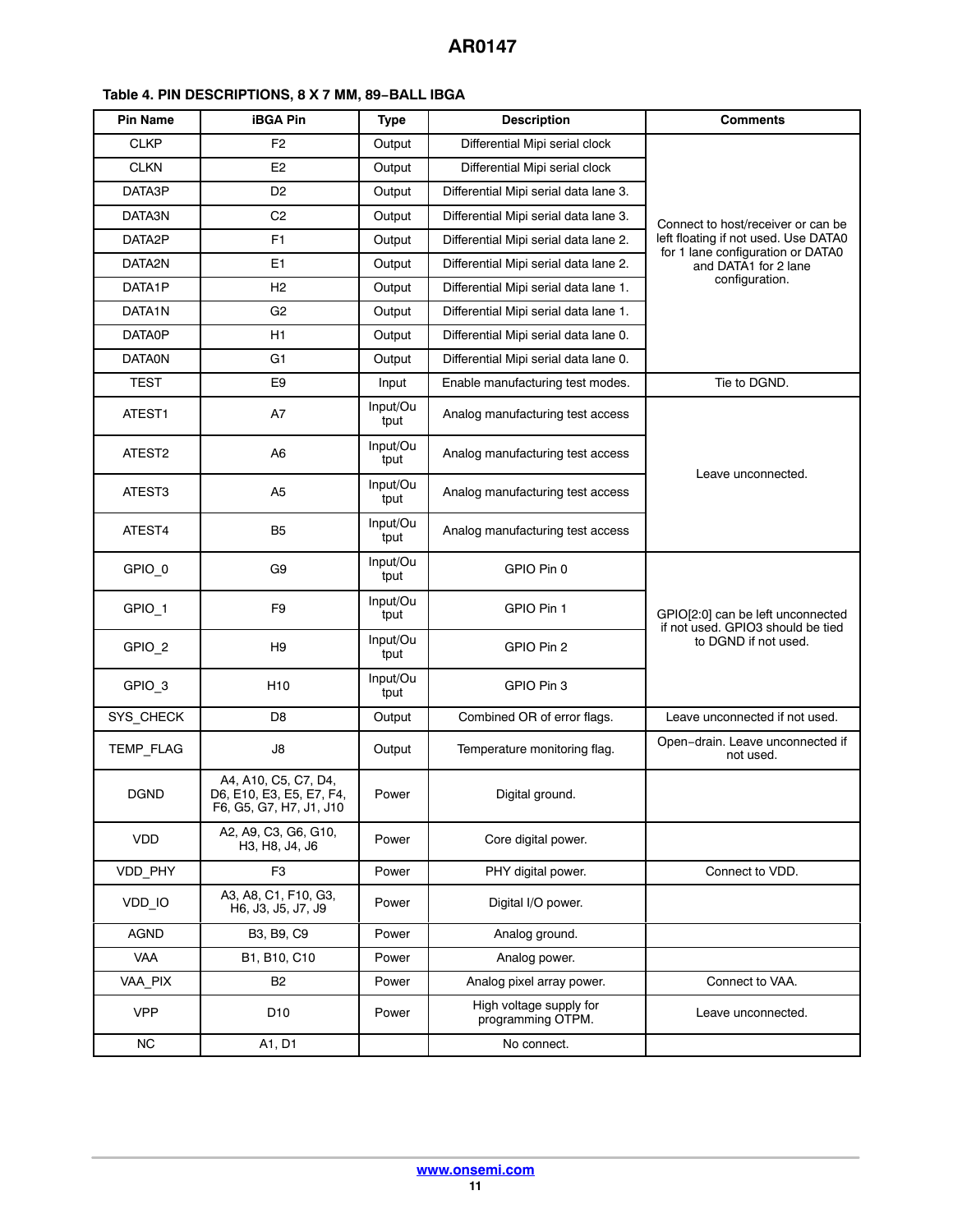**AR0147**



Top View (Ball Down)

**Figure 8. 8 x 7 mm, 89−Ball iBGA Package**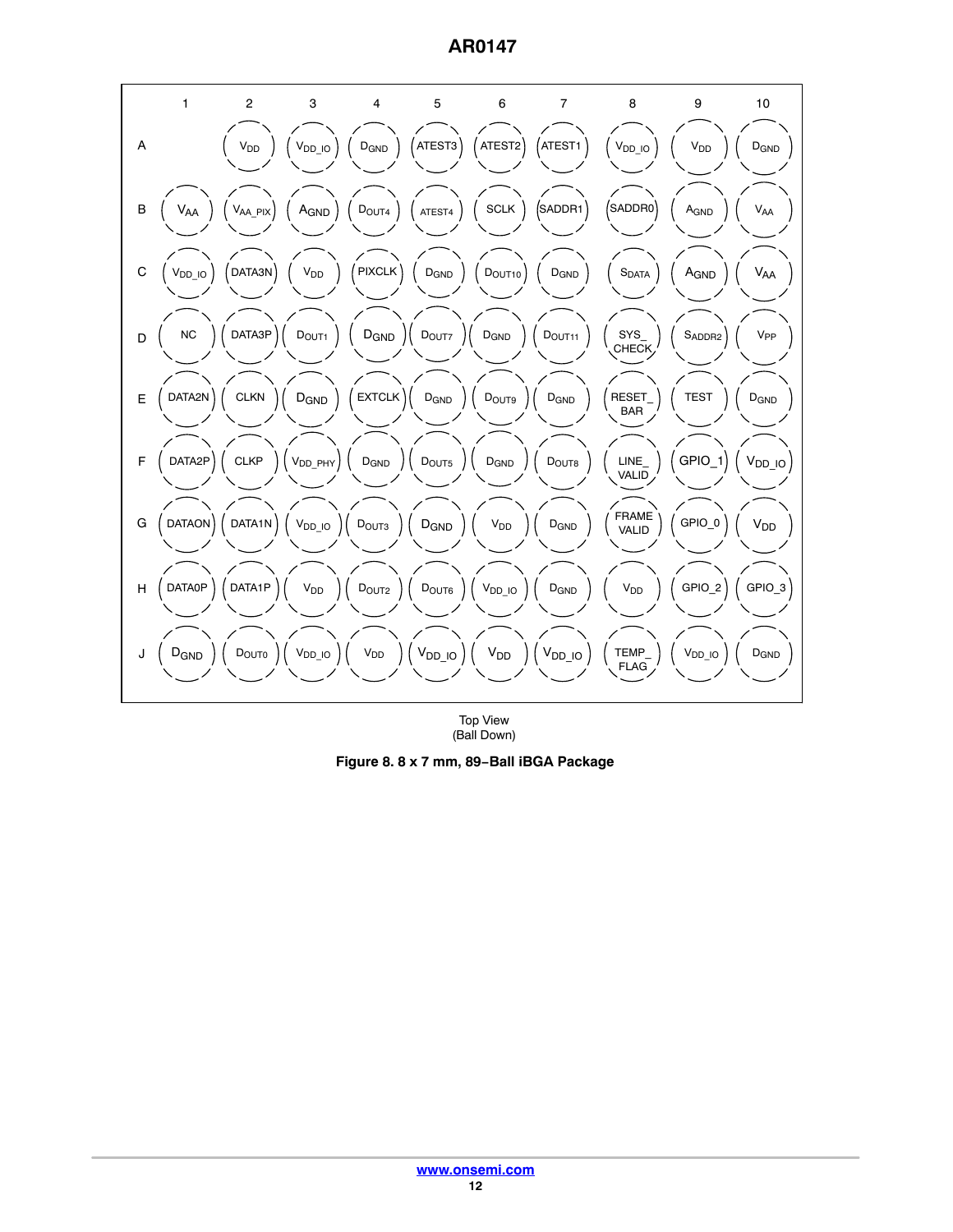<span id="page-12-0"></span>

| <b>Pin Name</b>    | <b>iBGA Pin</b> | <b>Type</b>      | <b>Description</b>                                                                                                   | <b>Comments</b>                                                                                                          |
|--------------------|-----------------|------------------|----------------------------------------------------------------------------------------------------------------------|--------------------------------------------------------------------------------------------------------------------------|
| <b>EXTCLK</b>      | H <sub>2</sub>  | Input            | Master input clock. PLL input clock.                                                                                 | Connect to clock source. Min and<br>Max frequency depends upon output<br>port and clocking method.                       |
| RESET_BAR          | H8              | Input            | Asynchronous active-low reset.                                                                                       | Connect to host.                                                                                                         |
| <b>SCLK</b>        | C <sub>5</sub>  | Input            | CCI clock for access to control and<br>status registers                                                              | Connect to host.                                                                                                         |
| <b>SDATA</b>       | D7              | Input/<br>Output | CCI data for reads from and writes to<br>control and status registers                                                | Connect to host.                                                                                                         |
| SADDR0             | C7              | Input            | CCI interface device address select<br>bit 0.                                                                        | Selects CCI address, 000b sets the<br>address to 0x20/0x21. 001b sets the<br>address to 0x30/0x31. Connect to            |
| SADDR1             | C <sub>6</sub>  | Input            | CCI interface device address select<br>bit 1.                                                                        | VDD IO or DGND accordingly.                                                                                              |
| SADDR2             | D <sub>8</sub>  | Input            | CCI interface device address select<br>bit 2.                                                                        |                                                                                                                          |
| <b>PIXCLK</b>      | H <sub>5</sub>  | Output           | Parallel data output pixel clock. Used<br>to qualify the LINE_VALID,<br>FRAME VALID, and DOUT11 to<br>DOUT0 outputs. | Connect to host/receiver or can be<br>left floating if not used. Use<br>DOUT[11:0] for 12-bit parallel<br>configuration. |
| FRAME_VALID        | H7              | Output           | Parallel data output FRAME VALID<br>output. Qualified by PIXCLK.                                                     |                                                                                                                          |
| LINE VALID         | G7              | Output           | Parallel data output LINE VALID<br>output. Qualified by PIXCLK.                                                      |                                                                                                                          |
| DOUT11             | G6              | Output           | Parallel data output pixel data bit 11.<br>Qualified by PIXCLK.                                                      | Connect to host/receiver or can be<br>left floating if not used. Use<br>DOUT[11:0] for 12-bit parallel                   |
| DOUT <sub>10</sub> | F <sub>6</sub>  | Output           | Parallel data output pixel data bit 10.<br>Qualified by PIXCLK.                                                      | configuration.                                                                                                           |
| DOUT <sub>9</sub>  | G <sub>5</sub>  | Output           | Parallel data output pixel data bit 9.<br>Qualified by PIXCLK.                                                       |                                                                                                                          |
| DOUT <sub>8</sub>  | F <sub>5</sub>  | Output           | Parallel data output pixel data bit 8.<br>Qualified by PIXCLK.                                                       |                                                                                                                          |
| DOUT7              | E <sub>5</sub>  | Output           | Parallel data output pixel data bit 7.<br>Qualified by PIXCLK.                                                       |                                                                                                                          |
| DOUT6              | D <sub>5</sub>  | Output           | Parallel data output pixel data bit 6.<br>Qualified by PIXCLK.                                                       |                                                                                                                          |
| DOUT5              | H4              | Output           | Parallel data output pixel data bit 5.<br>Qualified by PIXCLK.                                                       |                                                                                                                          |
| DOUT4              | G4              | Output           | Parallel data output pixel data bit 4.<br>Qualified by PIXCLK.                                                       |                                                                                                                          |
| DOUT <sub>3</sub>  | F4              | Output           | Parallel data output pixel data bit 3.<br>Qualified by PIXCLK.                                                       |                                                                                                                          |
| DOUT2              | E <sub>4</sub>  | Output           | Parallel data output pixel data bit 2.<br>Qualified by PIXCLK.                                                       |                                                                                                                          |
| DOUT1              | D <sub>4</sub>  | Output           | Parallel data output pixel data bit 1.<br>Qualified by PIXCLK.                                                       |                                                                                                                          |
| <b>DOUTO</b>       | H <sub>3</sub>  | Output           | Parallel data output pixel data bit 0.<br>Qualified by PIXCLK.                                                       |                                                                                                                          |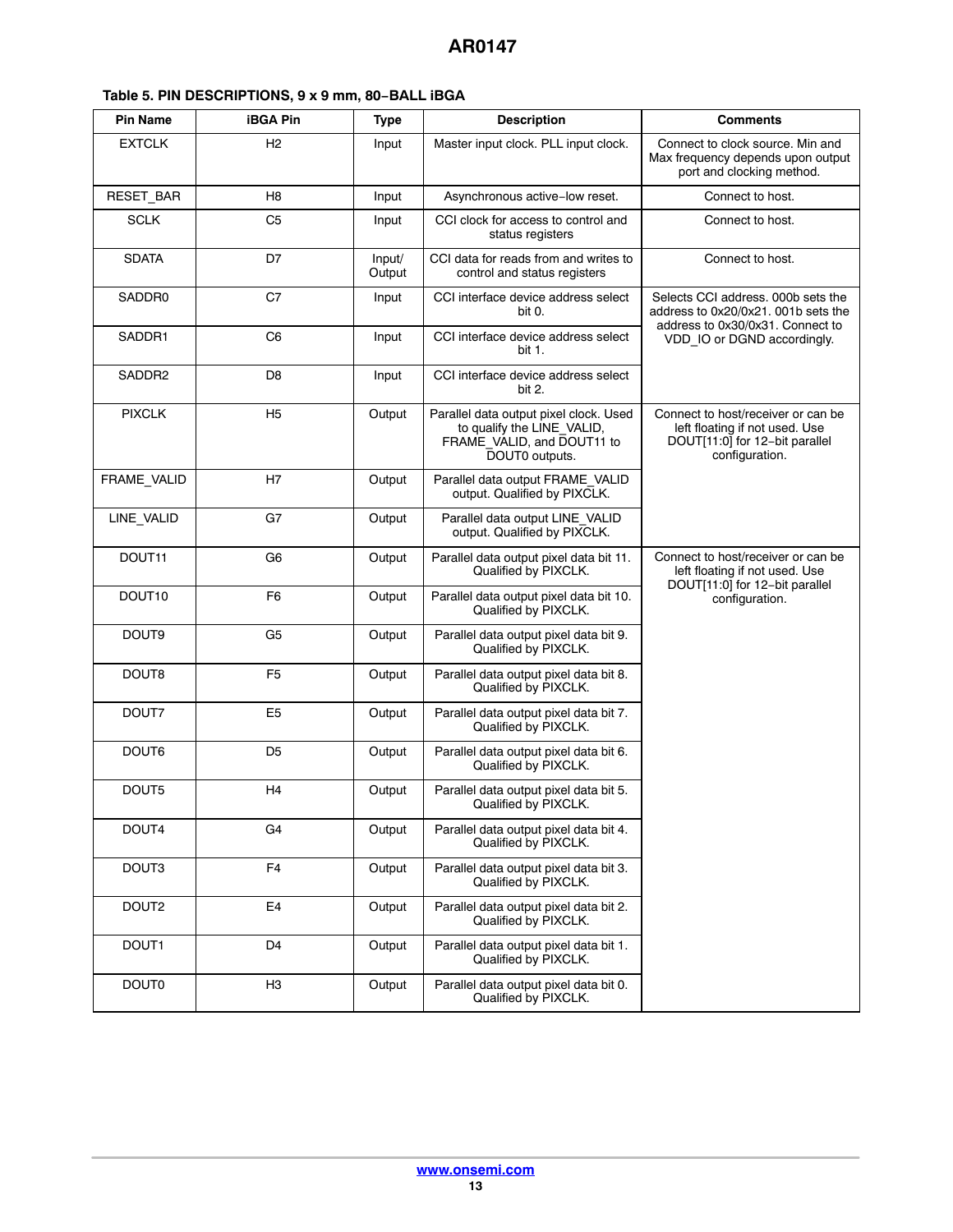| <b>Pin Name</b>    | <b>iBGA Pin</b>                                   | <b>Type</b>      | <b>Description</b>                           | <b>Comments</b>                                                                                |
|--------------------|---------------------------------------------------|------------------|----------------------------------------------|------------------------------------------------------------------------------------------------|
| <b>CLKP</b>        | E1                                                | Output           | Differential Mipi serial clock               | Connect to host/receiver or can be                                                             |
| <b>CLKN</b>        | E <sub>2</sub>                                    | Output           | Differential Mipi serial clock               | left floating if not used. Use DATA0<br>for 1 lane configuration or DATA0 and                  |
| DATA3P             | C1                                                | Output           | Differential Mipi serial data lane 3.        | DATA1 for 2 lane configuration.                                                                |
| DATA3N             | C <sub>2</sub>                                    | Output           | Differential Mipi serial data lane 3.        |                                                                                                |
| DATA2P             | D <sub>1</sub>                                    | Output           | Differential Mipi serial data lane 2.        |                                                                                                |
| DATA2N             | D <sub>2</sub>                                    | Output           | Differential Mipi serial data lane 2.        |                                                                                                |
| DATA1P             | F <sub>1</sub>                                    | Output           | Differential Mipi serial data lane 1.        |                                                                                                |
| DATA1N             | F <sub>2</sub>                                    | Output           | Differential Mipi serial data lane 1.        |                                                                                                |
| <b>DATA0P</b>      | G1                                                | Output           | Differential Mipi serial data lane 0.        |                                                                                                |
| <b>DATAON</b>      | G <sub>2</sub>                                    | Output           | Differential Mipi serial data lane 0.        |                                                                                                |
| TEST               | D6                                                | Input            | Enable manufacturing test modes.             | Tie to DGND.                                                                                   |
| ATEST1             | <b>B7</b>                                         | Input/<br>Output | Analog manufacturing test access             | Leave unconnected.                                                                             |
| ATEST <sub>2</sub> | B <sub>6</sub>                                    | Input/<br>Output | Analog manufacturing test access             |                                                                                                |
| ATEST3             | B5                                                | Input/<br>Output | Analog manufacturing test access             |                                                                                                |
| ATEST4             | <b>B4</b>                                         | Input/<br>Output | Analog manufacturing test access             |                                                                                                |
| GPIO <sub>0</sub>  | F7                                                | Input/<br>Output | GPIO Pin 0                                   | GPIO[2:0] can be left unconnected if<br>not used. GPIO3 should be tied to<br>DGND if not used. |
| GPIO_1             | E <sub>8</sub>                                    | Input/<br>Output | GPIO Pin 1                                   |                                                                                                |
| GPIO_2             | E7                                                | Input/<br>Output | GPIO Pin 2                                   |                                                                                                |
| GPIO <sub>3</sub>  | E <sub>6</sub>                                    | Input/<br>Output | GPIO Pin 3                                   |                                                                                                |
| SYS_CHECK          | G8                                                | Output           | Combined OR of error flags.                  | Leave unconnected if not used.                                                                 |
| <b>TEMP FLAG</b>   | H6                                                | Output           | Temperature monitoring flag.                 | Open-drain. Leave unconnected if<br>not used.                                                  |
| <b>DGND</b>        | J1, B3, E3, G3, A4, C4, J5,<br>A7, C8, F8, A9, J9 | Power            | Digital ground.                              |                                                                                                |
| <b>VDD</b>         | B1, J2, J4,<br>A5, J7, F9,<br>H <sub>9</sub>      | Power            | Core digital power.                          |                                                                                                |
| VDD_PHY            | D <sub>3</sub>                                    | Power            | PHY digital power.                           | Connect to VDD.                                                                                |
| VDD_IO             | H1, B2, J3,<br>A6, J6, J8,<br>E9, G9              | Power            | Digital I/O power.                           |                                                                                                |
| AGND               | A3, B8                                            | Power            | Analog ground.                               |                                                                                                |
| VAA                | A2, A8, C9                                        | Power            | Analog power.                                |                                                                                                |
| VAA_PIX            | B9                                                | Power            | Analog pixel array power.                    | Connect to VAA.                                                                                |
| <b>VPP</b>         | D9                                                | Power            | High voltage supply for programming<br>OTPM. | Leave unconnected.                                                                             |
| <b>NC</b>          | A1, C3, F3                                        |                  | No connect.                                  |                                                                                                |

# **Table [5](#page-12-0). PIN DESCRIPTIONS, 9 x 9 mm, 80−BALL iBGA**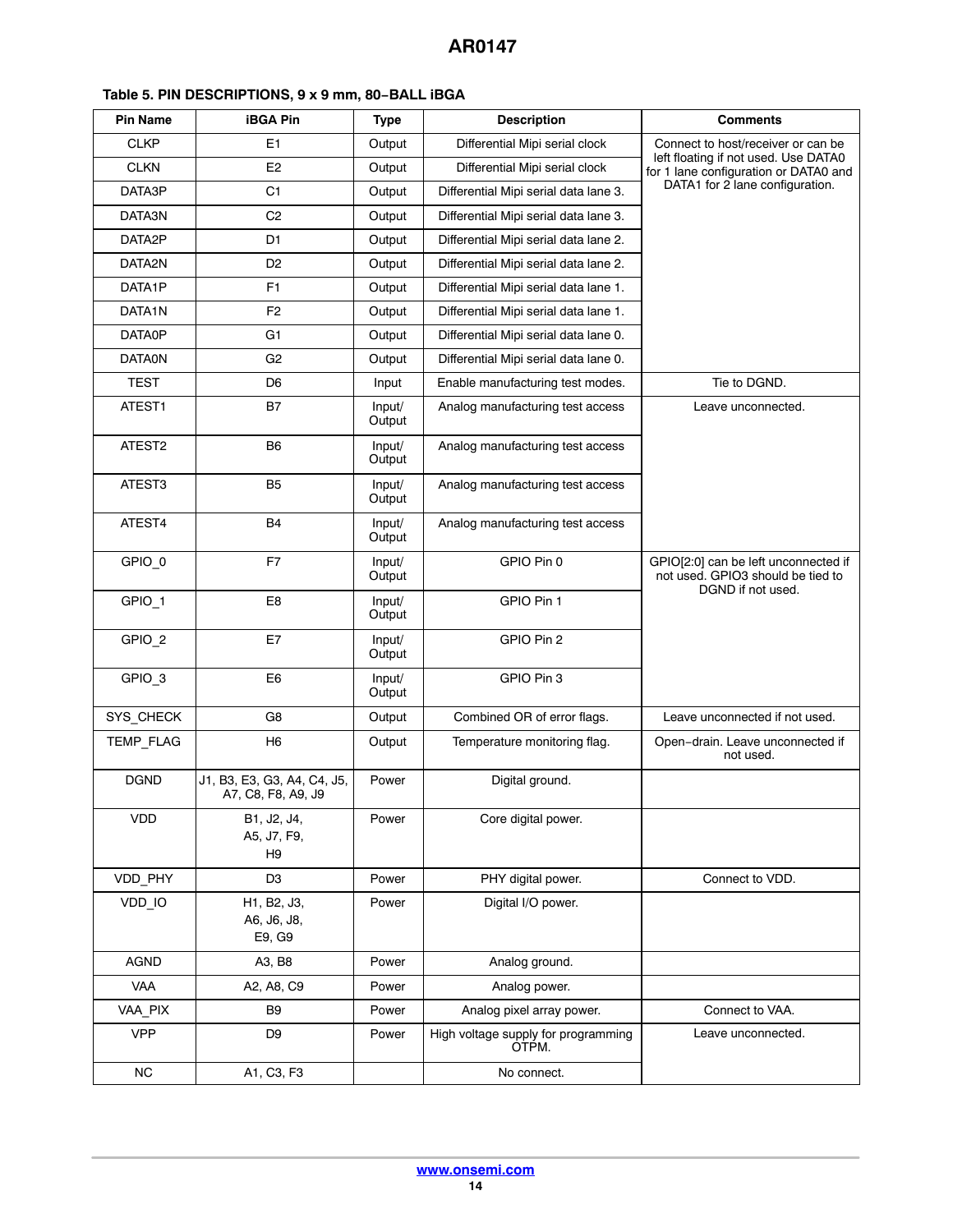

Top View (Ball Down)

**Figure 9. 9 x 9 mm 80−Ball iBGA Package**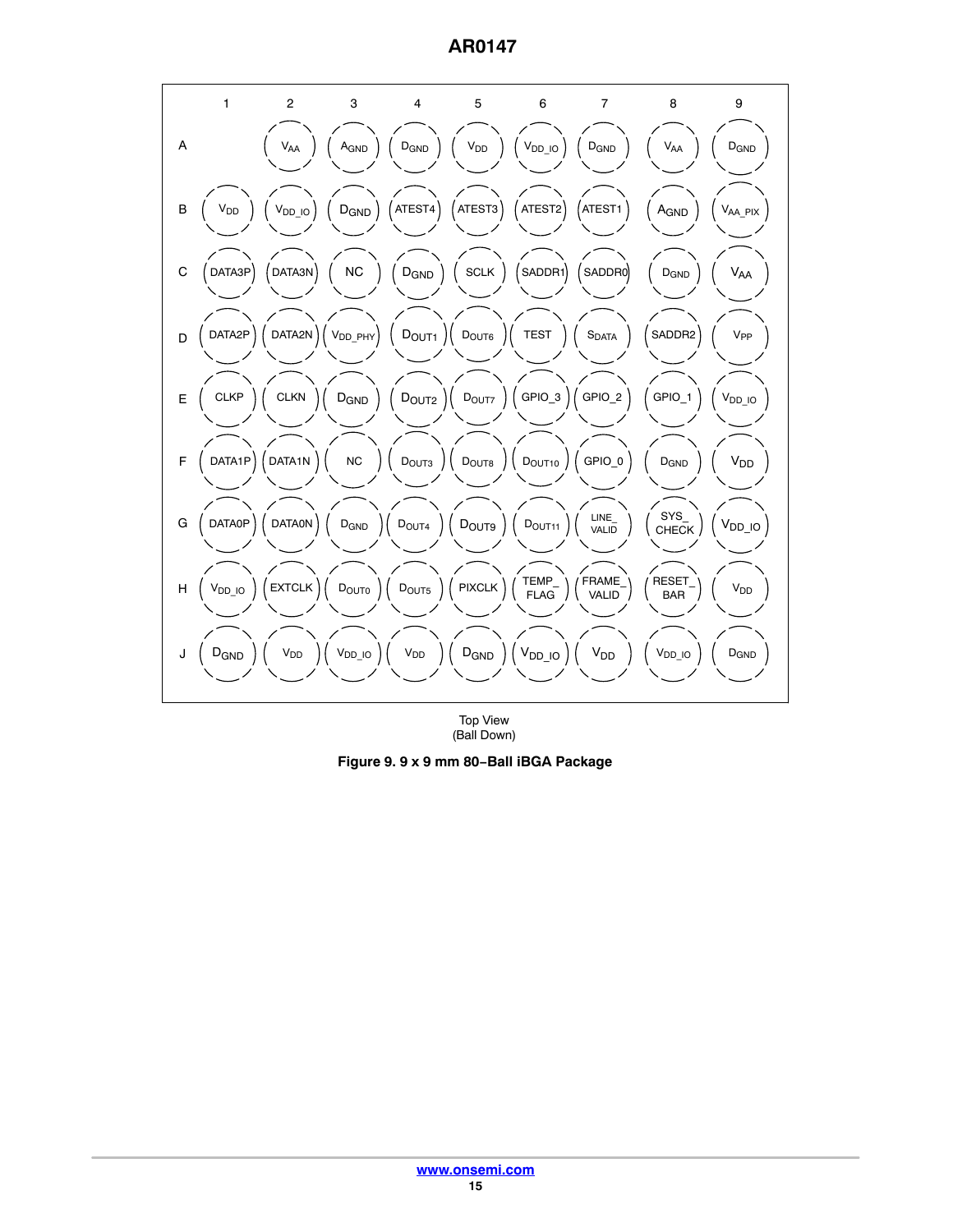#### **TWO−WIRE SERIAL REGISTER INTERFACE**

The two−wire serial interface bus enables read/write access to control and status registers within the AR0147AT. The interface protocol uses a master/slave model in which a master controls one or more slave devices. The sensor acts as a slave device. The master generates a clock (SCLK) that is an input to the sensor and is used to synchronize transfers. Data is transferred between the master and the slave on a bidirectional signal (SDATA). SDATA is pulled up to VDD IO off–chip by a 1.5 k $\Omega$  resistor. Either the slave or master device can drive SDATA LOW−the interface protocol determines which device is allowed to drive SDATA at any given time.

The protocols described in the two−wire serial interface specification allow the slave device to drive SCLK LOW; the AR0147AT uses SCLK as an input only and therefore never drives it LOW.

#### **Protocol**

Data transfers on the two−wire serial interface bus are performed by a sequence of low−level protocol elements:

- 10. A (repeated) start condition
- 11. A slave address/data direction byte
- 12. An (a no) acknowledge bit
- 13. A message byte
- 14. A stop condition

The bus is idle when both SCLK and SDATA are HIGH. Control of the bus is initiated with a start condition, and the bus is released with a stop condition. Only the master can generate the start and stop conditions.

#### *Start Condition*

A start condition is defined as a HIGH−to−LOW transition on SDATA while SCLK is HIGH. At the end of a transfer, the master can generate a start condition without previously generating a stop condition; this is known as a "repeated start" or "restart" condition.

#### *Stop Condition*

A stop condition is defined as a LOW−to−HIGH transition on SDATA while SCLK is HIGH.

#### *Data Transfer*

Data is transferred serially, 8 bits at a time, with the MSB transmitted first. Each byte of data is followed by an acknowledge bit or a no−acknowledge bit. This data transfer mechanism is used for the slave address/data direction byte and for message bytes.

One data bit is transferred during each SCLK clock period. SDATA can change when SCLK is LOW and must be stable while SCLK is HIGH.

#### *Slave Address/Data Direction Byte*

Bits [7:1] of this byte represent the device slave address and bit [0] indicates the data transfer direction. A "0" in bit

[0] indicates a WRITE, and a "1" indicates a READ. The default slave addresses used by the AR0147AT are 0x20(write address) and 0x21 (read address) in accordance with the specification. An additional 7 alternate slave address can be selected by enabling and asserting the SADDR [2:0] inputs.

#### *Message Byte*

Message bytes are used for sending register addresses and register write data to the slave device and for retrieving register read data.

#### *Acknowledge Bit*

Each 8−bit data transfer is followed by an acknowledge bit or a no−acknowledge bit in the SCLK clock period following the data transfer. The transmitter (which is the master when writing, or the slave when reading) releases SDATA. The receiver indicates an acknowledge bit by driving SDATA LOW. As for data transfers, SDATA can change when SCLK is LOW and must be stable while SCLK is HIGH.

#### *No Acknowledge Bit*

The no−acknowledge bit is generated when the receiver does not drive SDATA LOW during the SCLK clock period following a data transfer. A no−acknowledge bit is used to terminate a read sequence.

#### **Typical Sequence**

A typical READ or WRITE sequence begins by the master generating a start condition on the bus. After the start condition, the master sends the 8−bit slave address/data direction byte. The last bit indicates whether the request is for a read or a write, where a "0" indicates a write and a "1" indicates a read. If the address matches the address of the slave device, the slave device acknowledges receipt of the address by generating an acknowledge bit on the bus.

If the request was a WRITE, the master then transfers the 16−bit register address to which the WRITE should take place. This transfer takes place as two 8−bit sequences and the slave sends an acknowledge bit after each sequence to indicate that the byte has been received. The master then transfers the data as an 8−bit sequence; the slave sends an acknowledge bit at the end of the sequence. The master stops writing by generating a (re)start or stop condition.

If the request was a READ, the master sends the 8−bit write slave address/data direction byte and 16−bit register address, the same way as with a WRITE request. The master then generates a (re)start condition and the 8−bit read slave address/data direction byte, and clocks out the register data, eight bits at a time. The master generates an acknowledge bit after each 8−bit transfer. The slave's internal register address is automatically incremented after every 8 bits are transferred. The data transfer is stopped when the master sends a no−acknowledge bit.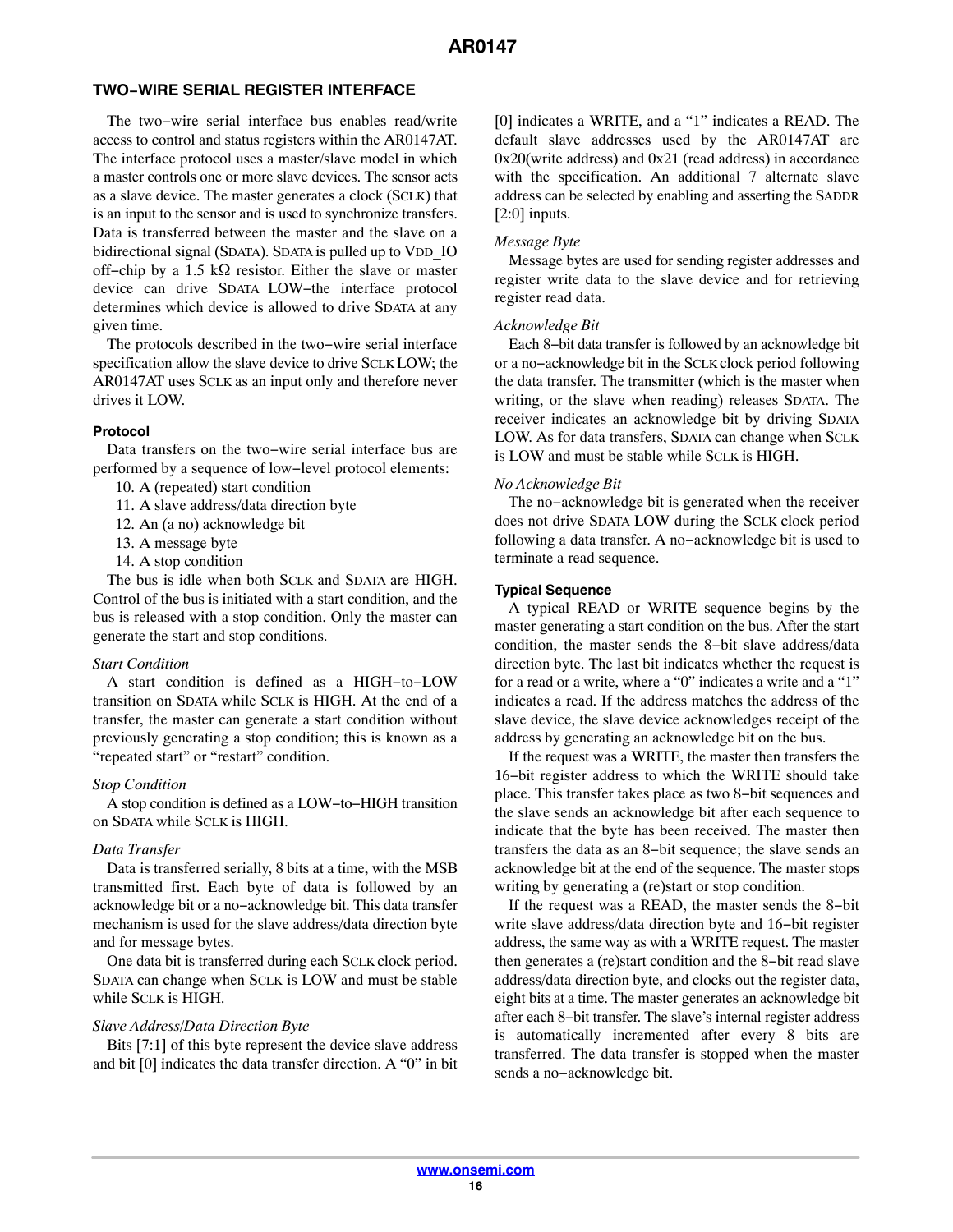#### **Single READ from Random Location**

This sequence (Figure 10) starts with a dummy WRITE to the 16−bit address that is to be used for the READ. The master terminates the WRITE by generating a restart condition. The master then sends the 8−bit read slave address/data direction byte and clocks out one byte of register data. The master terminates the READ by generating a no−acknowledge bit followed by a stop condition. Figure 10 shows how the internal register address maintained by the AR0147AT is loaded and incremented as the sequence proceeds.



#### **Figure 10. Single READ from Random Location**

#### **Single READ from Current Location**

This sequence (Figure 11) performs a read using the current value of the AR0147AT internal register address.

The master terminates the READ by generating a no−acknowledge bit followed by a stop condition. The figure shows two independent READ sequences.



**Figure 11. Single READ from Current Location**

#### **Sequential READ, Start from Random Location**

This sequence (Figure 12) starts in the same way as the single READ from random location (Figure 10). Instead of generating a no−acknowledge bit after the first byte of data

has been transferred, the master generates an acknowledge bit and continues to perform byte READs until "L" bytes have been read.



**Figure 12. Sequential READ, Start from Random Location**

#### **Sequential READ, Start from Current Location**

This sequence (Figure 13) starts in the same way as the single READ from current location (Figure 11). Instead of generating a no−acknowledge bit after the first byte of data

has been transferred, the master generates an acknowledge bit and continues to perform byte READs until "L" bytes have been read.



## **Figure 13. Sequential READ, Start from Current Location**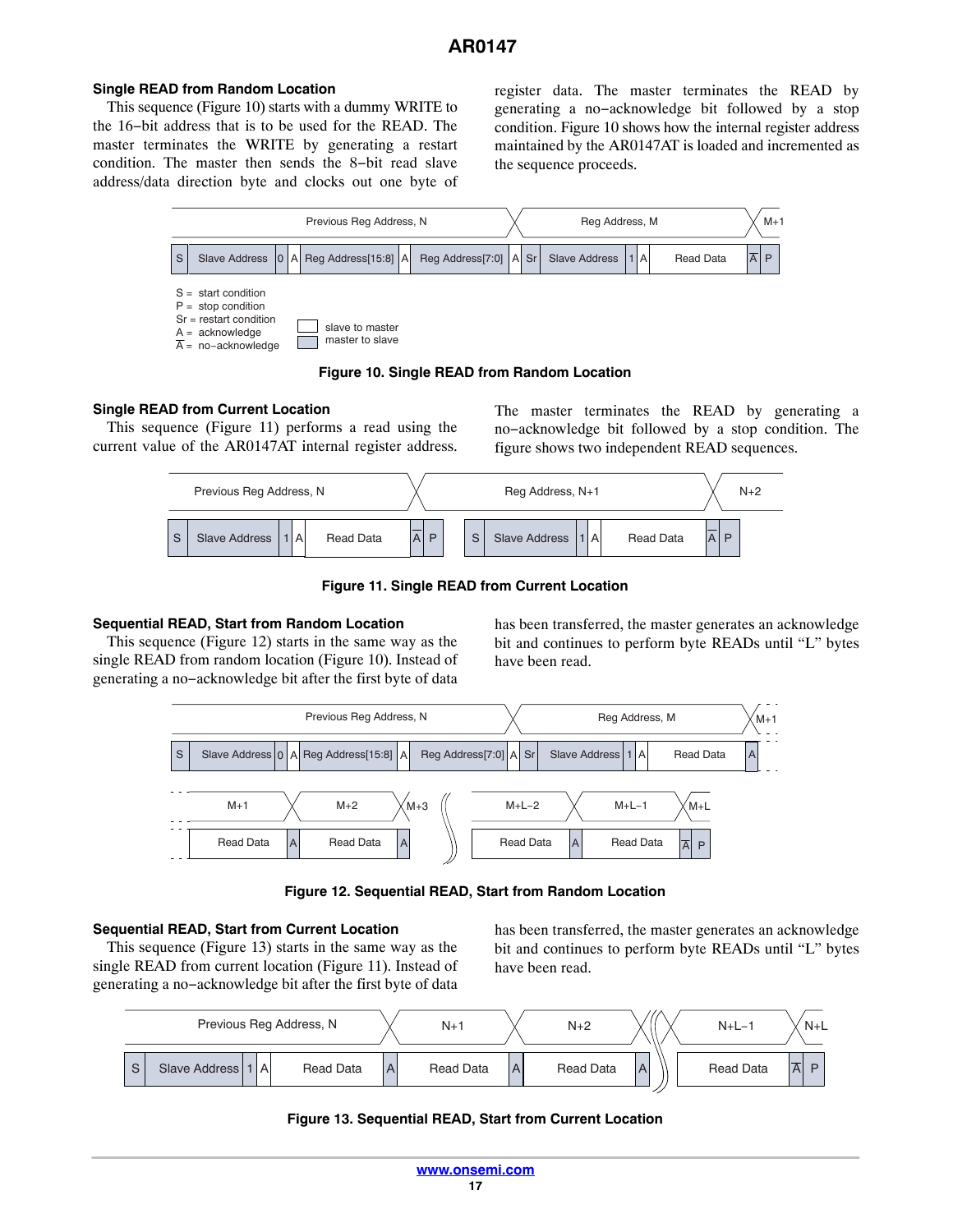# **Single WRITE to Random Location**

This sequence (Figure 14) begins with the master generating a start condition. The slave address/data direction byte signals a WRITE and is followed by the HIGH then LOW bytes of the register address that is to be written. The master follows this with the byte of write data. The WRITE is terminated by the master generating a stop condition.



**Figure 14. Single WRITE to Random Location**

#### **Sequential WRITE, Start at Random Location**

This sequence (Figure 15) starts in the same way as the single WRITE to random location (Figure 14). Instead of generating a no−acknowledge bit after the first byte of data

has been transferred, the master generates an acknowledge bit and continues to perform byte WRITEs until "L" bytes have been written. The WRITE is terminated by the master generating a stop condition.



**Figure 15. Sequential WRITE, Start at Random Location**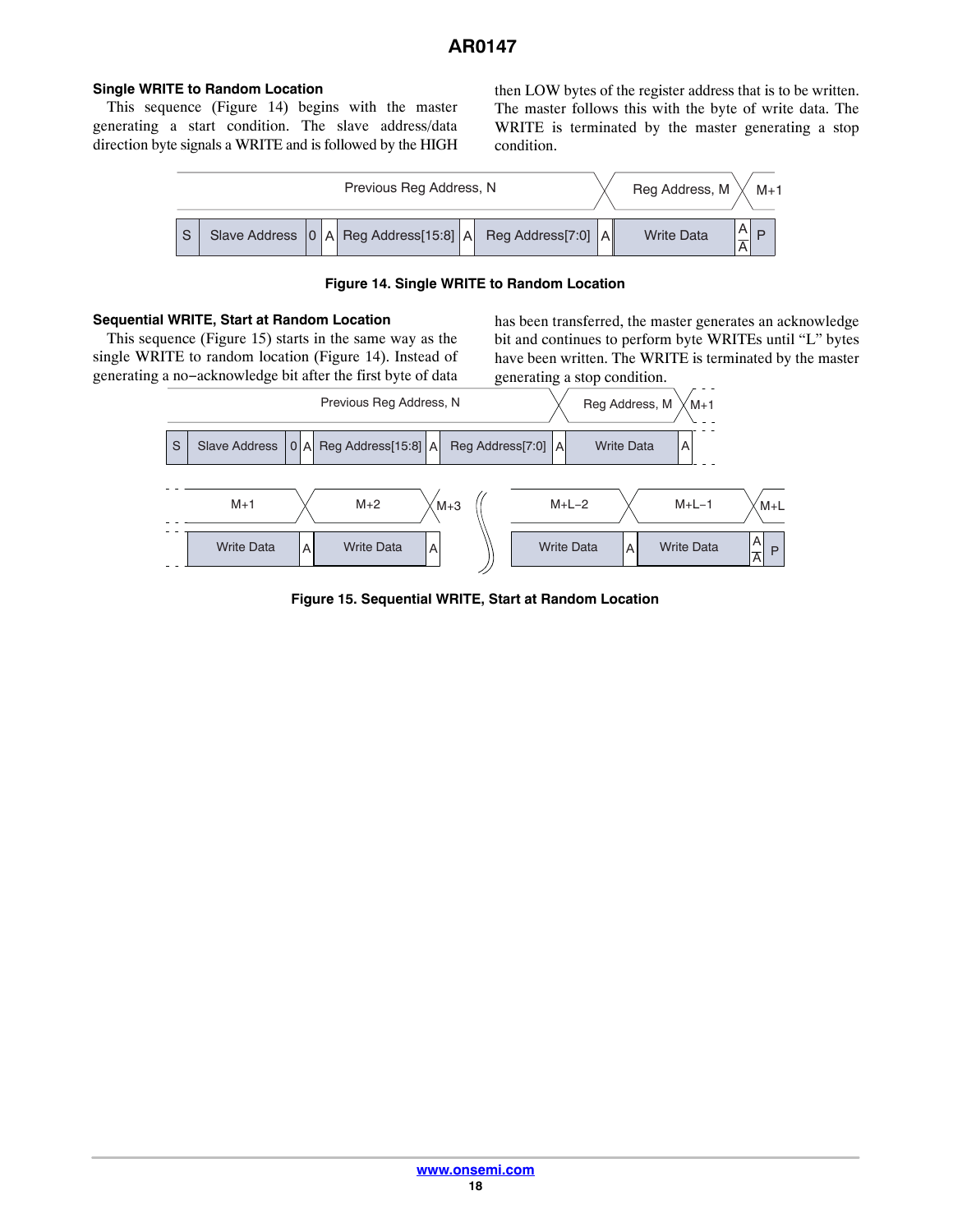## **ELECTRICAL SPECIFICATIONS**

Unless otherwise stated, the following specifications apply to the following conditions:

EXTCLK = 27 MHz;  $V_{AA}$  = 2.8 V;  $V_{AA}$  = 2.8 V;  $V_{DDIO} = 1.8 V; V_{DD} (digital core) = 1.2 V; V_{DDPHY} =$ 1.2  $\bar{V}$ ; Output load = 68.5 pF; T<sub>J</sub> = 60°C.

## **Two−Wire Serial Register Interface**

The electrical characteristics of the two−wire serial register interface (SCLK, SDATA) are shown in Figure 16 and Table [6](#page-19-0).



Note: Read sequence: For an 8−bit READ, read waveforms start after WRITE command and register address are issued.

**Figure 16. Two−Wire Serial Bus Timing Parameters**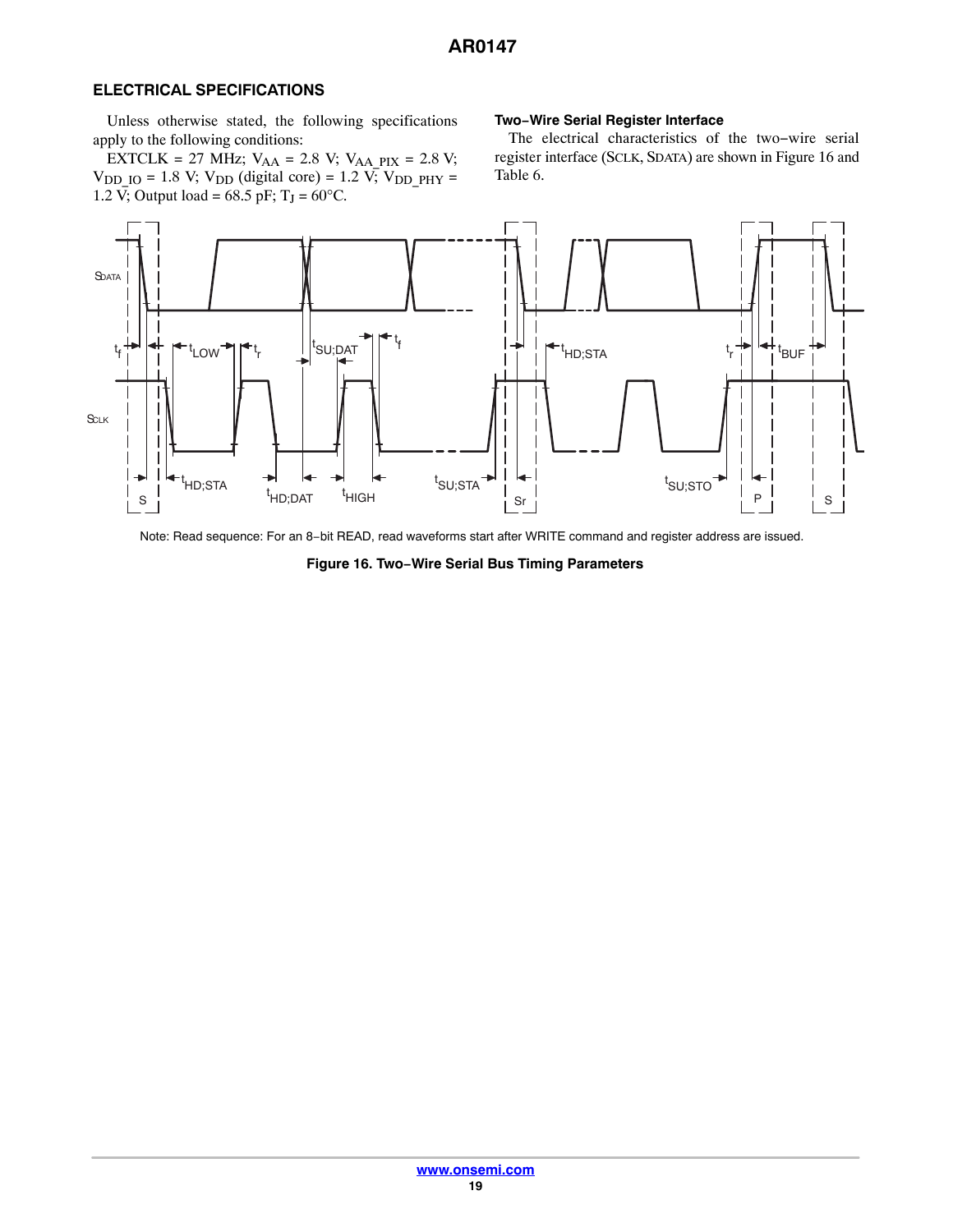#### <span id="page-19-0"></span>**Table 6. TWO−WIRE SERIAL BUS CHARACTERISTICS**

 $f_{\text{EXTCLK}} = 27 \text{ MHz}$ ;  $V_{\text{DD}} = V_{\text{DD}}$  PHY = 1.2 V;  $V_{\text{DD}}$  IO =  $V_{\text{AA}} = V_{\text{AA}}$  PIX = 2.8 V;  $T_A = 25^{\circ}\text{C}$ 

|                                                                                                   |                       | <b>Standard Mode</b>                          |                          | <b>Fast Mode</b>                        |               | <b>Fast Mode Plus</b>                   |                          |             |
|---------------------------------------------------------------------------------------------------|-----------------------|-----------------------------------------------|--------------------------|-----------------------------------------|---------------|-----------------------------------------|--------------------------|-------------|
| <b>Parameter</b>                                                                                  | Symbol                | Min                                           | Max                      | Min                                     | Max           | <b>Min</b>                              | Max                      | <b>Unit</b> |
| M_S <sub>CLK</sub> Clock Frequency                                                                | $f_{\rm SCL}$         | $\Omega$                                      | 100                      | $\mathbf 0$                             | 400           | 0                                       | 1000                     | KHz         |
| $S_{Cl K}$ High                                                                                   |                       | 8*EXTCLK<br>$+$ S <sub>CLK</sub> rise<br>time |                          | 8*EXTCLK<br>+ EXTCLK<br>rise time       |               |                                         |                          | μs          |
| S <sub>CLK</sub> Low                                                                              |                       | 6*EXTCLK<br>$+$ S <sub>CLK</sub> rise<br>time |                          | 6*EXTCLK<br>$+ S_{CLK}$ rise<br>time    |               |                                         |                          | μs          |
| Hold time (repeated) START condition.<br>After this period, the first clock pulse is<br>generated | <sup>t</sup> HD;STA   | 4                                             | $\overline{\phantom{0}}$ | 0.6                                     | $\equiv$      | 0.26                                    | $\equiv$                 | $\mu s$     |
| LOW period of the M_S <sub>CLK</sub> clock                                                        | t <sub>LOW</sub>      | 4.7                                           | $\equiv$                 | 1.2                                     | $\frac{1}{2}$ | 0.5                                     | ÷                        | μs          |
| HIGH period of the M_S <sub>CLK</sub> clock                                                       | <sup>t</sup> HIGH     | $\overline{4}$                                | $\qquad \qquad -$        | 0.6                                     | $\equiv$      | 0.26                                    | $\overline{\phantom{0}}$ | μs          |
| Set-up time for a repeated START con-<br>dition                                                   | t <sub>SU:STA</sub>   | 4.7                                           |                          | 0.6                                     | L.            | 0.26                                    |                          | μs          |
| Data hold time                                                                                    | t <sub>HD;DAT</sub>   | $\mathbf 0$                                   | 3.453                    | $\mathbf 0$                             | 0.93          | $\Omega$                                | $\overline{\phantom{0}}$ | μs          |
| Data set-up time                                                                                  | t <sub>SU:DAT</sub>   | 250                                           | $\overline{\phantom{0}}$ | 100                                     | L.            | 50                                      | $\equiv$                 | ns          |
| Rise time of both M_S <sub>DATA</sub> and M_S <sub>CLK</sub><br>time (10-90%)                     | $t_{r}$               |                                               | 1000                     | $20 +$<br>0.1 <sub>Ch</sub><br>(Note 4) | 300           | $20 +$<br>0.1 <sub>Ch</sub><br>(Note 4) | 120                      | ns          |
| Fall time of both M_S <sub>DATA</sub> and M_S <sub>CLK</sub><br>time (10-90%)                     | $t_{\rm f}$           | $\overline{\phantom{0}}$                      | 300                      | $20 +$<br>0.1 <sub>cb</sub><br>(Note 4) | 300           | $20 +$<br>0.1 <sub>cb</sub><br>(Note 4) | 120                      | ns          |
| Set-up time for STOP condition                                                                    | t <sub>SU:STO</sub>   | 4                                             | $\equiv$                 | 0.6                                     | Ξ,            | 0.26                                    | $\overline{\phantom{m}}$ | μs          |
| Bus free time between a STOP and<br><b>START</b> condition                                        | $t_{\text{BUF}}$      | 4.7                                           | $\overline{\phantom{0}}$ | 1.3                                     | $\equiv$      | 0.5                                     | ۳                        | $\mu$ s     |
| Capacitive load for each bus line                                                                 | Cb                    | $\overline{\phantom{0}}$                      | 400                      | $\equiv$                                | 400           | $\overline{\phantom{0}}$                | 500                      | pF          |
| Serial interface input pin capacitance                                                            | $CIN_S1$              | $\overline{\phantom{0}}$                      | 3.3                      | $\overline{\phantom{0}}$                | 3.3           | $\overline{\phantom{0}}$                | 3.3                      | pF          |
| M S <sub>DATA</sub> max load capacitance                                                          | $C_{\text{LOAD\_SD}}$ | Ξ.                                            | 30                       | $\overline{\phantom{a}}$                | 30            | $\qquad \qquad -$                       | 30                       | pF          |
| M_S <sub>DATA</sub> pull-up resistor                                                              | $R_{SD}$              | 1.5                                           | 4.7                      | 1.5                                     | 4.7           | 1.5                                     | 4.7                      | kΩ          |

4. This table is based on I<sup>2</sup>C standard (v2.1 January 2000). Philips Semiconductor.

5. Two−wire control is I2C compatible.

6. All values referred to V<sub>IHmin</sub> = 0.9 V<sub>DD IO</sub> and V<sub>ILmax</sub> = 0.1 V<sub>DD IO</sub> levels. Sensor EXCLK = 27 MHz.<br>7. A device must internally provide a hold fime of at least 300 ns for the SDATA signal to bridge the undefined The two−wire standard specifies a minimum rise and fall time for Fast−Mode and Fast−Mode Plus modes of operation. This specification is not a timing requirement that is enforced on ON Semiconductor sensor's as a receiver, because our receivers are designed to work in mixed systems with std−mode where no such minimum rise and fall times are required/specified. However, it's the host's responsibility when using fast edge rates, especially when two−wire slew−rate driver control isn't available, to manage the generated EMI, and the potential voltage undershoot on the sensor receiver circuitry, to avoid activating sensor ESD diodes and current−clamping circuits. This is typically not an issue in most applications, but should be checked if below minimum fall times and rise times are required.

8. The maximum  $t_{HD;DATA}$  has only to be met if the device does not stretch the LOW period ( $t_{LOW}$ ) of the S<sub>CLK</sub> signal.

9. A Fast–mode I<sup>2</sup>C−bus device can be used in a Standard–mode I<sup>2</sup>C−bus system, but the requirement t<sub>SU;DAT</sub> 250 ns must then be met. This will automatically be the case if the device does not stretch the LOW period of the S<sub>CLK</sub> signal. If such a device does stretch the LOW period of the S<sub>CLK</sub> signal, it must output the next data bit to the S<sub>DATA</sub> line t<sub>r</sub> max + t<sub>SU;DAT</sub> = 1000 + 250 = 1250 ns (according to the Standard–mode I<sup>2</sup>C−bus specification) before the S<sub>CLK</sub> line is released.

10.Cb = total capacitance of one bus line in pF.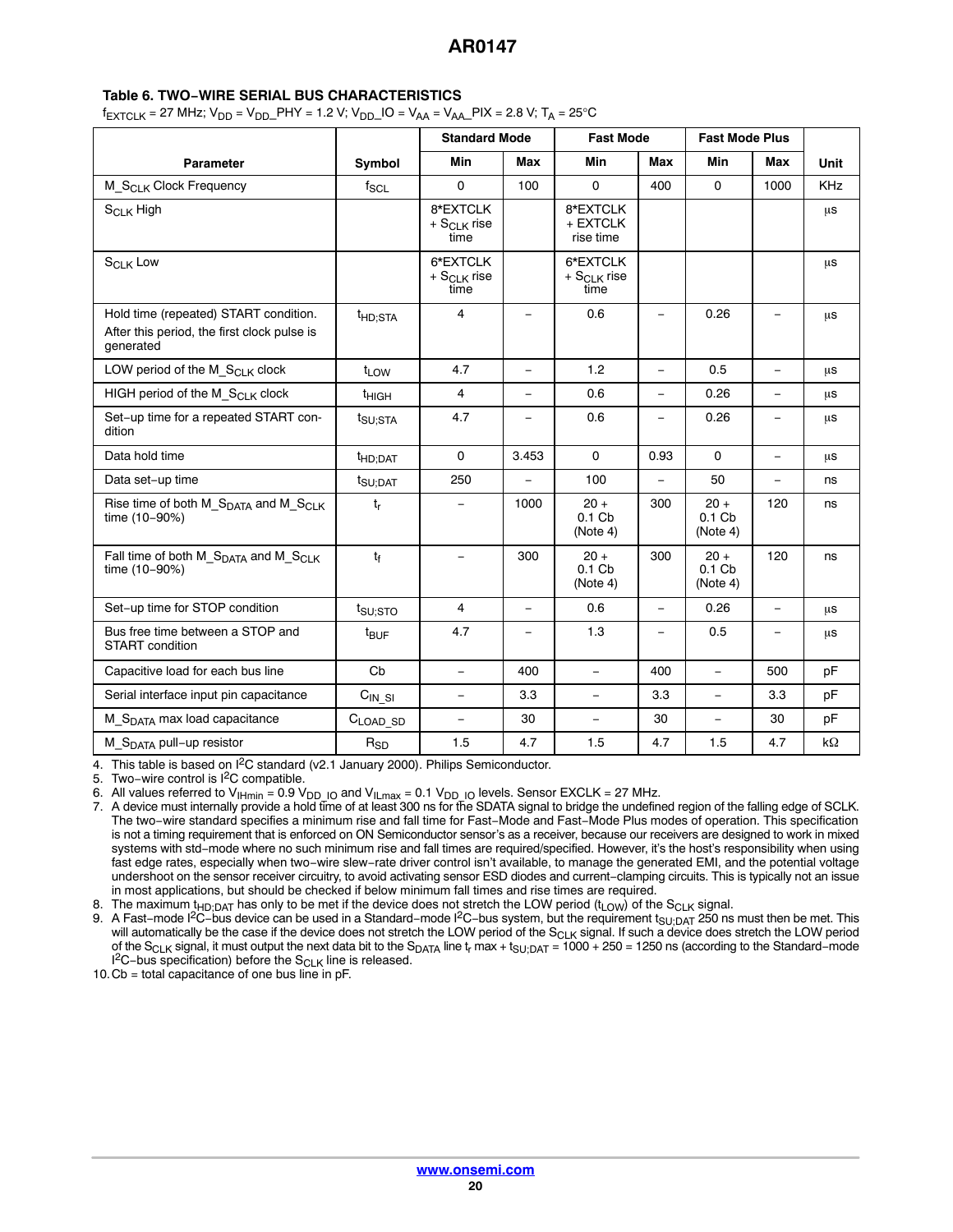# **Table 7. TWO−WIRE SERIAL REGISTER INTERFACE ELECTRICAL CHARACTERISTICS**

 $f_{\text{EXTCLK}} = 27 \text{MHz}$ ;  $V_{\text{DD}} = V_{\text{DD\_PHY}} = 1.2 \text{V}$ ;  $V_{\text{DD\_IO}} = V_{\text{AA}} = \text{VAA\_PIX} = 2.8 \text{V}$ ;  $T_{\text{A}} = 25 \text{°C}$ 

|                    | Sym-            |                                           | <b>Standard Mode</b>        |                             | <b>Fast Mode</b>            |                             | <b>Fast Mode</b><br><b>Plus</b> |                             |        |
|--------------------|-----------------|-------------------------------------------|-----------------------------|-----------------------------|-----------------------------|-----------------------------|---------------------------------|-----------------------------|--------|
| <b>Parameter</b>   | bol             | <b>Condition</b>                          | Min                         | <b>Max</b>                  | <b>Min</b>                  | <b>Max</b>                  | <b>Min</b>                      | <b>Max</b>                  | Unit   |
| Input HIGH voltage | $V_{\text{IH}}$ |                                           | $0.7*$<br>V <sub>DDIO</sub> |                             | $0.7*$<br>V <sub>DDIO</sub> |                             | $0.7*$<br>V <sub>DDIO</sub>     |                             | $\vee$ |
| Input LOW voltage  | $V_{IL}$        |                                           | -                           | $0.3*$<br>V <sub>DDIO</sub> | -                           | $0.3*$<br>V <sub>DDIO</sub> | -                               | $0.3*$<br>V <sub>DDIO</sub> | $\vee$ |
| Output LOW voltage | VOL             | $V_{DDIO} = (1.7 V –$<br>1.9 V            | -                           | 0.4                         | -                           | 0.4                         | -                               | 0.4                         | $\vee$ |
|                    |                 | $I_{\Omega}$ = 3 mA                       |                             |                             |                             |                             |                                 |                             |        |
| Output LOW voltage | $V_{OL}$        | $V_{DDIO} = (2.6 V -$<br>$2.94 \text{ V}$ |                             | $0.2*$<br>V <sub>DDIO</sub> |                             | $0.2*$<br>V <sub>DDIO</sub> |                                 | $0.2*$<br>V <sub>DDIO</sub> | $\vee$ |
|                    |                 | $I_{OL} = 3 mA$                           |                             |                             |                             |                             |                                 |                             |        |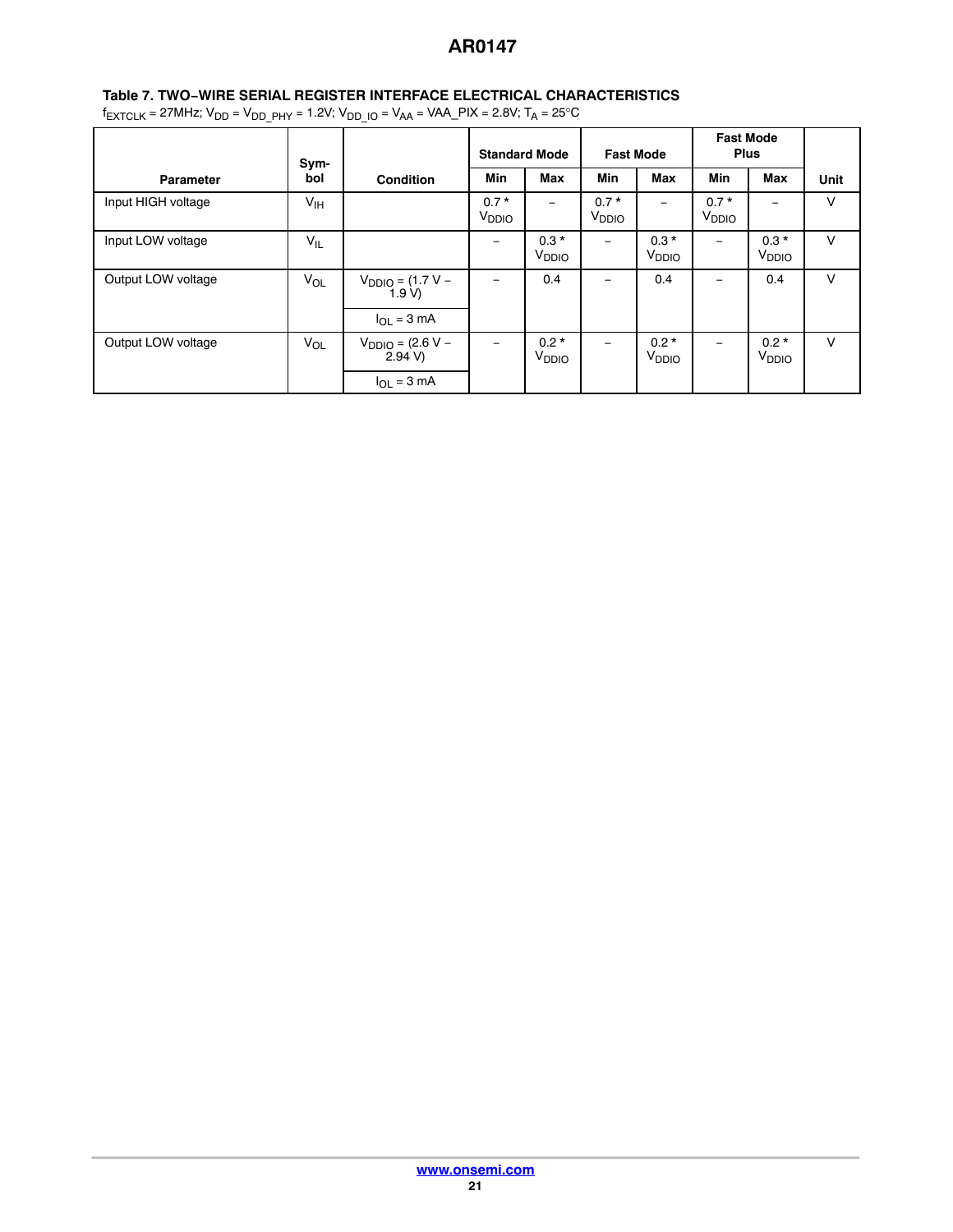# **I/O Timing**

By default, the AR0147AT launches pixel data, FV, and LV with the falling edge of PIXCLK. The expectation is that the user captures DOUT[11:0], FV, and LV using the rising edge of PIXCLK. This can be changed using register R0x3028.

See Figure 17 and Table [8](#page-22-0) for I/O timing (AC) characteristics.



**Figure 17. I/O Timing Diagram**

The following I/O timing diagram has PIXCLK configured as data valid on rising edge through register R0x3028

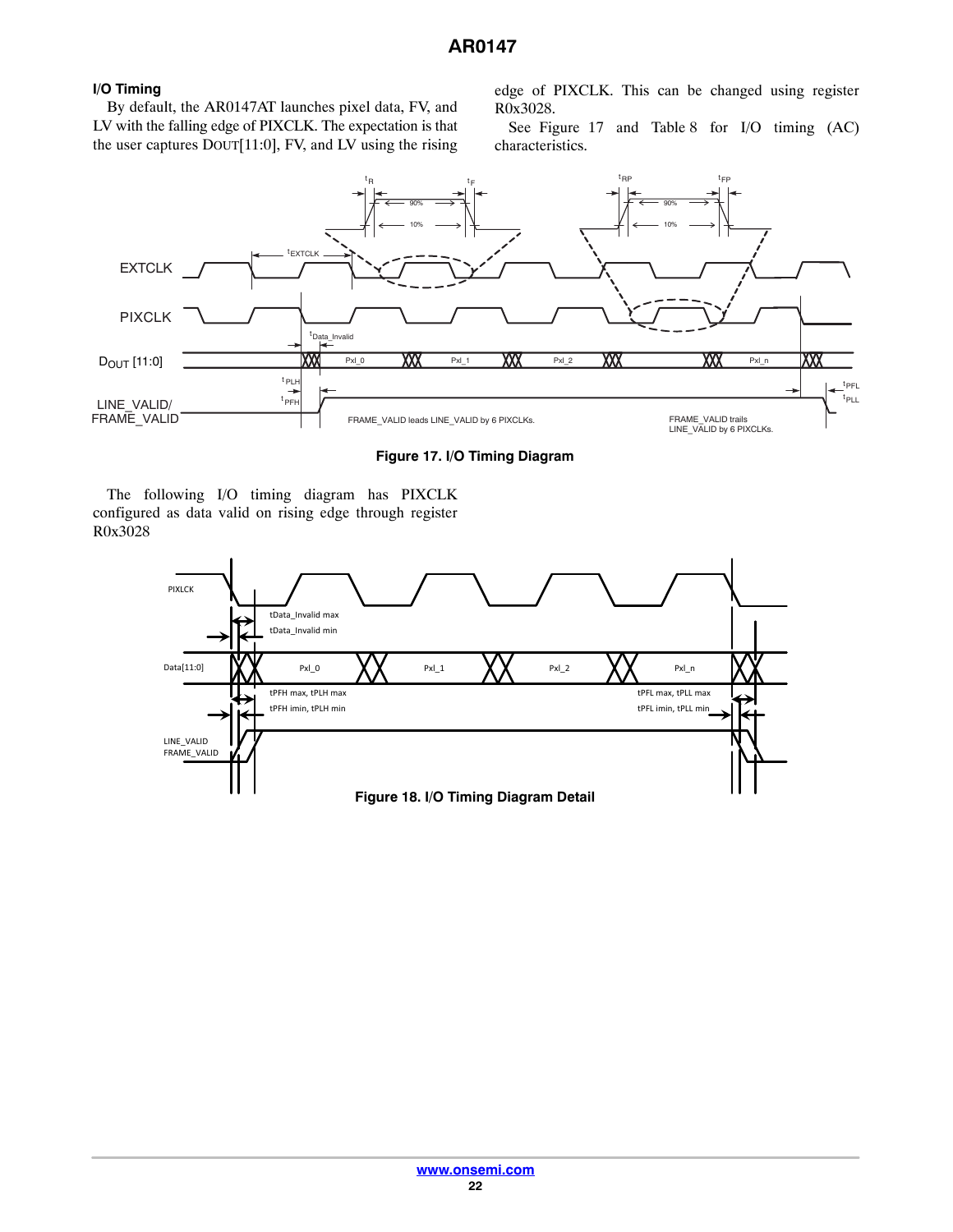| Symbol             | <b>Definition</b>            | <b>Condition</b>                                | Min   | <b>Typical</b>    | <b>Max</b>               | Unit       |
|--------------------|------------------------------|-------------------------------------------------|-------|-------------------|--------------------------|------------|
| <b>fEXTCLK</b>     | Input clock frequency        | <b>PLL Enabled</b>                              | 12    | $-$               | 50                       | <b>MHz</b> |
| <b>tEXTCLK</b>     | Input clock period           | <b>PLL Enabled</b>                              | 20    | $\qquad \qquad -$ | 83.3                     | ns         |
| tR                 | Input clock rise time        | <b>PLL Enabled</b>                              | 0.2   | $-$               | $0.3*$<br><b>tEXTCLK</b> | ns         |
| tF                 | Input clock fall time        | <b>PLL Enabled</b>                              | 0.2   | $-$               | $0.3*$<br><b>tEXTCLK</b> | ns         |
| <b>tJITTER</b>     | Input clock jitter           | <b>PLL Enabled</b>                              | $-$   | $-$               | 600                      | ps         |
| <b>fPIXCLK</b>     | PIXCLK frequency             | Default, Nominal Voltages                       | 12    | --                | 89.2                     | <b>MHz</b> |
|                    | Clock duty cycle             | <b>PLL Enabled</b>                              | 40    | 50                | 60                       | %          |
| <b>tPIX JITTER</b> | Jitter on PIXCLK             |                                                 | $-$   | 1                 |                          | ns         |
| tData_Invalid      | PIXCLK to data not valid     | $PIXCLK$ slew rate = 7<br>Data slew rate $= 7$  | 0.1   | --                | 3                        | ns         |
| tPFH               | PIXCLK to FV HIGH Transition | $PIXCLK$ slew rate = 7<br>Data slew rate $= 7$  | 0.1   | --                | 3                        | ns         |
| tPLH               | PIXCLK to LV HIGH Transition | PIXCI K slew rate $= 7$<br>Data slew rate = $7$ | 0.1   | --                | 3                        | ns         |
| tPFL               | PIXCLK to FV LOW Transition  | $PIXCLK$ slew rate = 7<br>Data slew rate $= 7$  | 0.1   | --                | 3                        | ns         |
| tPLL               | PIXCLK to LV LOW Transition  | $PIXCLK$ slew rate = 7<br>Data slew rate $= 7$  | 0.1   | --                | 3                        | ns         |
| <b>CLOAD</b>       | Output load capacitance      |                                                 | $- -$ | 20                | --                       | pF         |
| <b>CIN</b>         | Input pin capacitance        |                                                 |       | 2.5               | --                       | pF         |

<span id="page-22-0"></span>**Table 8. I/O Timing Characteristics (1.8 V VDD\_IO)** (Note 11)

11. I/O timing characteristics are measured under the following conditions:

a. Minimum and maximum values are taken at 105°C, 1.7 V and −40°C, 1.9 V. All values are taken at the 50% transition point. The loading used is 20 pF.

b. Jitter from PIXCLK is already taken into account in the data for all of the output parameters.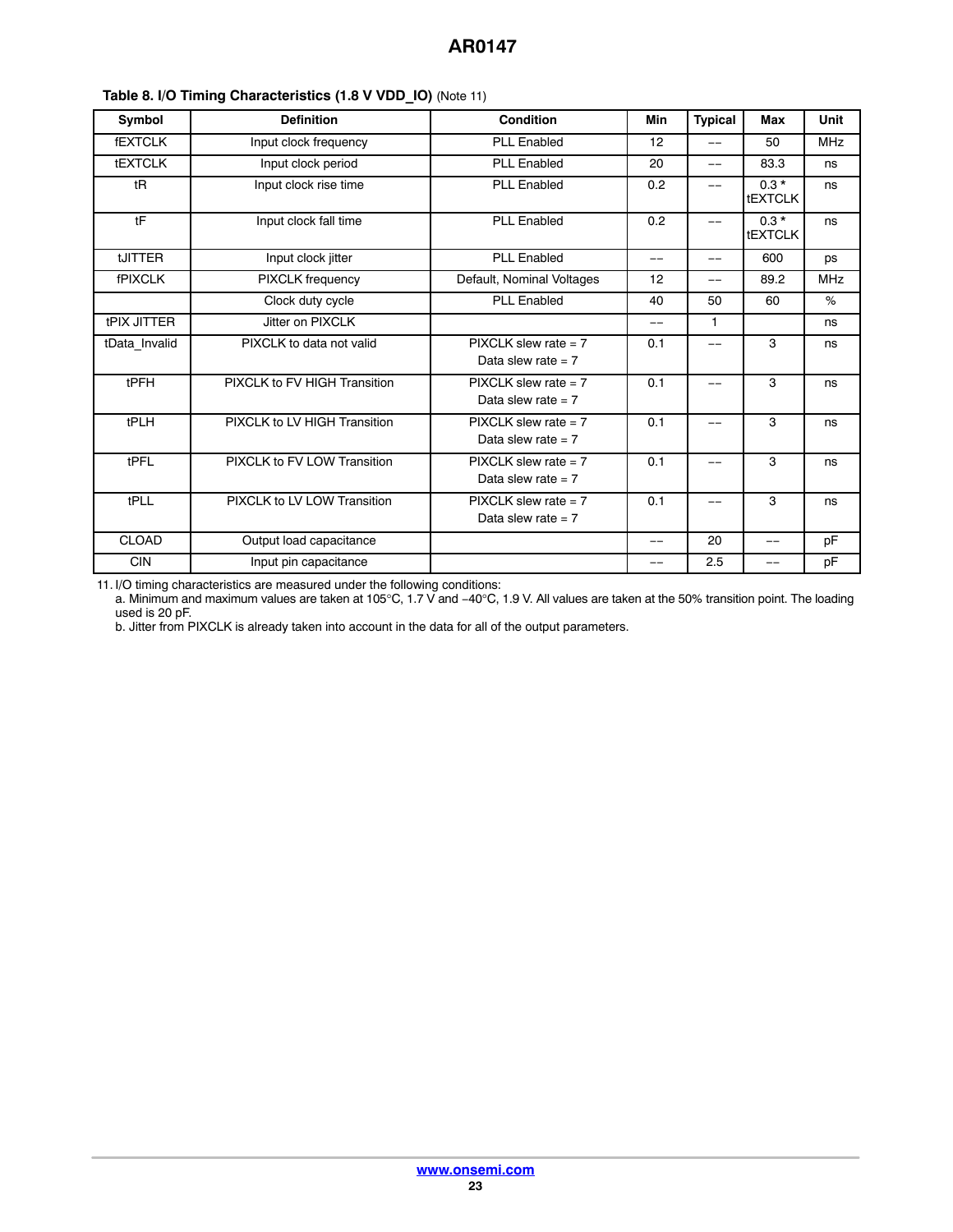| Symbol             | <b>Definition</b>            | Condition                                       | Min | <b>Typical</b> | Max              | Unit       |
|--------------------|------------------------------|-------------------------------------------------|-----|----------------|------------------|------------|
| <b>fEXTCLK</b>     | Input clock frequency        | <b>PLL Enabled</b>                              | 12  |                | 50               | <b>MHz</b> |
| <b>tEXTCLK</b>     | Input clock period           | <b>PLL Enabled</b>                              | 20  | $-$            | 83.3             | ns         |
| tR                 | Input clock rise time        | <b>PLL Enabled</b>                              | 0.2 | $-$            | 0.3*tEXTC<br>LK. | ns         |
| tF                 | Input clock fall time        | <b>PLL Enabled</b>                              | 0.2 | $-$            | 0.3*tEXTC<br>LK. | ns         |
| tJITTER            | Input clock jitter           | <b>PLL Enabled</b>                              | --  |                | 600              | ps         |
| <b>fPIXCLK</b>     | <b>PIXCLK</b> frequency      | Default, Nominal Voltages                       | 12  | --             | 89.2             | <b>MHz</b> |
|                    | Clock duty cycle             | <b>PLL Enabled</b>                              | 40  | 50             | 60               | %          |
| <b>tPIX JITTER</b> | Jitter on PIXCLK             |                                                 | $-$ | $\mathbf{1}$   |                  | ns         |
| tData_Invalid      | PIXCLK to data not valid     | $PIXCLK$ slew rate = 7<br>Data slew rate $= 7$  | 0.1 |                | 3                | ns         |
| tPFH               | PIXCLK to FV HIGH Transition | $PIXCLK$ slew rate = 7<br>Data slew rate $= 7$  | 0.1 |                | 3                | ns         |
| tPLH               | PIXCLK to LV HIGH Transition | PIXCI K slew rate $= 7$<br>Data slew rate $= 7$ | 0.1 |                | 3                | ns         |
| tPFL               | PIXCLK to FV LOW Transition  | $PIXCLK$ slew rate = 7<br>Data slew rate $= 7$  | 0.1 |                | 3                | ns         |
| tPLL               | PIXCLK to LV LOW Transition  | $PIXCLK$ slew rate = 7<br>Data slew rate $= 7$  | 0.1 |                | 3                | ns         |
| <b>CLOAD</b>       | Output load capacitance      |                                                 | $-$ | 20 pF          | $-$              | pF         |
| <b>CIN</b>         | Input pin capacitance        |                                                 | --  | 2.5 pF         |                  | pF         |

## **Table 9. I/O Timing Characteristics (2.8 V VDD\_IO)** (Note 12)

12.I/O timing characteristics are measured under the following conditions

a. Minimum and maximum values are taken at 105°C, 2.6 V and −40°C, 2.94 V. All values are taken at the 50% transition point. The loading used is 20 pF.

b. Jitter from PIXCLK is already taken into account in the data for all of the output parameters.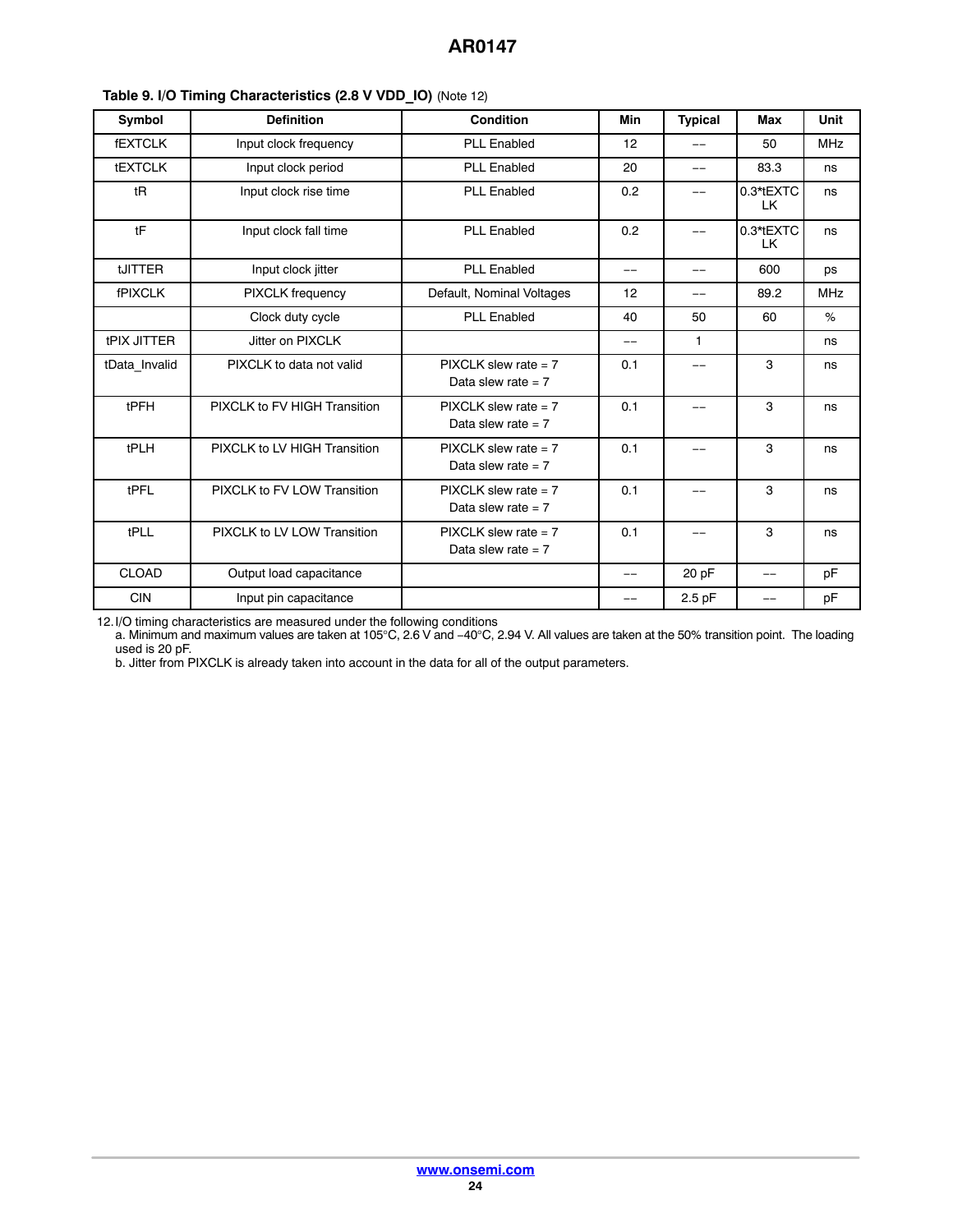# **Table 10. I/O RISE SLEW RATE (2.8 V V<sub>DD</sub>\_IO)** (Note 13)

| Parallel Slew Rate (R0x306E[15:13]) | <b>Conditions</b> | <b>Min</b> | Typ  | <b>Max</b> | Unit |
|-------------------------------------|-------------------|------------|------|------------|------|
|                                     | Default           | 1.19       | 2.46 | 3.79       | V/ns |
| 6                                   | Default           | 1.17       | 2.44 | 3.75       | V/ns |
| 5                                   | Default           | 1.15       | 2.43 | 3.7        | V/ns |
| 4                                   | Default           | 1.14       | 2.42 | 3.67       | V/ns |
| 3                                   | Default           | 1.12       | 2.40 | 3.62       | V/ns |
| $\mathcal{P}$                       | Default           | 0.93       | 2.03 | 3.08       | V/ns |
|                                     | Default           | 0.72       | 1.60 | 2.43       | V/ns |
| 0                                   | Default           | 0.46       | 1.07 | 1.64       | V/ns |

13.20 pF loads at nominal voltages.

# Table 11. I/O FALL SLEW RATE (2.8 V V<sub>DD\_</sub>IO) (Note 14)

| Parallel Slew Rate (R0x306E[15:13]) | <b>Conditions</b> | Min  | Typ  | Max  | Unit |
|-------------------------------------|-------------------|------|------|------|------|
|                                     | Default           | 1.40 | 2.85 | 4.33 | V/ns |
| 6                                   | Default           | 1.32 | 2.72 | 4.12 | V/ns |
| 5                                   | Default           | 1.25 | 2.59 | 3.89 | V/ns |
| 4                                   | Default           | 1.16 | 2.44 | 3.63 | V/ns |
| 3                                   | Default           | 1.07 | 2.28 | 3.35 | V/ns |
| 2                                   | Default           | 0.87 | 1.88 | 2.75 | V/ns |
|                                     | Default           | 0.66 | 1.44 | 2.08 | V/ns |
| 0                                   | Default           | 0.41 | 0.91 | 1.32 | V/ns |

14.20 pF loads at nominal voltages.

# Table 12. I/O RISE SLEW RATE (1.8 V V<sub>DD\_</sub>IO) (Note 15)

| Parallel Slew Rate (R0x306E[15:13]) | <b>Conditions</b> | <b>Min</b> | Typ  | <b>Max</b> | Unit |
|-------------------------------------|-------------------|------------|------|------------|------|
|                                     | Default           | 0.6        | 1.06 | 1.73       | V/ns |
| 6                                   | Default           | 0.59       | 1.05 | 1.71       | V/ns |
| 5                                   | Default           | 0.58       | 1.04 | 1.7        | V/ns |
| 4                                   | Default           | 0.58       | 1.03 | 1.68       | V/ns |
| 3                                   | Default           | 0.56       | 1.02 | 1.66       | V/ns |
| 2                                   | Default           | 0.47       | 0.85 | 1.39       | V/ns |
|                                     | Default           | 0.36       | 0.67 | 1.09       | V/ns |
| $\Omega$                            | Default           | 0.26       | 0.44 | 0.66       | V/ns |

15.20 pF loads at nominal voltages.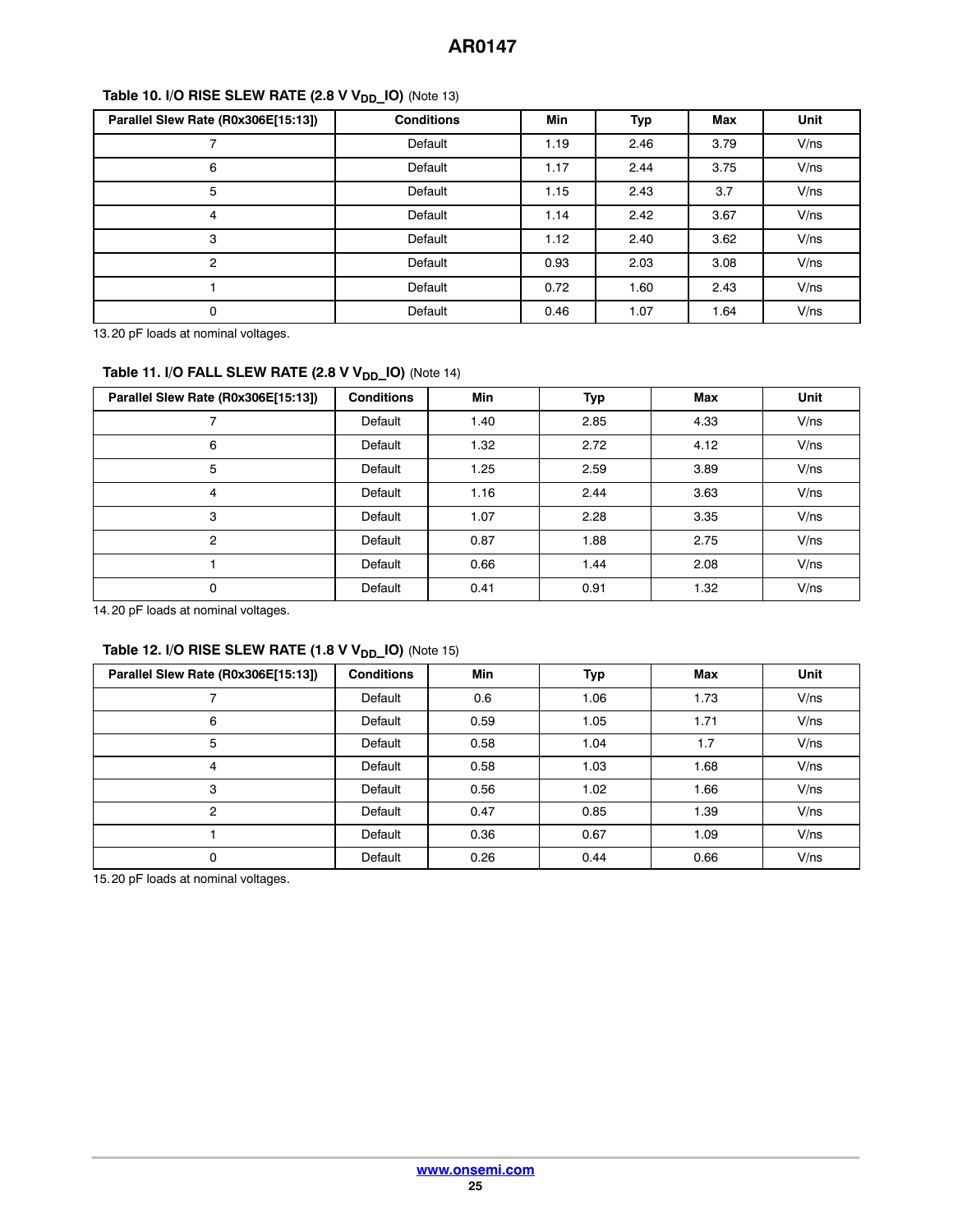| Parallel Slew Rate (R0x306E[15:13]) | <b>Conditions</b> | <b>Min</b> | Typ  | <b>Max</b> | <b>Unit</b> |
|-------------------------------------|-------------------|------------|------|------------|-------------|
|                                     | Default           | 0.71       | 1.27 | 2.04       | V/ns        |
| 6                                   | Default           | 0.67       | 1.20 | 1.93       | V/ns        |
| 5                                   | Default           | 0.64       | 1.14 | 1.83       | V/ns        |
| 4                                   | Default           | 0.60       | 1.08 | 1.72       | V/ns        |
| 3                                   | Default           | 0.55       | 0.99 | 1.58       | V/ns        |
| $\overline{2}$                      | Default           | 0.46       | 0.83 | 1.32       | V/ns        |
|                                     | Default           | 0.35       | 0.65 | 1.02       | V/ns        |
| $\mathbf 0$                         | Default           | 0.27       | 0.41 | 0.72       | V/ns        |

# Table 13. I/O FALL SLEW RATE (1.8 V V<sub>DD</sub>\_IO) (Note 16)

16.20 pF loads at nominal voltages.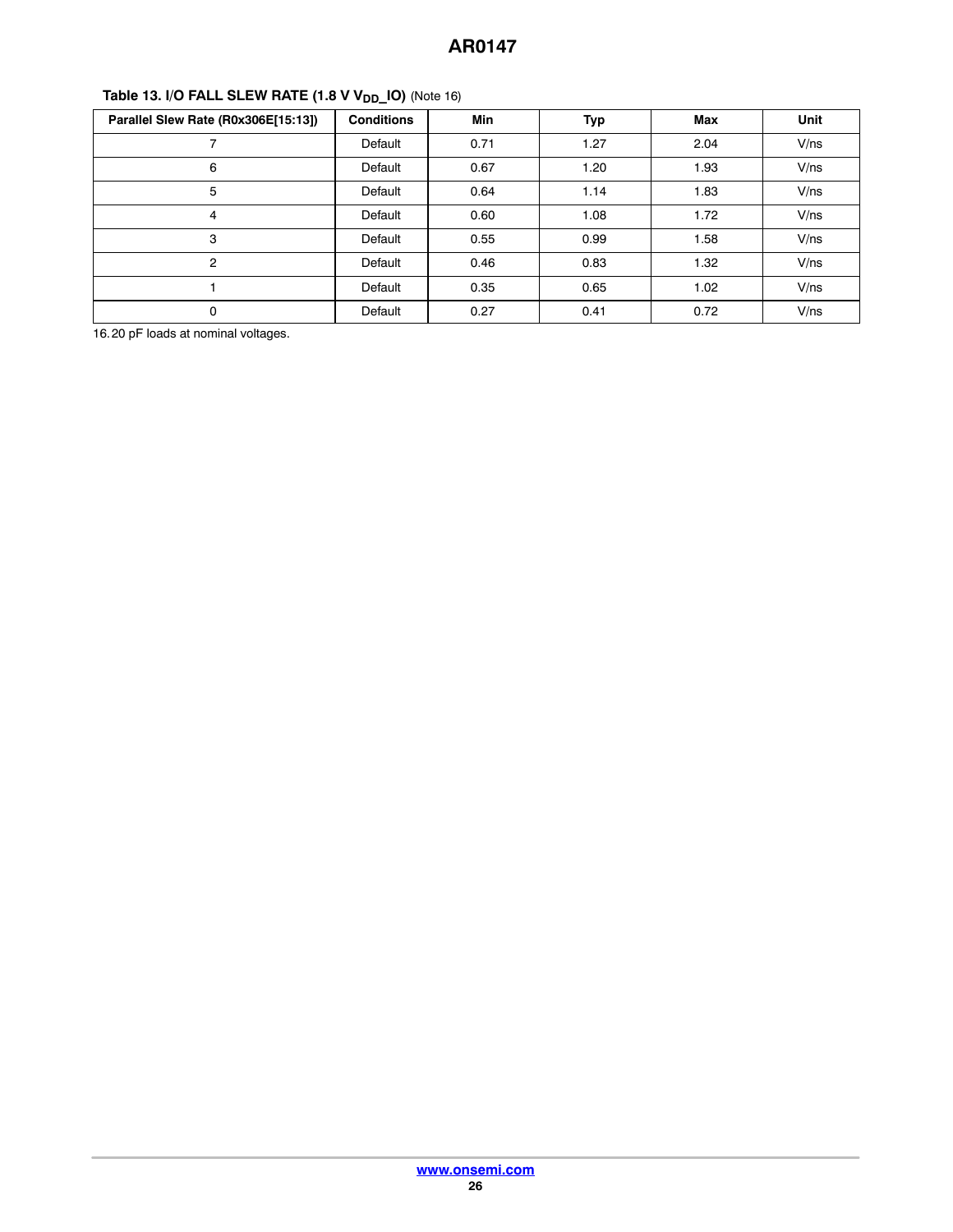The DC electrical characteristics are shown in the tables below.

| Symbol          | <b>Definition</b>     | <b>Condition</b>                               | Min                | Typ                      | Max                | <b>Unit</b> |
|-----------------|-----------------------|------------------------------------------------|--------------------|--------------------------|--------------------|-------------|
| <b>VDD</b>      | Core digital voltage  |                                                | 1.14               | 1.2                      | 1.26               | $\vee$      |
| VDD_IO          | I/O digital voltage   |                                                | 1.7/2.60           | 1.8/2.8                  | 1.9/2.94           | $\vee$      |
| <b>VAA</b>      | Analog voltage        |                                                | 2.60               | 2.8                      | 2.94               | $\vee$      |
| VAA PIX         | Pixel supply voltage  |                                                | 2.60               | 2.8                      | 2.94               | $\vee$      |
| VDD_PHY         | PHY supply voltage    |                                                | 1.14               | 1.2                      | 1.26               | $\vee$      |
| V <sub>IH</sub> | Input HIGH voltage    |                                                | 0.7 x VDDIO        | -                        | $VDDO + 0.3$       | $\vee$      |
| $V_{IL}$        | Input LOW voltage     |                                                | $-0.3$             | $\overline{\phantom{0}}$ | $0.3 \times VDDIO$ | $\vee$      |
| <sup>I</sup> IN | Input leakage current | No pull-up resistor:<br>$VIN = VDD$ IO or DGND |                    |                          | 20                 | μA          |
| $V_{OH}$        | Output HIGH voltage   |                                                | $0.8 \times VDDIO$ |                          |                    | $\vee$      |
| $V_{OL}$        | Output LOW voltage    |                                                |                    |                          | $0.2 \times VDDIO$ | $\vee$      |
| $I_{OH}$        | Output HIGH current   | At specified VDDIO=1.8 V;<br>Vpadd=VDDIO-0.4   | 20                 |                          |                    | mA          |
| $I_{OL}$        | Output LOW current    | At specified VDDIO=1.8 V;<br>Vpadd=VDDIO-0.4   |                    |                          | 45                 | mA          |

## **Table 14. DC ELECTRICAL CHARACTERISTICS**

17.VAA\_PIX must always be equal to VAA.

18.Product parametric performance is indicated in the Electrical Characteristics for the listed test conditions, unless otherwise noted. Product performance may not be indicated by the Electrical Characteristics if operated under different conditions.

| Symbol      | <b>Parameter</b>         | <b>Min</b> | Max             | Unit         |
|-------------|--------------------------|------------|-----------------|--------------|
| Vsupply_2V8 | Power supply voltage 2V8 | $-0.3$     | 3.6             | $\vee$       |
| Vsupply 1V8 | Power supply voltage 1V8 | $-0.3$     | 2.7             | v            |
| Vsupply_1V2 | Power supply voltage 1V2 | $-0.3$     | 1.6             | $\vee$       |
| Isupply_2V8 | Power supply current 2V8 | $-0.3$     | 167             | mA           |
| Isupply 1V8 | Power supply current 1V8 |            | 167             | mA           |
| Isupply_1V2 | Power supply current 1V2 |            | 374             | mA           |
| Ignd        | Total ground current     |            | 540             | mA           |
| Vin         | DC input voltage         | $-0.3$     | $VDD$ IO +0.3   | $\vee$       |
| Vout        | DC output voltage        | $-0.3$     | $VDD$ IO $+0.3$ | $\vee$       |
| Tstg        | Storage temperature      | $-40$      | 150             | $^{\circ}$ C |

#### **Table 15. ABSOLUTE MAXIMUM RATINGS**

Stresses exceeding those listed in the Maximum Ratings table may damage the device. If any of these limits are exceeded, device functionality should not be assumed, damage may occur and reliability may be affected.

19.Exposure to absolute maximum rating conditions for extended periods may affect reliability.

20.125°C is applied for reliability testing as maximum storage temperature.

21.To keep dark current and shot noise artifacts from impacting image quality, keep operating temperature at a minimum.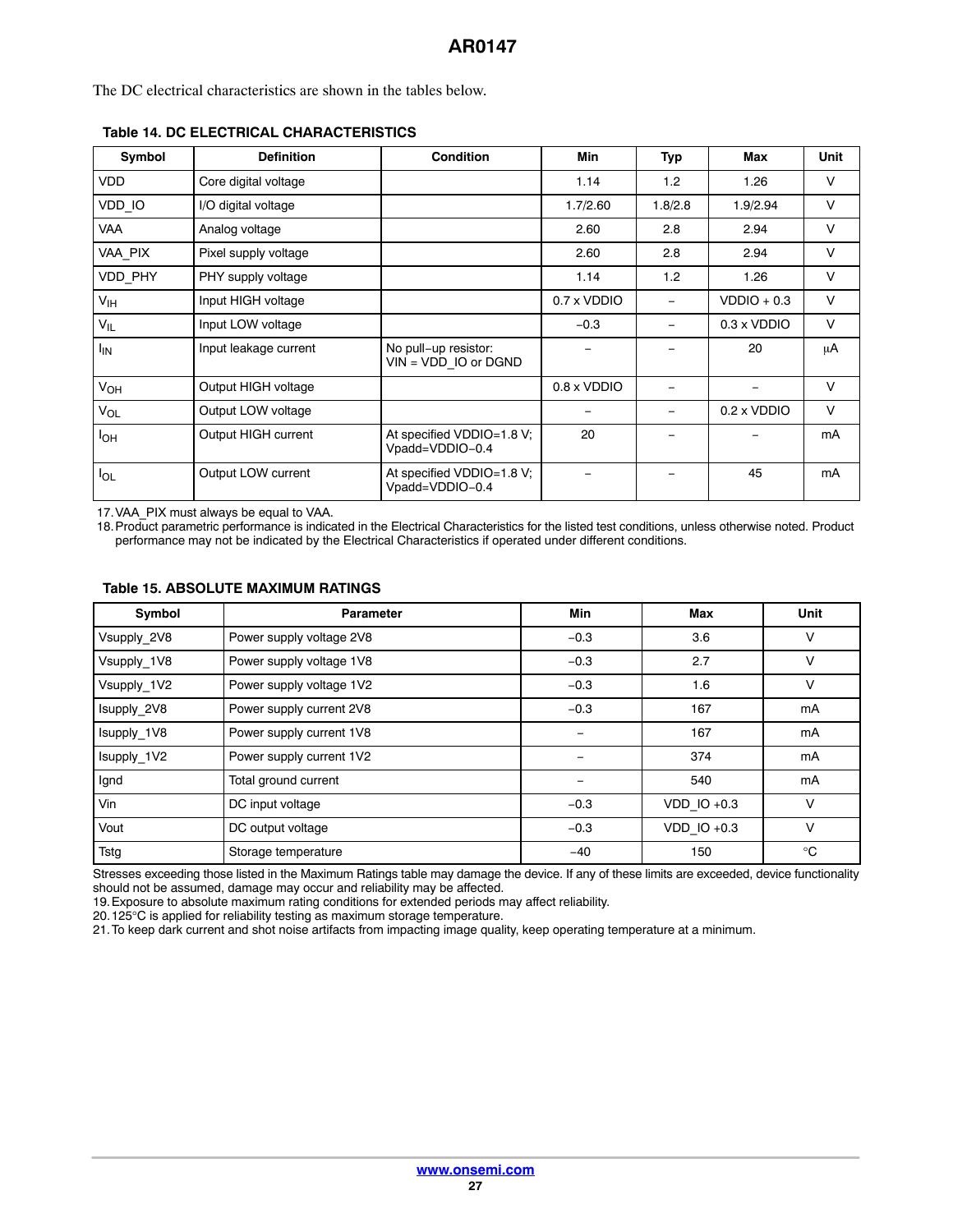| <b>Current Type</b>              | <b>Condition</b>          | Symbol         | <b>Voltage</b> | Min | Typ<br>(Note 24) | Max<br>(Note 25) | Unit |
|----------------------------------|---------------------------|----------------|----------------|-----|------------------|------------------|------|
| Analog Operating Current         | Streaming Full Res, 30fps | IAA            | 2.8            | $-$ | 39               | 50               | mA   |
| <b>Pixel Supply Current</b>      | Streaming Full Res, 30fps | IAA PIX        | 2.8            | --  | 3                | 10               | mA   |
| <b>PHY Supply Current</b>        | Streaming Full Res, 30fps | <b>IDD PHY</b> | 1.2            | $-$ | 0                | 10               | mA   |
| <b>Digital Operating Current</b> | Streaming Full Res, 30fps | <b>I</b> DD    | 1.2            | --  | 25               | 30               | mA   |
| I/O Digital Operating Current    | Streaming Full Res, 30fps | <b>OI QU</b>   | 1.8            | --  | 8                | 10               | mA   |

#### **Table 16. OPERATING CURRENT CONSUMPTION IN PARALLEL 12−BIT LINEAR 30FPS**

22.VAA and VAA\_PIX are tied together

23.PLL enabled and PIXCLK set to 50 MHz

24. T $_{\textrm{J}}$  = 55°C

25. $T_J$  = 125°C

 $26.C<sub>LOAD</sub> = 20 pF$ 

#### **Table 17. OPERATING CURRENT CONSUMPTION IN PARALLEL 12−BIT 3−EXPOSURE HDR 30FPS**

| <b>Current Type</b>              | <b>Condition</b>          | Symbol         | <b>Voltage</b> | Min | Typ<br>(Note 28) (Note 29) | Max | Unit |
|----------------------------------|---------------------------|----------------|----------------|-----|----------------------------|-----|------|
| Analog Operating Current         | Streaming Full Res, 30fps | IAA            | 2.8            | --  | 60                         | 70  | mA   |
| <b>Pixel Supply Current</b>      | Streaming Full Res, 30fps | IAA PIX        | 2.8            | __  | 8                          | 10  | mA   |
| PHY Supply Current               | Streaming Full Res, 30fps | <b>IDD PHY</b> | 1.2            | $-$ | $\Omega$                   | 10  | mA   |
| <b>Digital Operating Current</b> | Streaming Full Res, 30fps | <b>I</b> DD    | 1.2            |     | 44                         | 50  | mA   |
| I/O Digital Operating Current    | Streaming Full Res, 30fps | <b>IDD IO</b>  | 1.8            |     | 8                          | 10  | mA   |

27.VAA and VAA\_PIX are tied together

28.PLL enabled and PIXCLK set to 50 MHz

29. T $_J = 55^{\circ}$ C

30.  $T_J = 125$ °C

 $31.C<sub>LOAD</sub> = 20 pF$ 

## **Table 18. OPERATING CURRENT CONSUMPTION IN MIPI 4−LANE 12−BIT 3−EXPOSURE HDR 30FPS**

| <b>Current Type</b>              | <b>Condition</b>          | <b>Symbol</b>   | <b>Voltage</b> | <b>Min</b> | Typ<br>(Note 34) | Max<br>(Note 35) | Unit |
|----------------------------------|---------------------------|-----------------|----------------|------------|------------------|------------------|------|
| Analog Operating Current         | Streaming Full Res, 30fps | IAA             | 2.8            | --         | 60               | 70               | mA   |
| <b>Pixel Supply Current</b>      | Streaming Full Res, 30fps | <b>AA PIX</b>   | 2.8            | --         | 8                | 10               | mA   |
| PHY Supply Current               | Streaming Full Res, 30fps | <b>I</b> DD PHY | 1.2            | $-$        |                  | 10               | mA   |
| <b>Digital Operating Current</b> | Streaming Full Res, 30fps | l <sub>DD</sub> | 1.2            | $-$        | 44               | 50               | mA   |
| I/O Digital Operating Current    | Streaming Full Res, 30fps | <b>IDD IO</b>   | 1.8            | --         |                  | 5                | mA   |

32.VAA and VAA\_PIX are tied together

33.PLL enabled and PIXCLK set to 50 MHz

34.  $T_J = 55^{\circ}C$ 

 $35. T_J = 125$ °C

 $36.C<sub>LOAD</sub> = 20 pF$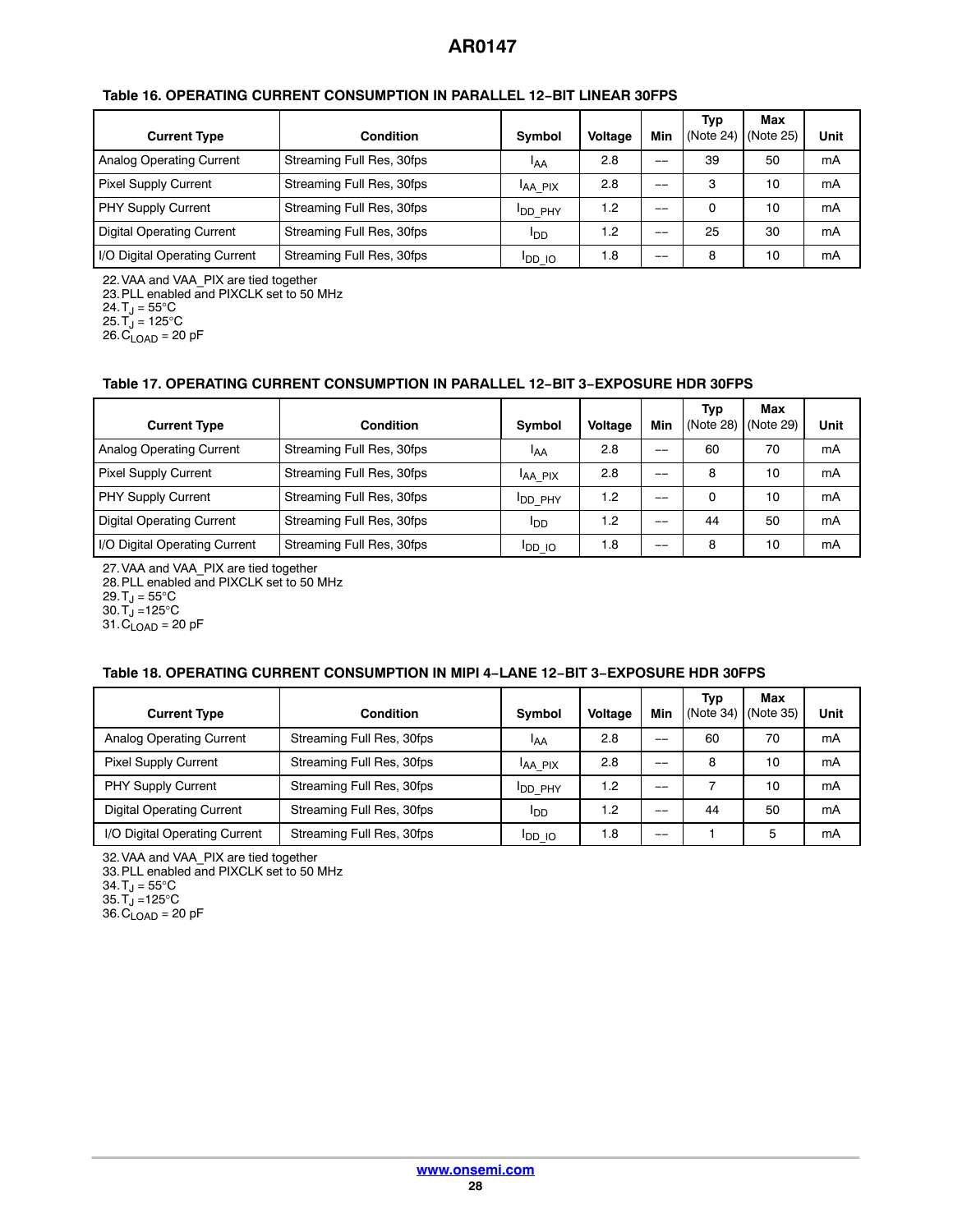| <b>Current Type</b>              | <b>Condition</b>          | <b>Symbol</b>   | <b>Voltage</b>   | Min   | Typ<br>(Note 39) | Max<br>(Note 40) | Unit |
|----------------------------------|---------------------------|-----------------|------------------|-------|------------------|------------------|------|
| Analog Operating Current         | Streaming Full Res, 30fps | <b>IAA</b>      | 2.8              | $- -$ | 56               | 70               | mA   |
| <b>Pixel Supply Current</b>      | Streaming Full Res, 30fps | <b>AA PIX</b>   | 2.8              | $-$   | 9                | 10               | mA   |
| PHY Supply Current               | Streaming Full Res, 30fps | <b>IDD PHY</b>  | 1.2              |       | $\Omega$         | 10               | mA   |
| <b>Digital Operating Current</b> | Streaming Full Res, 30fps | l <sub>DD</sub> | $\overline{1.2}$ | --    | 31               | 40               | mA   |
| I/O Digital Operating Current    | Streaming Full Res, 30fps | <b>IDD IO</b>   | 1.8              | --    | 4                | 10               | mA   |

#### <span id="page-28-0"></span>**Table 19. OPERATING CURRENT CONSUMPTION IN PARALLEL 12−BIT SUPER−EXPOSURE+T2 30FPS**

37.VAA and VAA\_PIX are tied together

38.PLL enabled and PIXCLK set to 56 MHz

39. T $_{\textrm{J}}$  = 55°C

40. T $_{\textrm{J}}$  =125°C

 $41.\overline{C}_{LOAD} = 20 \text{ pF}$ 

#### **Table 20. OPERATING CURRENT CONSUMPTION IN MIPI 4−LANE 12−bit SUPER−EXPOSURE+T2 30FPS**

| <b>Current Type</b>              | <b>Condition</b>          | <b>Symbol</b>  | <b>Voltage</b> | Min | Typ<br>(Note 44) | Max<br>(Note 45) | Unit |
|----------------------------------|---------------------------|----------------|----------------|-----|------------------|------------------|------|
| Analog Operating Current         | Streaming Full Res, 30fps | <b>IAA</b>     | 2.8            |     | 56               | 70               | mA   |
| <b>Pixel Supply Current</b>      | Streaming Full Res, 30fps | <b>AA PIX</b>  | 2.8            |     | 9                | 10               | mA   |
| PHY Supply Current               | Streaming Full Res, 30fps | <b>IDD PHY</b> | 1.2            |     | 3                | 10               | mA   |
| <b>Digital Operating Current</b> | Streaming Full Res, 30fps | ססי            | . 2            |     | 31               | 40               | mA   |
| I/O Digital Operating Current    | Streaming Full Res, 30fps | <b>OI QU</b>   | 1.8            |     |                  | 5                | mA   |

42.VAA and VAA\_PIX are tied together

43.PLL enabled and PIXCLK set to 56 MHz

44.  $T_J = 55^{\circ}C$ 

 $45.\overline{T}_J = 125^{\circ}C$ 

 $46$ . C<sub>LOAD</sub> = 20 pF

#### **Table 21. OPERATING CURRENT CONSUMPTION IN MIPI 4−LANE 12−BIT 3−EXPOSURE HDR 60FPS**

| <b>Current Type</b>           | Condition                 | <b>Symbol</b>  | <b>Voltage</b> | Min  | Typ<br>(Note 49) | Max<br>(Note 50) | Unit |
|-------------------------------|---------------------------|----------------|----------------|------|------------------|------------------|------|
| Analog Operating Current      | Streaming Full Res, 60fps | IAA            | 2.8            | $ -$ | 70               | 78               | mA   |
| <b>Pixel Supply Current</b>   | Streaming Full Res, 60fps | IAA PIX        | 2.8            |      | 9                | 10               | mA   |
| PHY Supply Current            | Streaming Full Res, 60fps | <b>IDD PHY</b> | $\cdot$ .2     | $ -$ | 11               | 12               | mA   |
| Digital Operating Current     | Streaming Full Res, 60fps | <b>I</b> DD    | $\cdot$ .2     | $ -$ | 66               | 80               | mA   |
| I/O Digital Operating Current | Streaming Full Res, 60fps | <b>IDD IO</b>  | 8. ا           |      | 0                |                  | mA   |

47.VAA and VAA\_PIX are tied together

48.PLL enabled and PIXCLK set to 50 MHz

49.  $T_J = 55^{\circ}C$ 

50.  $T_{J} = 125^{\circ}C$ 

 $51.\overline{C}_{LOAD} = 20 \text{ pF}$ 

#### **Table 22. OPERATING CURRENT CONSUMPTION IN PARALLEL 12−BIT SUPER EXPOSURE 30FPS**

| <b>Current Type</b>             | Condition                 | Symbol  | Voltage | Min   | <b>Typ</b><br>(Note 52) | Max<br>(Note 53) | Unit |
|---------------------------------|---------------------------|---------|---------|-------|-------------------------|------------------|------|
| <b>Analog Operating Current</b> | Streaming Full Res, 30fps | IAA     | 2.8     | $- -$ | 54                      | 63               | mA   |
| <b>Pixel Supply Current</b>     | Streaming Full Res, 30fps | IAA PIX | 2.8     | $- -$ |                         | 20               | mA   |

[52.](#page-29-0)VAA and VAA\_PIX are tied together

[53.](#page-29-0)PLL enabled and PIXCLK set to 50 MHz

- [54.](#page-29-0)  $T_J = 55^{\circ}C$
- [55.](#page-29-0)  $T_J = 125$ °C

[56.](#page-29-0)  $C_{\text{LOAD}} = 20 \text{ pF}$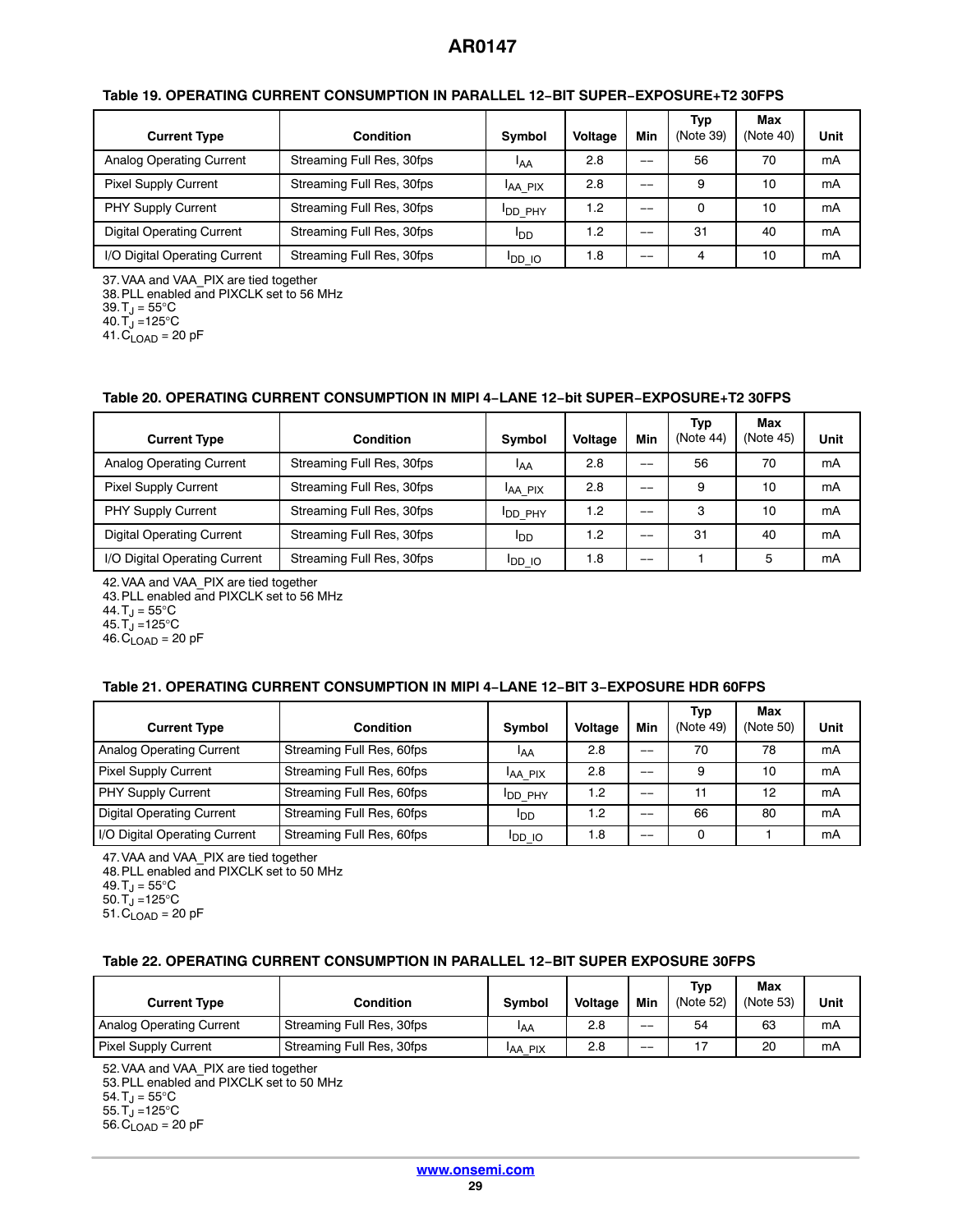## <span id="page-29-0"></span>**Table [22](#page-28-0). OPERATING CURRENT CONSUMPTION IN PARALLEL 12−BIT SUPER EXPOSURE 30FPS**

| <b>Current Type</b>              | Condition                 | Symbol         | Voltage | Min   | Typ<br>(Note 52) | Max<br>(Note 53) | Unit |
|----------------------------------|---------------------------|----------------|---------|-------|------------------|------------------|------|
| PHY Supply Current               | Streaming Full Res, 30fps | <b>IDD PHY</b> | 1.2     | $- -$ |                  |                  | mA   |
| <b>Digital Operating Current</b> | Streaming Full Res, 30fps | <b>I</b> DD    | 2. ا    | $- -$ | 46               | 55               | mA   |
| I/O Digital Operating Current    | Streaming Full Res, 30fps | <b>IDD IO</b>  | 8. ا    | __    |                  |                  | mA   |

52.VAA and VAA\_PIX are tied together

53.PLL enabled and PIXCLK set to 50 MHz

 $54. T_J = 55^{\circ}C$ 

 $55. T_J = 125^{\circ}C$ 

 $56.C_{LOAD} = 20 pF$ 

## **Table 23. STANDBY CURRENT CONSUMPTION**

| <b>Definition</b>                    | <b>Condition</b>        | Symbol                                                                         | Min | Typ  | Max | Unit |
|--------------------------------------|-------------------------|--------------------------------------------------------------------------------|-----|------|-----|------|
| Hard standby (clock off)             | Analog, 2.8V (Note 58)  | <sup>I</sup> AA                                                                |     | 275  |     | μA   |
| (Note 57)                            | Digital, 1.2V (Note 59) | <b>I</b> DD                                                                    |     | 0.55 |     | mA   |
| Hard standby (clock on)<br>(Note 57) | Analog, 2.8V (Note 58)  | I <sub>AA</sub>                                                                |     | 300  |     | μA   |
|                                      | Digital, 1.2V (Note 59) | <b>I</b> DD                                                                    |     | 0.7  |     | mA   |
| Soft standby (clock off)             | Analog, 2.8V (Note 58)  | <sup>I</sup> AA                                                                |     | 275  |     | μA   |
|                                      | Digital, 1.2V (Note 59) | 0.55<br><b>I</b> DD<br>500<br><sup>I</sup> AA<br>$\overline{2}$<br><b>I</b> DD | mA  |      |     |      |
| Soft standby (clock on)              | Analog, 2.8V (Note 58)  |                                                                                |     |      |     | μA   |
|                                      | Digital, 1.2V (Note 59) |                                                                                |     |      |     | mA   |

57.Hard standby is set when RESET\_BAR = 0.

 $58.$  Analog = VAA + VAA\_PIX.

59.Digital = VDD + VDD\_PHY

60. T<sub>A</sub> = 55°C.

## **MIPI Electrical Specifications**

The ON Semiconductor AR0147AT sensor supports four lanes of MIPI data.

## Compliant to MIPI standards:

- MIPI Alliance Standard for CSI−2 version 1.0
- MIPI Alliance Standard for D−PHY version 1.1

## **Table 24. MIPI HIGH−SPEED TRANSMITTER DC CHARACTERISTICS**

| Symbol                 | <b>Parameter</b>                                               | Min | Typ | Max  | <b>Unit</b> |
|------------------------|----------------------------------------------------------------|-----|-----|------|-------------|
| VOD                    | HS transmit differential voltage                               | 140 |     | 270  | mV          |
| <b>VCMTX</b>           | HS transmit static common mode voltage                         | 150 |     | 250  | mV          |
| <b>AVOD</b>            | VOD mismatch when output is Differential-1 or Differential-0   |     |     | 14   | mV          |
| $\triangle VCMTX(1,0)$ | VCMTX mismatch when output is Differential-1 or Differential-0 |     |     | 5    | mV          |
| <b>VOHHS</b>           | HS output HIGH voltage                                         |     |     | 360  | mV          |
| Zos                    | Single-ended output impedance                                  | 40  |     | 62.5 | Ω           |
| $\Delta Z$ OS          | Single-ended output impedance mismatch                         |     |     | 10   | %           |

## **Table 25. MIPI HIGH−SPEED TRANSMITTER AC CHARACTERISTICS**

| Symbol            | <b>Parameter</b> | Min | Typ                      | Max | Unit |
|-------------------|------------------|-----|--------------------------|-----|------|
|                   | Data bit rate    | —   | -                        | 600 | Mb/s |
| <b>T</b> rise     | 20-80% rise time | 150 | -                        | 500 | ps   |
| t <sub>fall</sub> | 20-80% fall time | 150 | $\overline{\phantom{0}}$ | 500 | ps   |

## **Table 26. MIPI LOW−POWER TRANSMITTER DC CHARACTERISTICS**

| Svmbol | arameter                   | Min                      | Tvp                      | Max                 | Unit |
|--------|----------------------------|--------------------------|--------------------------|---------------------|------|
| VOL    | ' hevenin output low level | $\overline{\phantom{0}}$ | $\overline{\phantom{0}}$ | $\sim$<br>51<br>ັບບ | m۷   |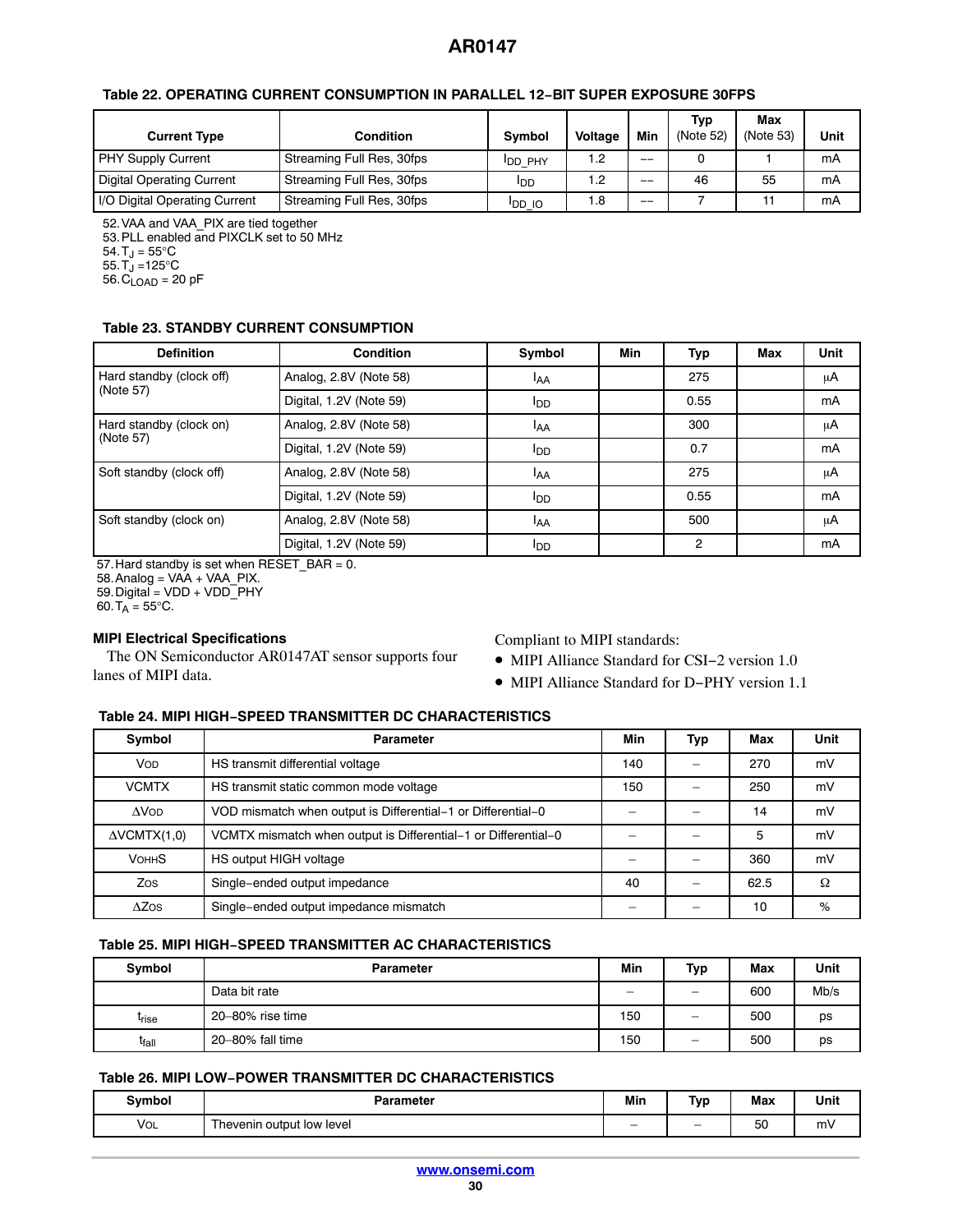# **Table [26](#page-29-0). MIPI LOW−POWER TRANSMITTER DC CHARACTERISTICS**

| Vон  | Thevenin output high level         |     | $\overline{\phantom{a}}$ | ن., |    |
|------|------------------------------------|-----|--------------------------|-----|----|
| ZOLP | Output impedance of LP transmitter | 110 | $\overline{\phantom{0}}$ |     | ee |

# **Table 27. MIPI LOW−POWER TRANSMITTER AC CHARACTERISTICS**

| Symbol            | <b>Parameter</b>           | Min                      | Typ | Max | <b>Unit</b> |
|-------------------|----------------------------|--------------------------|-----|-----|-------------|
| t <sub>rise</sub> | 15-85% rise time           | $\overline{\phantom{0}}$ |     | 25  | ns          |
| t <sub>fall</sub> | 15-85% fall time           | -                        |     | 25  | ns          |
| Slew              | Slew rate (CLOAD 5-20 pf)  | –                        |     | 250 | mV/ns       |
| Slew              | Slew rate (CLOAD 20-70 pf) | _                        |     | 150 | mV/ns       |

# **Power Up/Down Timing**

*Power Up*

For controlled power up, RESET\_BAR pin must be asserted (low) before supplies can be sequenced up. Once all supplies are valid, RESET\_BAR is de–asserted (high), the part will begin boot−up on EXTCLK.

Typical Power Up Sequence:

- 1. Set RESET\_BAR low. The EXTCLK may be applied at any time in the sequence.
- 2. Power on supplies in the prescribed order: VAA first, followed by VDDIO or VDD. VDDIO and VDD can be powered up in any order as long as VAA is powered up first.
- 3. After 1.0 ms, set RESET\_BAR high.
- 4. Wait 160000 EXTCLKs for a full OTPM loading.
- 5. Set STREAMING bit.
- 6. Wait 1.0 ms for PLL lock.
- 7. AR0147 enters streaming mode.

Should the VAA and VDDIO/VDD sequence be brought up differently from the recommended sequence, there may be a potential current leakage of around 10 mA from one power rail to the other power rail in the sensor. For example, should VDDIO and VDD both powered up first before VAA supply reaches 1.5 V, then there exist a resistive path such that a leakage current of around 10 mA would exist between VDD and VAA. Also note that in the event that VDDIO supply is up first and before VAA reaches 1.5 V, the existence of the leakage current depends on whether if VDD supply is already up or not. If VDD supply is still low, then, there is no leakage current observed. In summary, if VDDIO/VDD powered up first while VAA remain low, then there exist a resistive path between VDD and VAA such that approximately 10 mA of leakage current will persists until VAA gets to 1.5 V. The leakage current will not pose any reliability concern to the sensor as long as the duration of the leakage current is not more than 250 ms.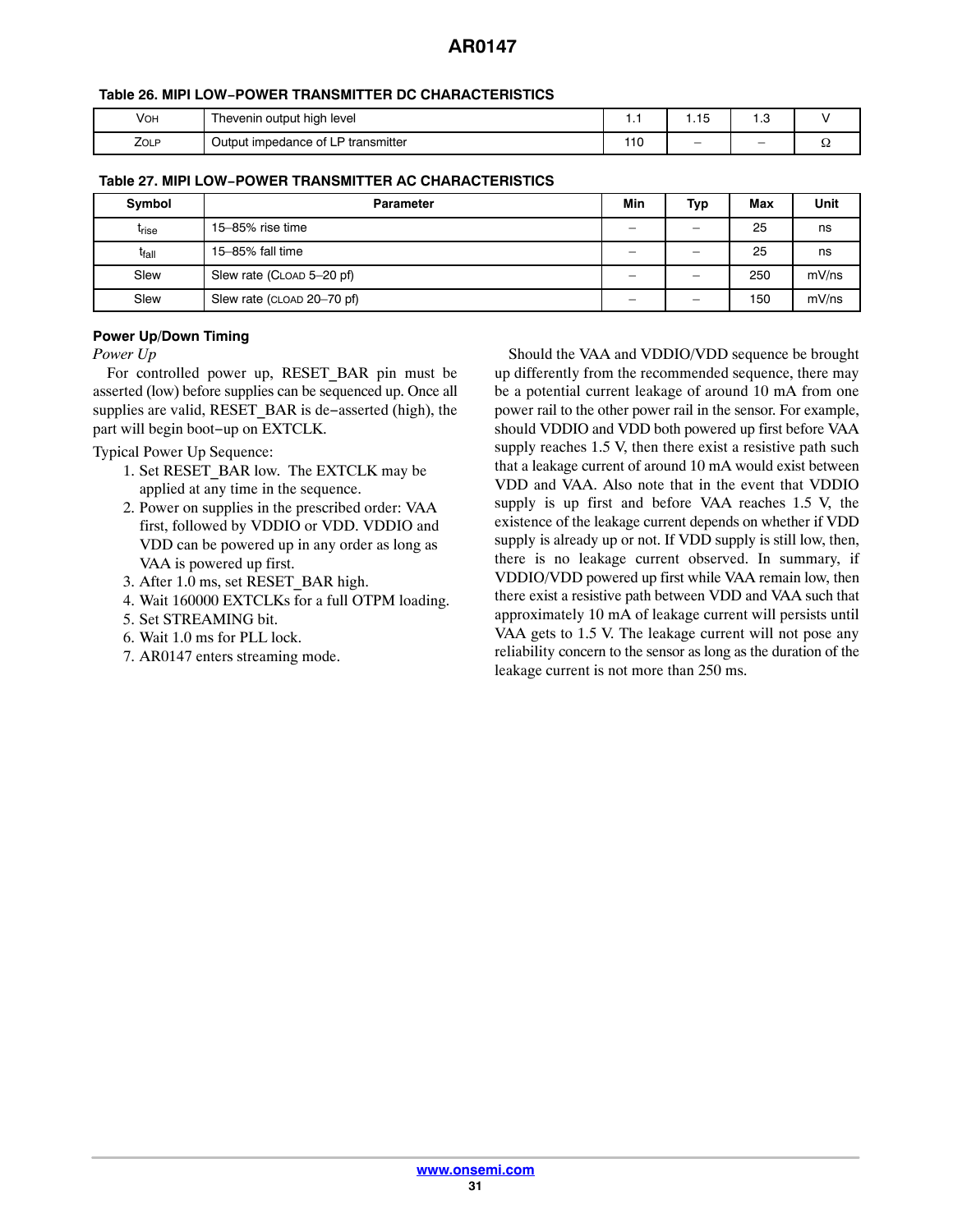

1. VDDIO and VDD can be powered up in any order, as long as VAA is powered up first.

**Figure 19. Power Up Sequence**

#### **Table 28. POWER UP SEQUENCE**

| <b>Definition</b>                                                  | Symbol   | Min    | Max | Unit   |
|--------------------------------------------------------------------|----------|--------|-----|--------|
| VAA to VDDIO or VDD (Note 61)                                      | tO       |        |     | μS     |
| VDDIO and VDD Supplies Stable to RESET N                           |          | 1.0    |     | ms     |
| Minimum number of EXTCLK cycles prior to the first CCI transaction | t2       | 160000 |     | cycles |
| PLL lock time                                                      | PLL lock |        | 1.0 | ms     |

61.VDDIO and VDD can be powered up in any order as long as VAA is powered up first.

#### *Power Down*

For controlled power down, streaming must be first disabled. The RESET\_BAR pin must be asserted (low) before any external supplies are removed. Then the supplies are allowed to be sequenced off in any order.

Typical Power Down Sequence:

- 1. De−assert Streaming: Set software standby mode (mode select = 0) register.
- 2. Wait till the end of the current frame (or end−of−line if so configured).
- 3. Set RESET  $BAR = 0$ . (Hard Standby, low−leakage state)
- 4. Wait to power−down delay.
- 5. Power down supplies in the prescribed order: VDDIO and VDD first, followed by VAA. VDDIO and VDD can be powered down in any order as long as VAA is powered down last.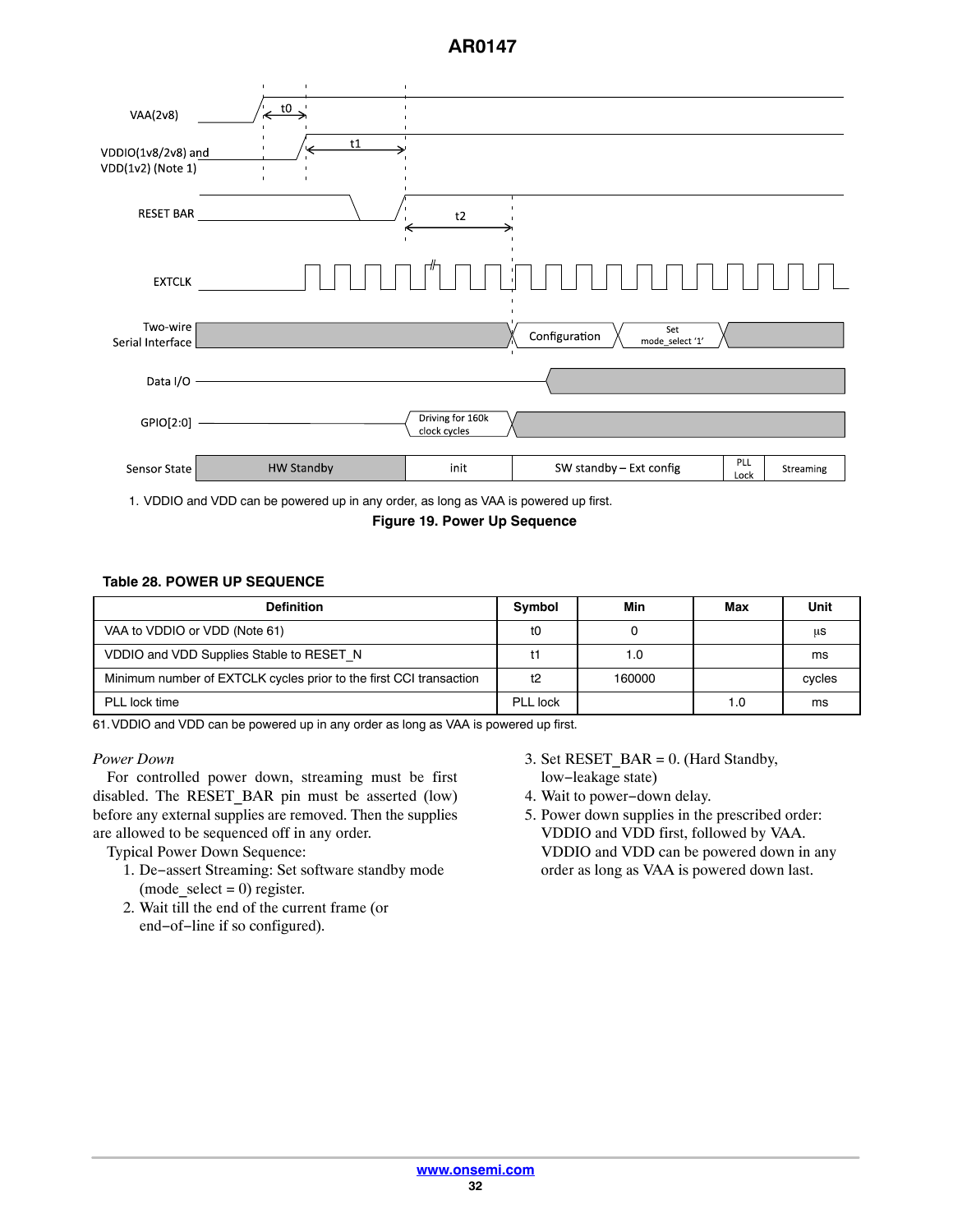



# Table 25. POWER DOWN SEQUENCE

| <b>Definition</b>                               | <b>Symbol</b> | Min | Typ                      | Max | Unit |
|-------------------------------------------------|---------------|-----|--------------------------|-----|------|
| RESET BAR falling to any VDD removal [optional] | T1f           |     | $\overline{\phantom{0}}$ |     | ms   |
| VDD removal to VAA/VAAPIX removal               | T2f           |     | $\overline{\phantom{0}}$ |     | ms   |
| VAA/VAAPIX removal to VDDIO removal             | T3f           |     | $\overline{\phantom{0}}$ |     | ms   |



**Figure 20. Quantum Efficiency – RGB Bayer Sensor**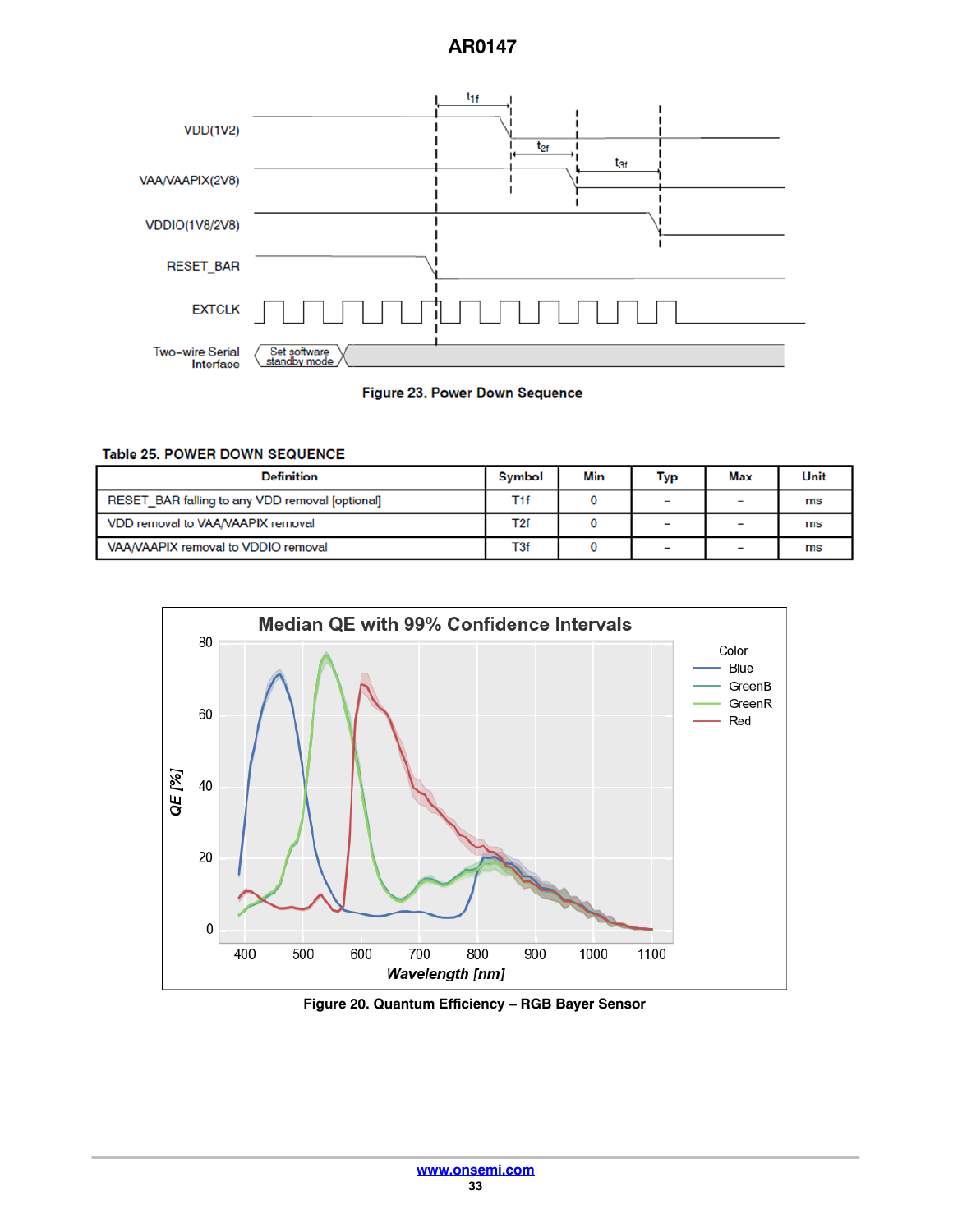

**Figure 21. Power Supply Rejection Ratio**

# **Package Material Information:**

For the listed packages, the following material information applies:

- ENCAPSULANT: EPOXY
- SUBSTRATE MATERIAL: EPOXY LAMINANTE 0.25 THICKNESS
- GLASS MATERIAL: 0.4 THICKNESS; REFRACTIVE INDEX = 1.5; AR COATING  $R < 1\%$ 420−850nm (EACH SIDE)
- SOLDER BALL MATERIAL: SAC305 (96.5% Sn, 3% Ag, 0.5% Cu) SOLDER BALL PAD: ø0.4 SMD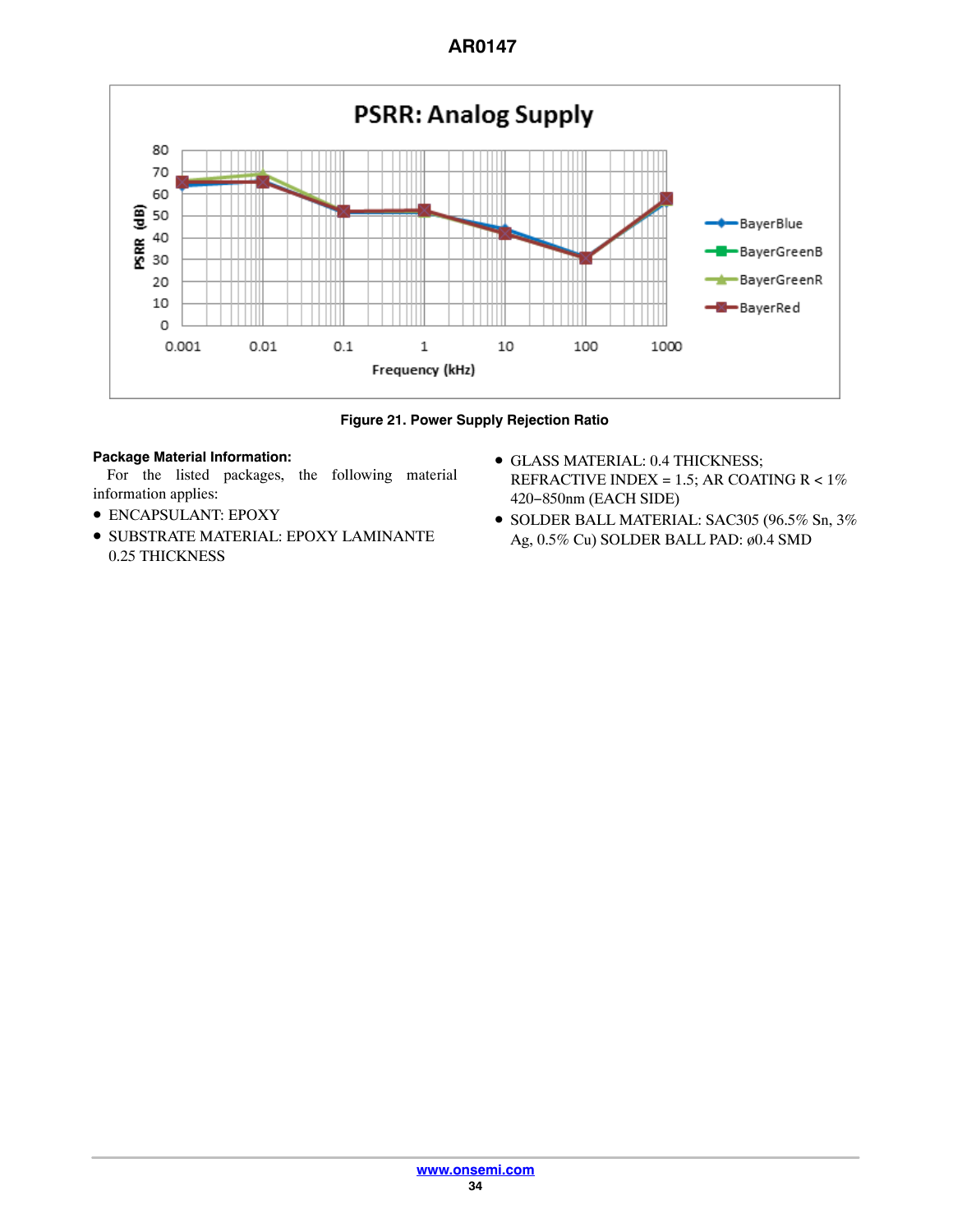**ON Semiconductor** 



**IBGA80 9x9** CASE 503CB

ISSUE O



| DOCUMENT NUMBER:   98AON82866G   |                                            | Electronic versions are uncontrolled except when                                                         |             |
|----------------------------------|--------------------------------------------|----------------------------------------------------------------------------------------------------------|-------------|
|                                  | <b>STATUS:   ON SEMICONDUCTOR STANDARD</b> | accessed directly from the Document Repository. Printed<br>versions are uncontrolled except when stamped |             |
| <b>REFERENCE: I</b>              |                                            | "CONTROLLED COPY" in red.                                                                                |             |
| <b>DESCRIPTION:   IBGA80 9X9</b> |                                            |                                                                                                          | PAGE 1 OF 2 |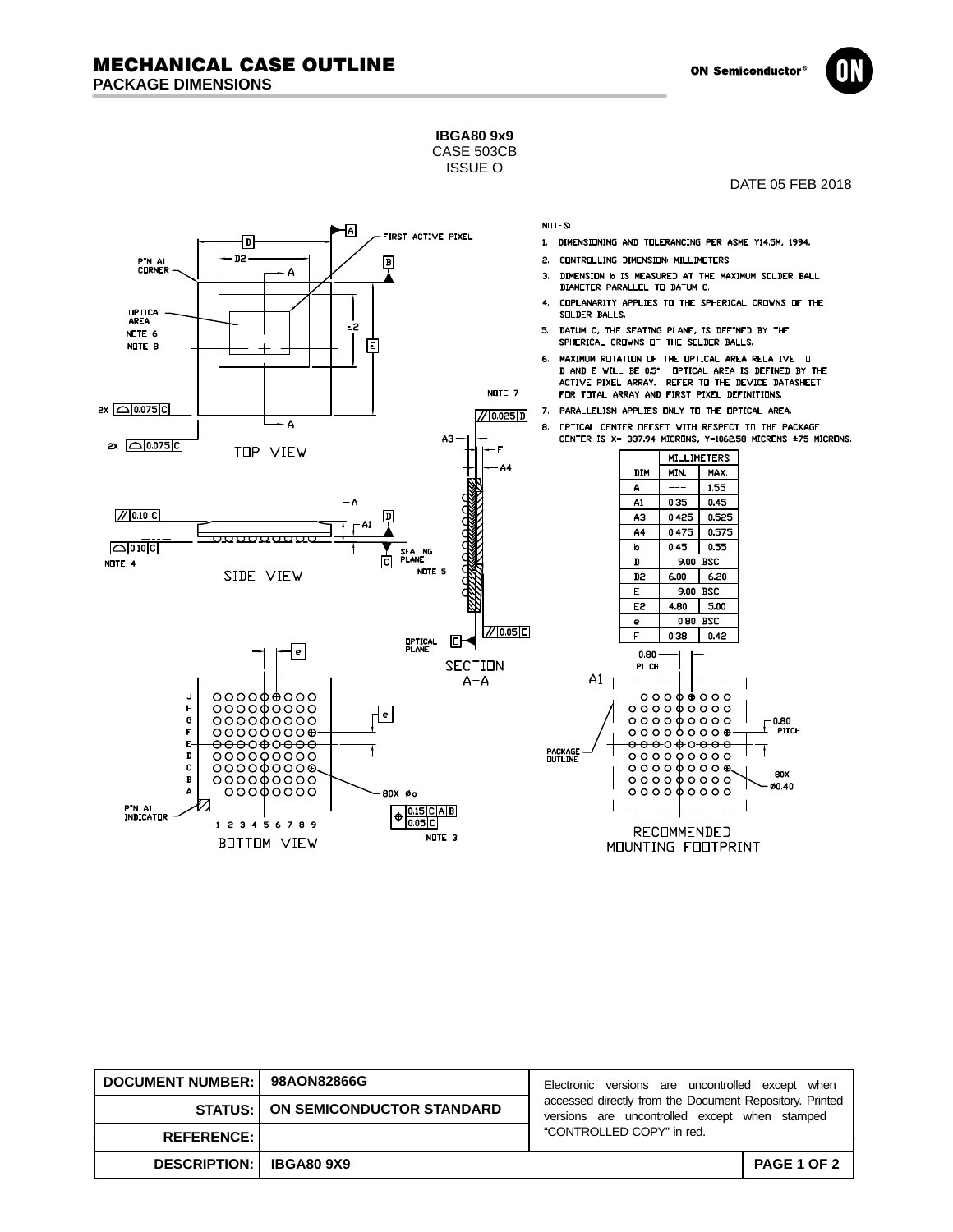

ON Semiconductor®

**DOCUMENT NUMBER: 98AON82866G**

**PAGE 2 OF 2**

| <b>ISSUE</b> | <b>REVISION</b>                             | <b>DATE</b> |
|--------------|---------------------------------------------|-------------|
|              |                                             |             |
| $\mathsf O$  | RELEASED FOR PRODUCTION. REQ. BY M. FORBIS. | 05 FEB 2018 |
|              |                                             |             |
|              |                                             |             |
|              |                                             |             |
|              |                                             |             |
|              |                                             |             |
|              |                                             |             |
|              |                                             |             |
|              |                                             |             |
|              |                                             |             |
|              |                                             |             |
|              |                                             |             |
|              |                                             |             |
|              |                                             |             |
|              |                                             |             |
|              |                                             |             |
|              |                                             |             |
|              |                                             |             |
|              |                                             |             |
|              |                                             |             |
|              |                                             |             |
|              |                                             |             |
|              |                                             |             |
|              |                                             |             |
|              |                                             |             |

**ON Semiconductor and the are registered trademarks of Semiconductor Components Industries, LLC (SCILLC). SCILLC reserves the right to make changes without further notice<br>to any products herein. SCILLC makes no warranty, r**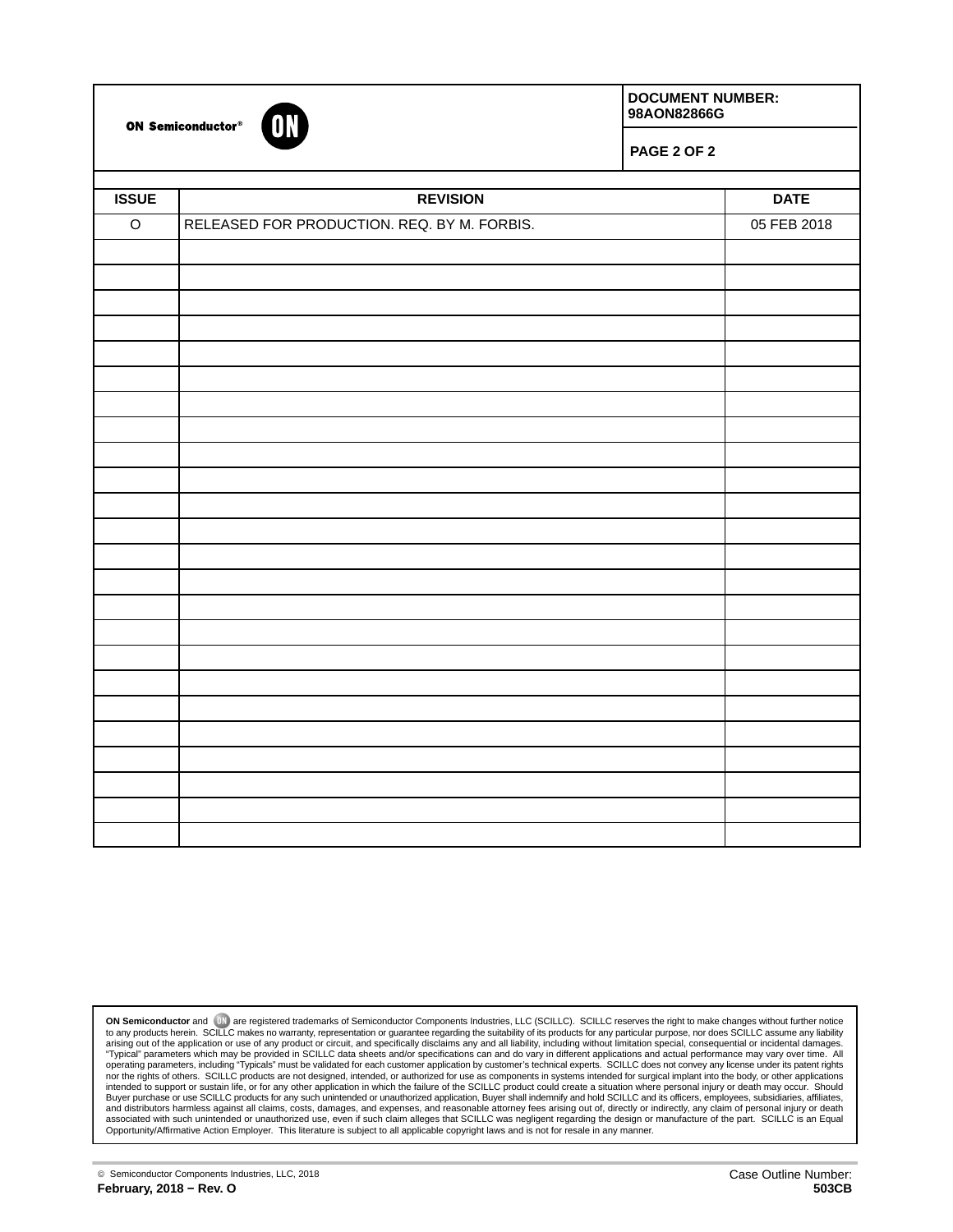**ON Semiconductor** 



**IBGA89 8x7** CASE 503CC

ISSUE O

DATE 01 FEB 2018



| DOCUMENT NUMBER: 98AON82877G     |                                            | Electronic versions are uncontrolled except when                                                         |                    |
|----------------------------------|--------------------------------------------|----------------------------------------------------------------------------------------------------------|--------------------|
|                                  | <b>STATUS:   ON SEMICONDUCTOR STANDARD</b> | accessed directly from the Document Repository. Printed<br>versions are uncontrolled except when stamped |                    |
| <b>REFERENCE: I</b>              |                                            | "CONTROLLED COPY" in red.                                                                                |                    |
| <b>DESCRIPTION:   IBGA89 8X7</b> |                                            |                                                                                                          | <b>PAGE 1 OF 2</b> |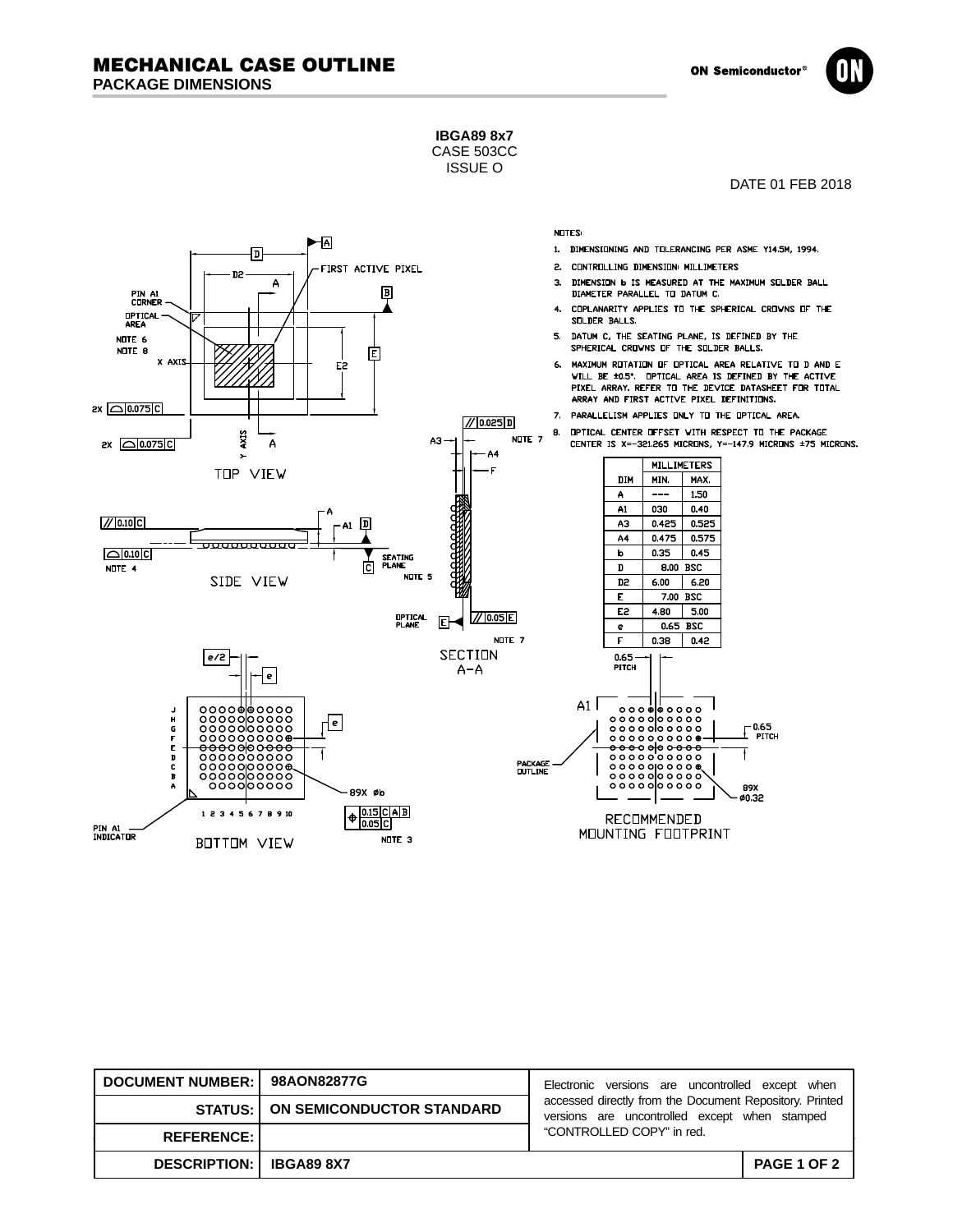

ON Semiconductor®

**DOCUMENT NUMBER: 98AON82877G**

**PAGE 2 OF 2**

| <b>ISSUE</b> |                                             | <b>DATE</b> |
|--------------|---------------------------------------------|-------------|
|              | <b>REVISION</b>                             |             |
| $\mathsf O$  | RELEASED FOR PRODUCTION. REQ. BY M. FORBIS. | 01 FEB 2018 |
|              |                                             |             |
|              |                                             |             |
|              |                                             |             |
|              |                                             |             |
|              |                                             |             |
|              |                                             |             |
|              |                                             |             |
|              |                                             |             |
|              |                                             |             |
|              |                                             |             |
|              |                                             |             |
|              |                                             |             |
|              |                                             |             |
|              |                                             |             |
|              |                                             |             |
|              |                                             |             |
|              |                                             |             |
|              |                                             |             |
|              |                                             |             |
|              |                                             |             |
|              |                                             |             |
|              |                                             |             |
|              |                                             |             |
|              |                                             |             |

**ON Semiconductor and the are registered trademarks of Semiconductor Components Industries, LLC (SCILLC). SCILLC reserves the right to make changes without further notice<br>to any products herein. SCILLC makes no warranty, r**